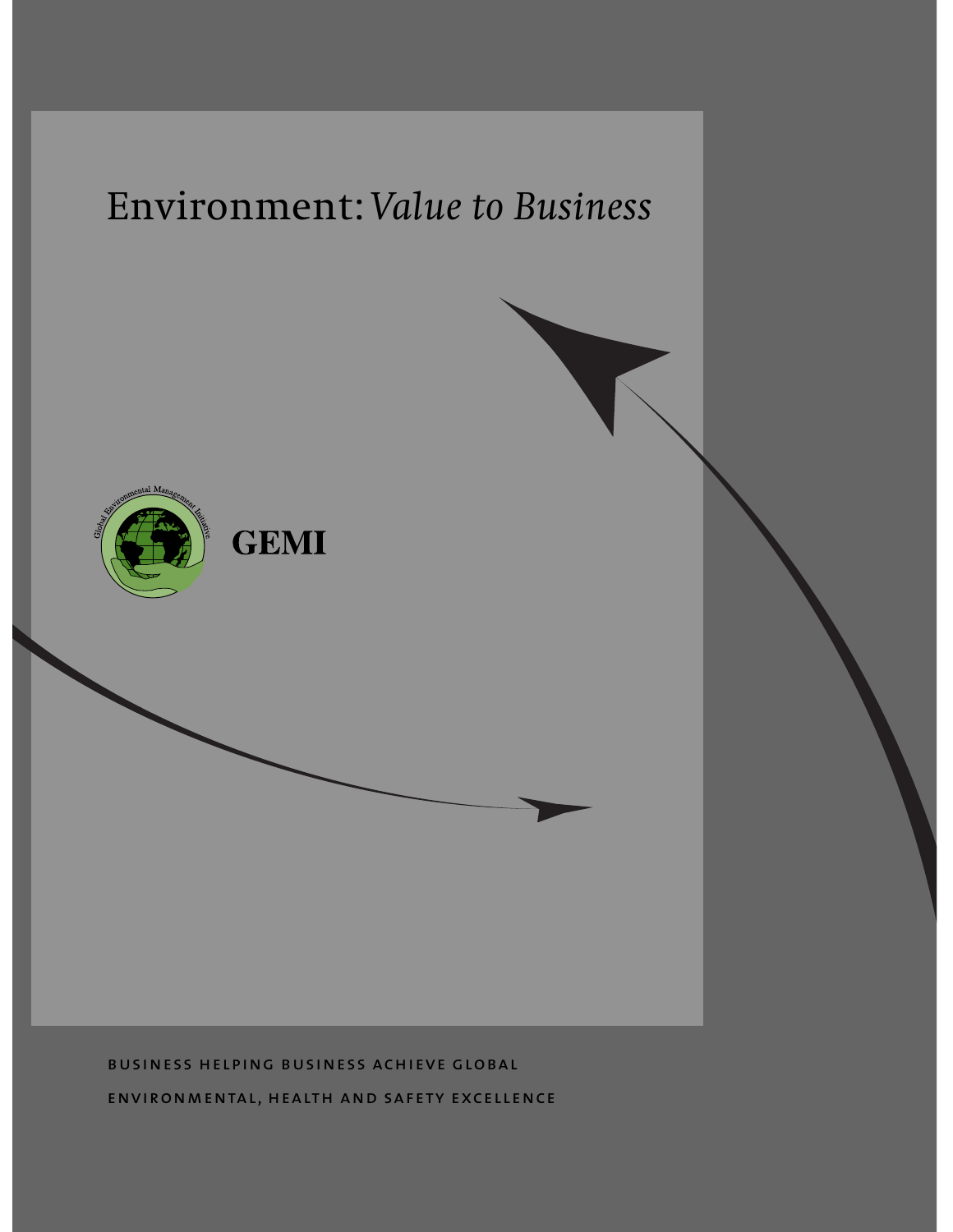# **environment:**

# **About the Global Environmental Management Initiative**

The Global Environmental Management Initiative (GEMI) is a non-profit organization of leading companies dedicated to fostering environmental, health, and safety excellence worldwide. Through the collaborative efforts of its members, GEMI also promotes a worldwide business ethic for environmental, health, and safety management and sustainable development through example and leadership.

The guidance included in this primer is based on the professional judgment of the individual collaborators listed in the acknowledgments. The ideas in the primer are those of the individual collaborators and not necessarily their organizations. Neither GEMI nor its consultants are responsible for any form of damage that may result from the application of the guidance contained in this primer.

This document has been produced by the Global Environmental Management Initiative (GEMI) and is solely the property of the organization. This document may not be reproduced without the express written permission of GEMI, except for use by member companies or for strictly educational purposes.

**anheuser-busch companies, inc. ashland, inc.bristol-myers squibb company browning-ferris industriesthe burlington northern and santa fe railway company the coca-cola company colgate-palmolive company coors brewing company the dow chemical company duke energy the dupont company eastman kodak company elf atochem north america georgia-pacific corporation the goodyear tire & rubber company halliburton company johnson & johnson koch industries, inc. lockheed martin corporation merck & company, Inc. motorola, inc. novartis corporation occidental petroleum corporation olin corporation pharmacia & upjohn, inc. phillips petroleum company the procter & gamble company southern company temple-inland, inc. texas instruments incorporated**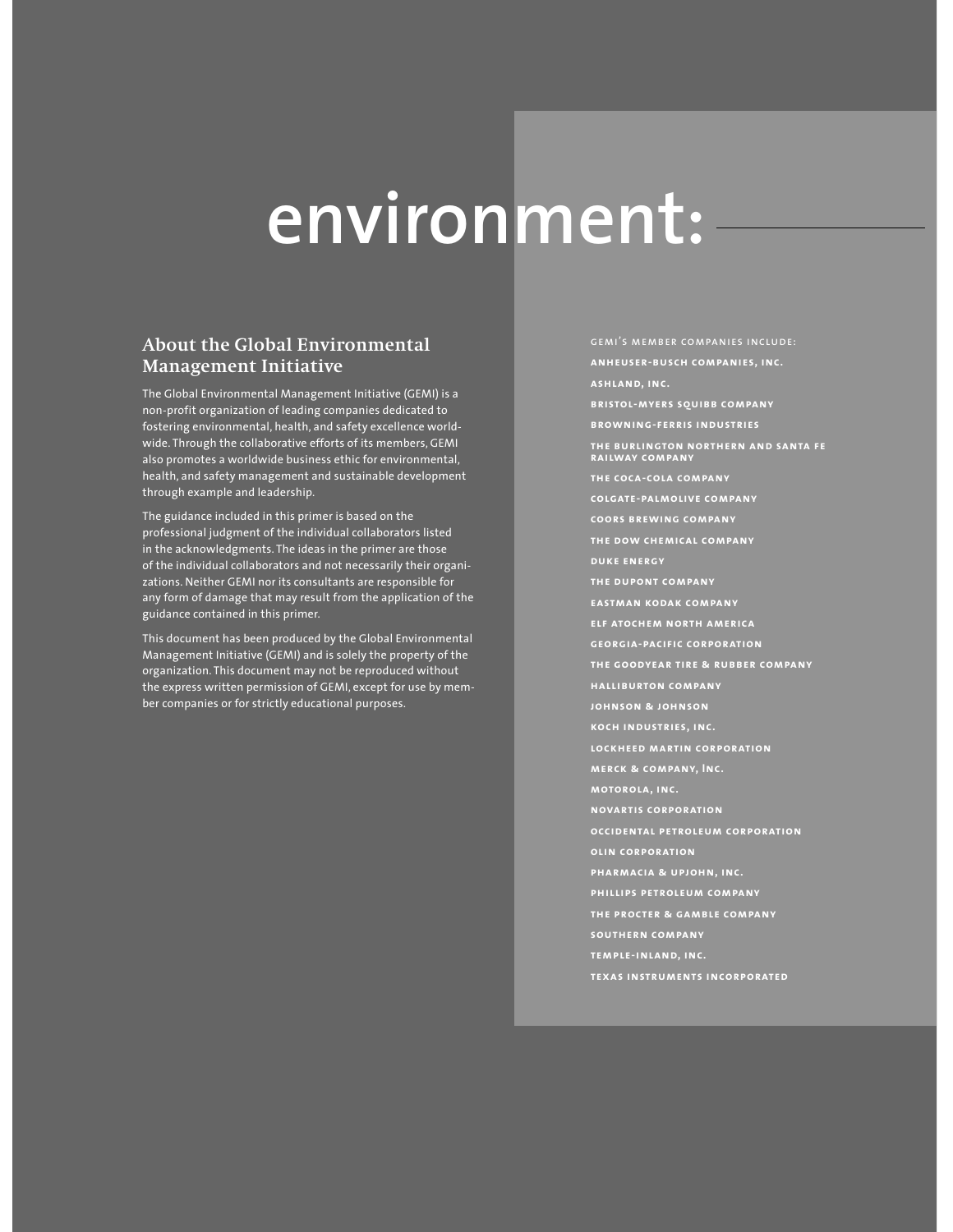# **value to business**

global environmental management initiative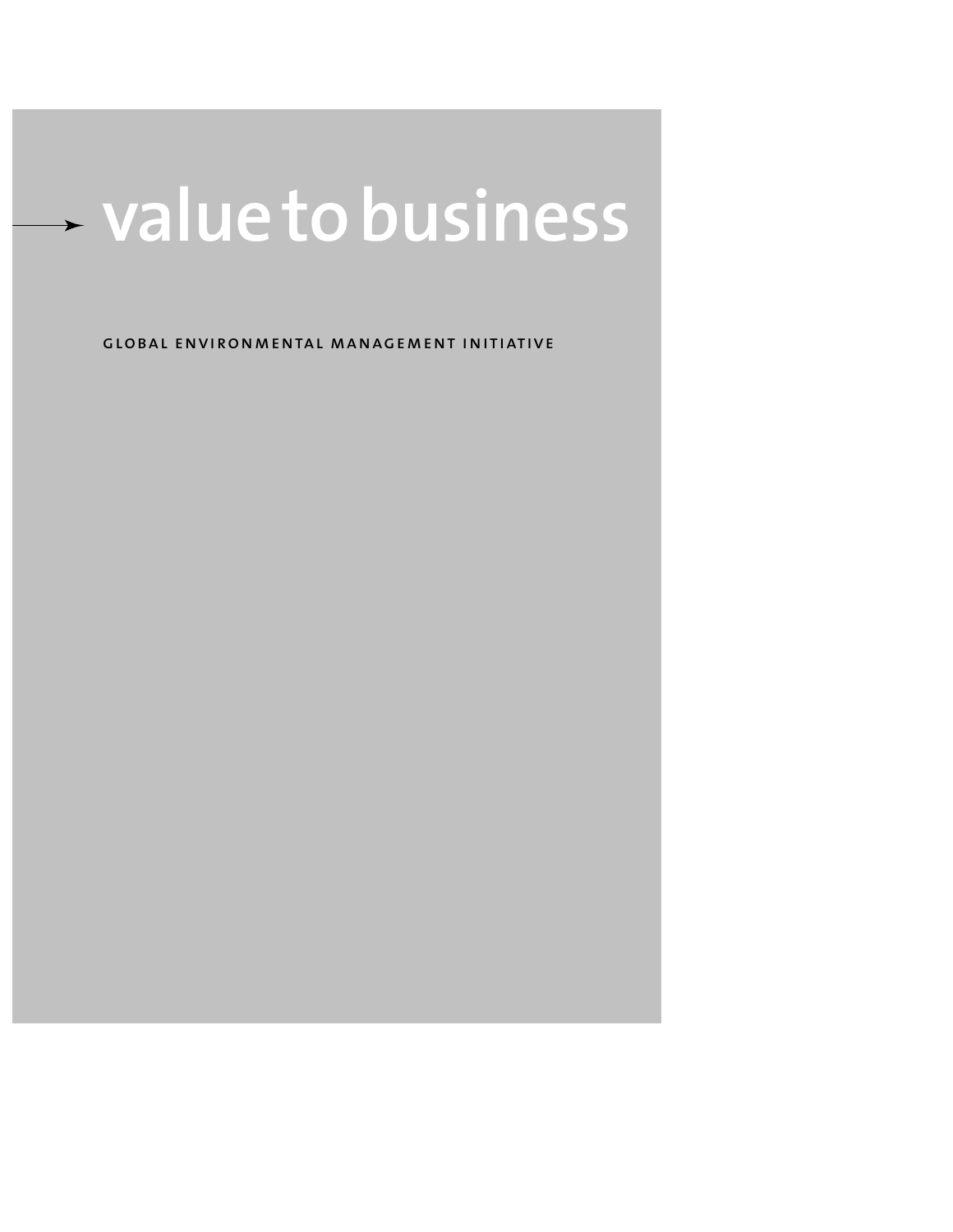# **Acknowledgments**

**This primer was developed in a truly collaborative process by the Global Environmental Management Initiative's (GEMI) Environment: Value to Business (EVTB) Work Group. Harry Ott (The Coca-Cola Company), Chair of the Work Group, and Ben Jordan (The Coca-Cola Company) directed the project. The primer was written by Tim Larson and Kristin Larson of the Resource Planning and Management Systems (RPM Systems) Group of ThermoRetec Corporation, with oversight and guidance from Howard Brown (President of RPM Systems) and Cathy Van Dyke. Steve Hellem, Executive Director of GEMI, and Mary Beth Parker, also of GEMI, provided substantial input and support to the project.**

**Several EVTB committee members were extensively involved in many aspects of the project, from conceptualization and planning to final development of the primer. Jim Thomas (Novartis Corporation) played a significant role in developing the primer and organizing the final primer review meeting at Yale University.**

**Other major EVTB Work Group contributors include: Lisa Baggett, Georgia-Pacific Tanya Blalock, Southern Company Stan Christian, Motorola Mitch Griggs, Duke Energy Carolyn Kennedy, Georgia Power Dave Mayer, Georgia-Pacific Vivian Pai, Johnson & Johnson Scott Smith, Coors Brewing Company Darwin Wika, DuPont**

**The project also received generous support and input from other GEMI member company representatives, including: Clinton Allen, Bristol-Myers Squibb Carol Cala, Eastman Kodak Corporation Stephen Evanoff, Lockheed Martin Corporation Chuck Griffin, Southern Company John Hayworth, Browning Ferris Industries Kevin Henke, Koch Industries**

**Joseph Holtshouser, Goodyear Tire & Rubber Company Steve Jones, Alabama Power Rob Minter, Southern Company George Nagle, Bristol-Myers Squibb Bill Rankin, Olin Corporation Jerry Schinaman, Bristol-Myers Squibb Bob Sherman, Halliburton Company Bill Sugar, Anheuser-Busch Companies Robin Tollett, Procter & Gamble**

## **additional thanks to:**

**RPM Systems staff who contributed to the research, writing and editing of the primer, including: David Cross, Brett Evans, Sarah Friedman, Prescott Gaylord, Paula Grimm, Michelle Hirsch, Dan Kops, Mark Loeffler, Rebecca Quarno, Todd Rogow, Megan Shane, and Melissa Spear, among others.**

**Graphic design: Heather Corcoran** 

**The Industrial Environmental Management Program of the Yale University School of Forestry and Environmental Studies for hosting the final meeting to review the primer, the 'Dialogue on Measuring Environmental Value to Business.' Special thanks to the following Yale faculty members for their thoughtful participation: Marian Chertow, Bradford Gentry, Thomas Graedel, and Reid Lifset.**

**The following individuals who reviewed and commented on the draft EVTB primer: Cindy Angelelli (Policy & Strategy Division, Duke Energy), Bob Brady (Fund Manager, Salomon Smith Barney), Linda Descano (V.P. Environmental Affairs, Salomon Smith Barney), David Ratcliffe (CFO, Georgia Power), and John Richards (Finance Division, The Coca-Cola Company).**

**The following non-GEMI member companies who provided case study information for the primer: ARCO, Baxter International, Duracell, Rhône-Poulenc.**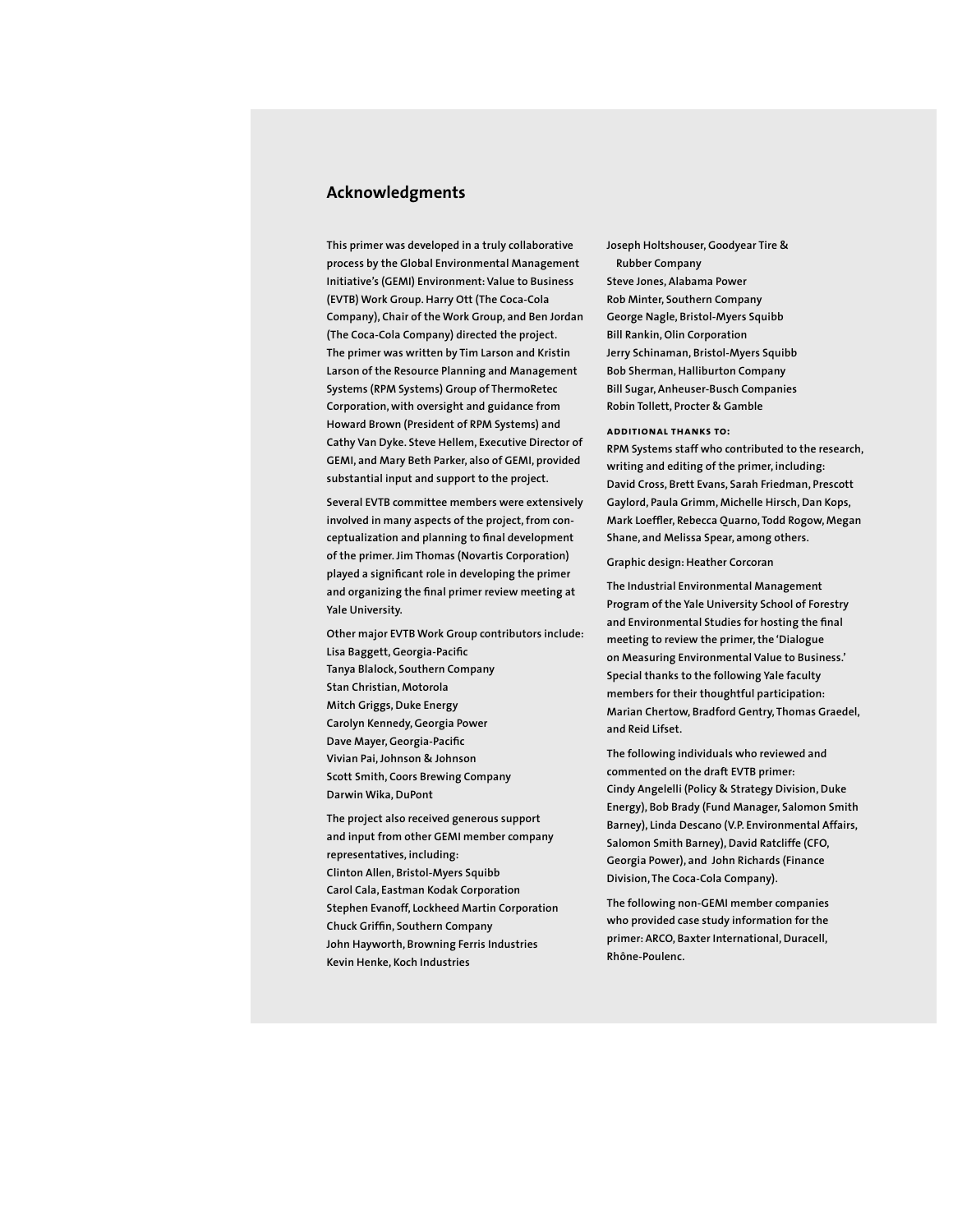# **Contents**

| <b>INTRODUCTION</b>                           | 5  |
|-----------------------------------------------|----|
| <b>CHAPTER 1: PLAN TO ADD VALUE</b>           | 9  |
| Know Your Business                            | 10 |
| Inventory Potential Environmental Impacts     | 10 |
| Identify Value-Creating Opportunities         | 13 |
| Prioritize Activities                         | 19 |
| <b>CHAPTER 2: DO WHAT ADDS VALUE</b>          | 21 |
| <b>Build the Business Case</b>                | 21 |
| Mobilize Resources                            | 22 |
| <b>Build Momentum</b>                         | 24 |
| CHAPTER 3: CHECK THE VALUE-ADDED              | 27 |
| Gather Cost and Benefit Data                  | 28 |
| Analyze the Value of Environmental Activities | 33 |
| CHAPTER 4: ADVANCE AND COMMUNICATE VALUE      | 39 |
| Strategies for Effective Communication        | 40 |
| Communicating Value to Upper Management       | 41 |
| Communicating Value to Operations             | 43 |
| Communicating Value to External Stakeholders  | 46 |
| <b>CONCLUSION</b>                             | 48 |
| <b>APPENDIX: FINANCIAL TOOLS</b>              | 50 |
| <b>RESOURCES</b>                              | 51 |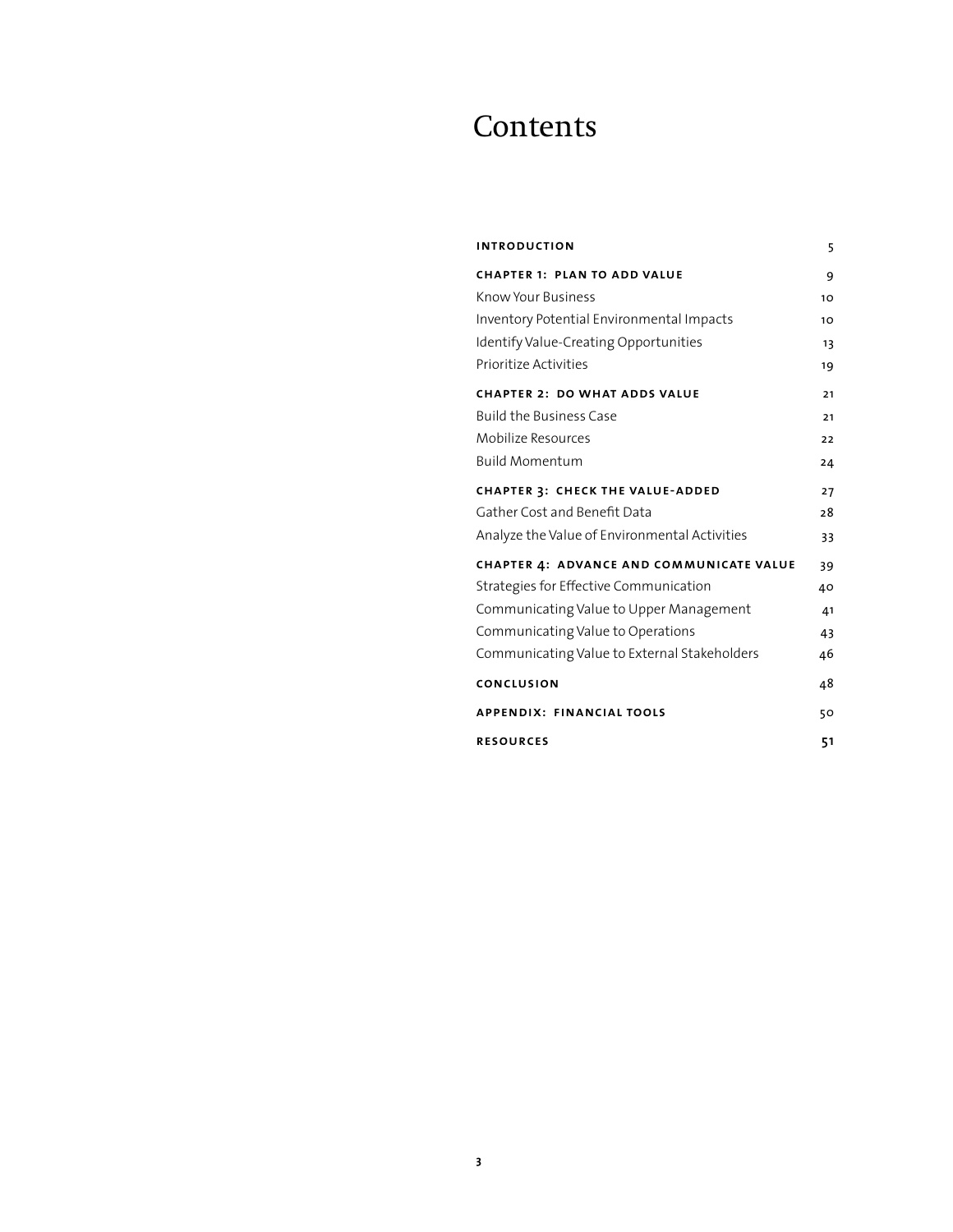# **Preface**

# **November 1998**

# **Greetings,**

**Corporate environmental professionals from companies around the world are adding value to their corporations' bottom lines in ways that could not have been imagined a few years ago. More and more companies are discovering that proactive environmental programs make significant contributions to profitability and competitiveness. In addition to reducing risk and avoiding costs from regulatory compliance programs, benefits are flowing from environmental initiatives that spur process innovation, increase worker productivity and morale, enhance brand image, streamline timeto-market, improve relations with regulators and local communities, and open new market opportunities. Professional environmental managers are key contributors to a company's overall strategic business success.**

**Environmental professionals in today's companies share a unique vantage point. They address challenges that cut across all aspects of the business,from the plant floor to the board room. They are in an excellent position to identify problems and opportunities, and to broker information and innovative solutions. Yet in order to add real value, environmental professionals must be 'plugged into' main-line business. It is important for business managers to understand the ways environmental activities can add business value.** *Environment: Value to Business* **is about focusing on this need for integration and communication—and ways to achieve it.**

**While this primer provides a valuable tool kit for corporate environmental organizations and professionals, the ideas, examples, and case studies found in these pages will be of interest to a wider audience. The Global Environmental Management Initiative (GEMI) hopes this primer will strengthen the growing discussion in business, financial, and environmental circles about the value of corporate environmental activities and the links between environmental and business performance. We look forward, in future GEMI activities, to expanding our efforts in facilitating dialogue and building broader understanding among business leaders and managers, members of the financial community, and corporate environmental professionals.**

**We hope you will enjoy and benefit from these creative and leading-edge activities.**

**Sincerely,**

**Harry J. Ott**

**Chair Environment: Value to Business Work Group Global Environmental Management Initiative**

**Director Global Environmental Assurance The Coca-Cola Company**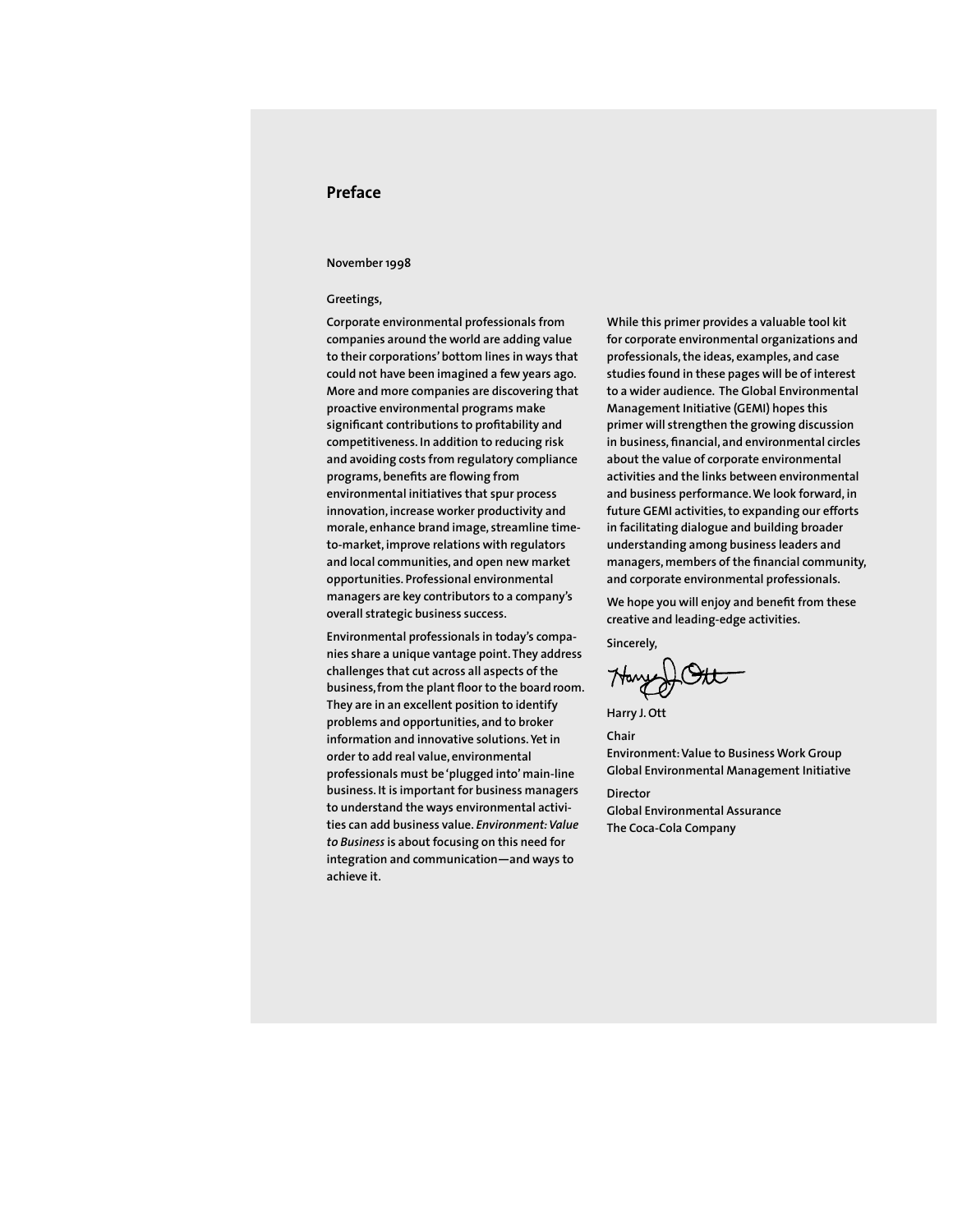# Introduction

*The best possible environment for our success is the best possible environment. Implementation "of The Coca-Cola Environmental Management System throughout our organization will help us protect and grow our business through continued environmental leadership."*

> *M. Douglas Ivester Chairman, Board of Directors & CEO, The Coca-Cola Company*

**The business context**in which corporate environmental professionals must work is rapidly changing. Competitive pressures in the global economy are pushing companies to ensure that all endeavors contribute to the creation and protection of shareholder value. Corporate environmental professionals need to rethink their roles, responsibilities, and approaches in order to respond to these larger business trends.

focus on business integration. Companies are reorienting traditional business strategies to focus on cross-functional business processes and are taking advantage of opportunities to coordinate the work of different operating units and departments.

customer-orientation. Corporations are encouraging all business functions, not just sales and marketing, to adopt a customer-focused approach to delivering products and services.

emergence of the triple bottom line.<sup>1</sup> Increasingly, investors and consumers are holding corporations

The Triple Bottom Line Business. *Oxford, UK: Capstone Publishing, 1997.*

<sup>1</sup> John Elkington, accountable for their impacts Cannibals With Forks: on the environment and society, of 21st Century in addition to financial performance, forcing companies to anticipate and rapidly respond to social

and environmental issues.

In this shifting business context, the role of the environmental professional is evolving. Environmental staff must get 'plugged into' business—undertaking

activities that create value for the business and communicating this value to multiple internal and external stakeholders. Increasingly, corporate environmental professionals are discovering that the value of their services expands as the scope of their activities extends beyond remediation and compliance activities. By focusing on resource management or 'eco-efficiency,' environmental activities can produce operational and strategic value by reducing costs and enhancing revenues. Less resources, less waste, less risk. More sales, more revenues.

Environmental activities can reduce operating costs by:

- $>$  improving resource utilization rates and process efficiency;
- $>$  reducing waste; and
- $>$  using risk management to avoid fines and clean-up costs, reduce legal costs and judgments, and decrease insurance and overhead costs.

An environmental program which is well-integrated into core business processes can also influence profitability in more subtle (and sometimes less tangible) ways by:

- $>$  streamlining product development cycles and reducing time to market;
- $>$  improving relationships with regulators, suppliers, and consumers;
- $>$  safeguarding corporate image and brand names;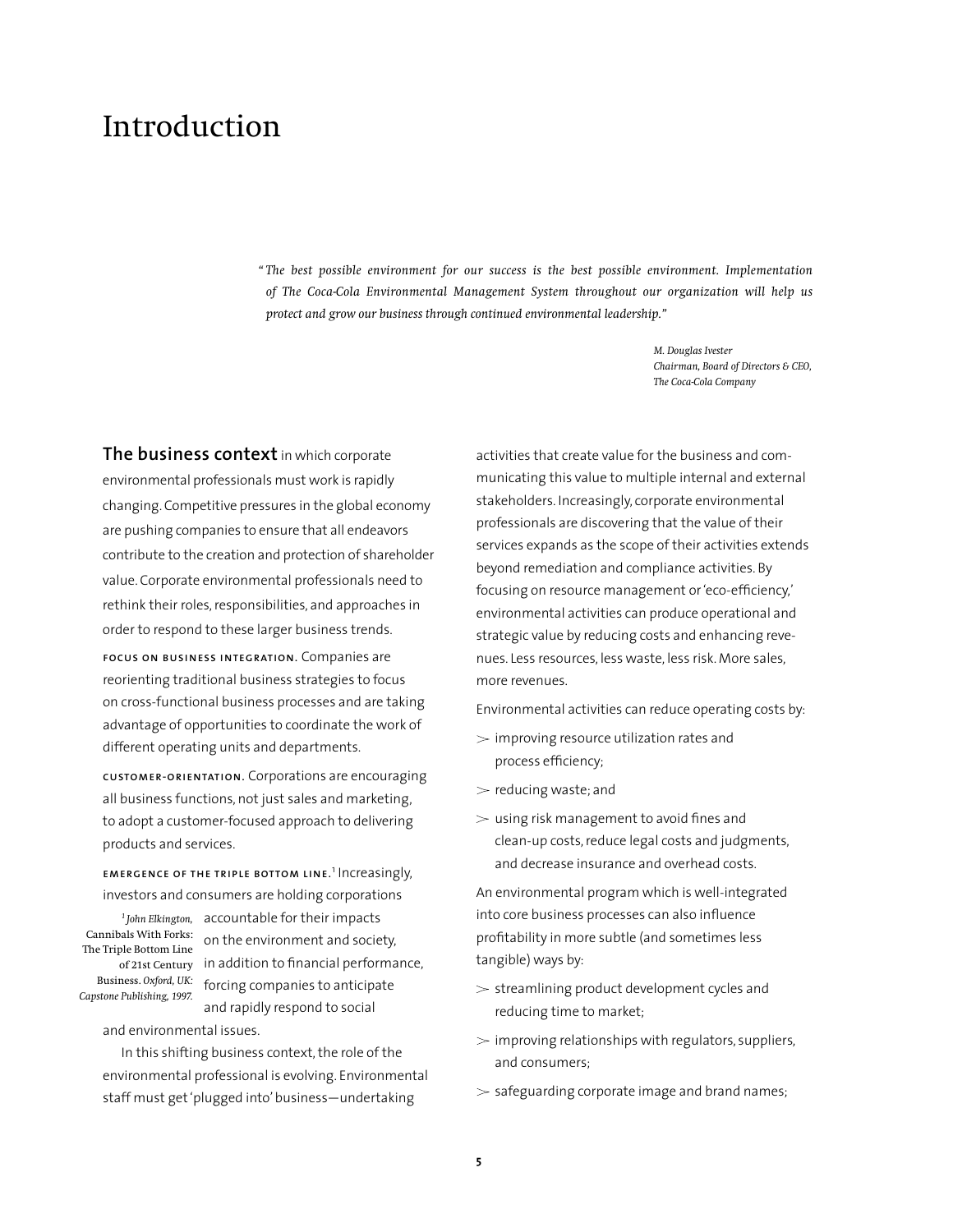

**the plan-do-check-advance cycle**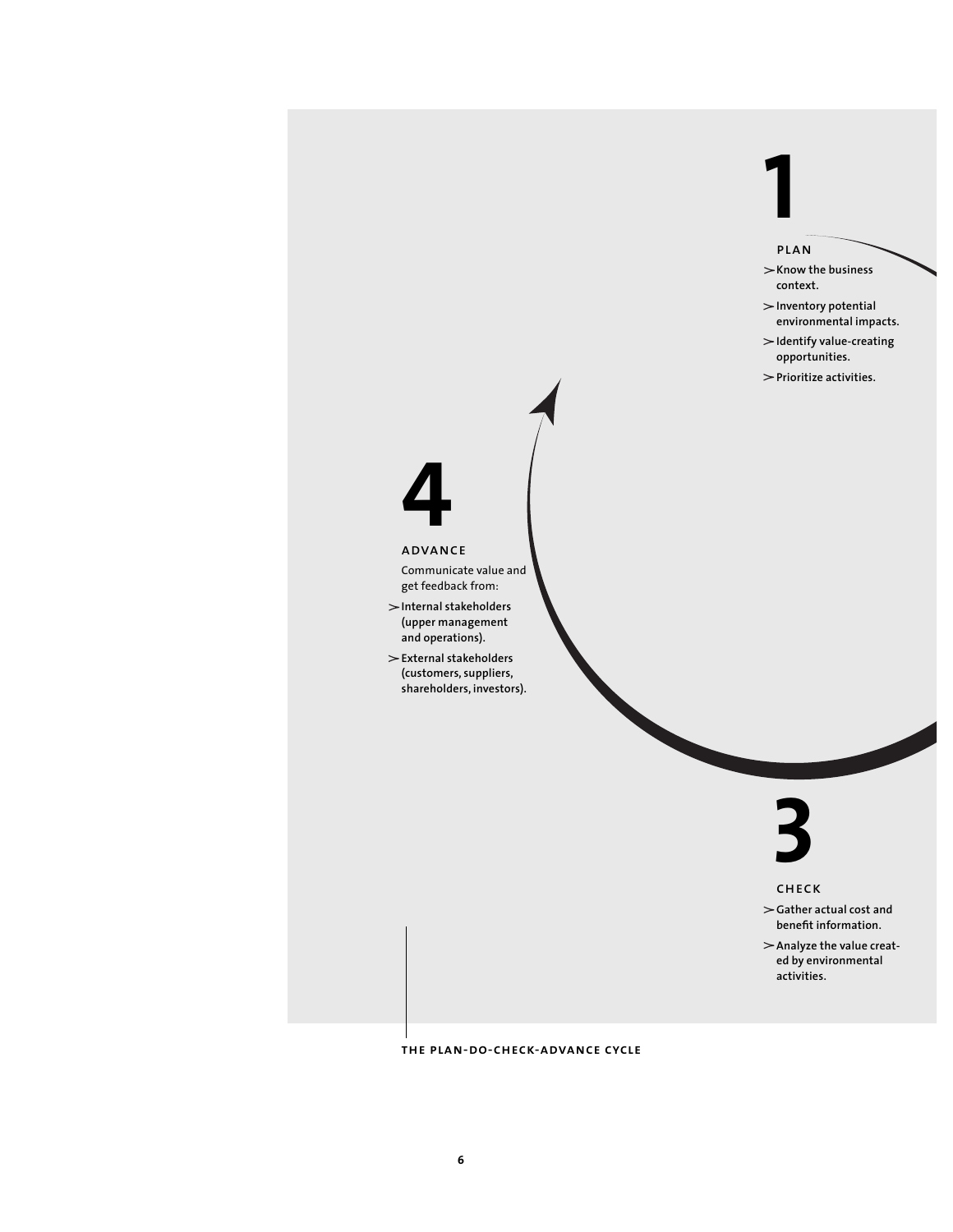**2**

# do

**Build the business case.**

**Mobilize resources.**

**Build momentum through implementation.**  $>$  enhancing employee productivity and morale; and  $\geq$  identifying new product and service opportunities. Companies are only beginning to discover the ways in which corporate environmental initiatives can add strategic value to business.

While *Environment:Value to Business* explores tools and techniques that corporate environmental professionals can use to plan, create, measure, and communicate the business value of environmental activities, we believe that these ideas will be of interest to a much broader audience. In particular, business leaders and members of the financial community will find compelling examples of ways corporate environmental activities can contribute to profitability and competitiveness. In addition, the concepts addressed in this primer are directly relevant to corporate health an safety activities.

*Environment:Value to Business*is divided into four chapters—one for each stage of the Plan-Do-Check-Advance (PDCA) cycle of environmental management.<sup>2</sup> Total Quality Environmental Management (TQEM), ISO 14001, and other environmental management system

*this primer, the term 'Advance' is more*

<sup>2</sup> For the purposes of approaches are all founded in this iterative process focused on continuous learning appropriate than the and improvement—making PDCA a useful framework for presenting the *Environ-PDCA term 'Act.'*

*ment:Value to Business* (EVTB) concepts and tools. Ideally, efforts to plan, create, measure, and communicate the value of environmental activities will be seamlessly integrated into corporate environmental management systems.

It is understood that readers may be at different points in the PDCA process. *Environment: Value to Business* is designed to facilitate quick navigation; and each chapter provides useful tips and tools, key questions, and case studies. Of course, not all EVTB concepts and tools fit neatly into the 'bins' of the PDCA framework.We have endeavored to denote some of these important links between chapters—where tools presented in one chapter can also be used in another stage of the PDCA process—using the  $(\blacktriangleleft)$  symbol.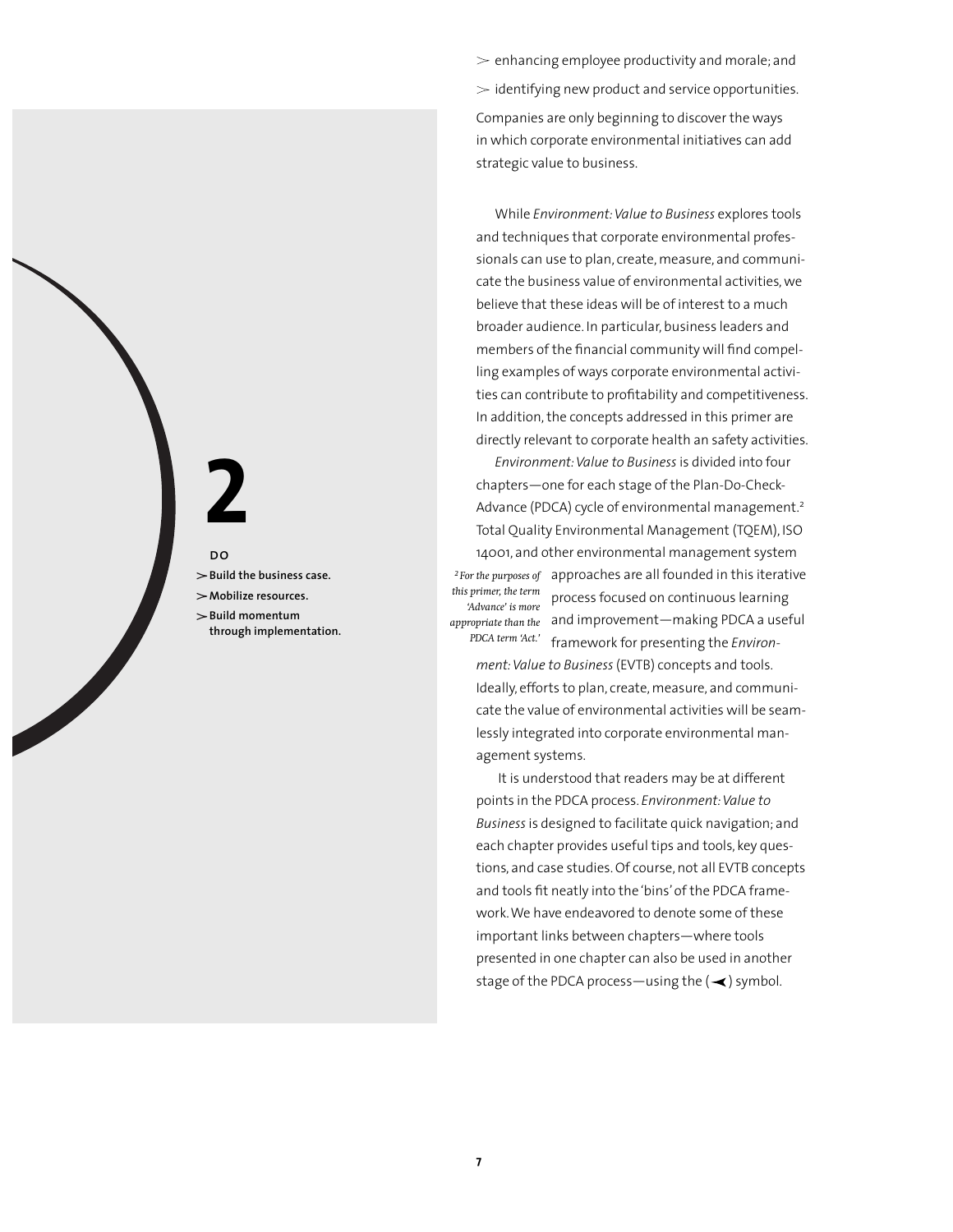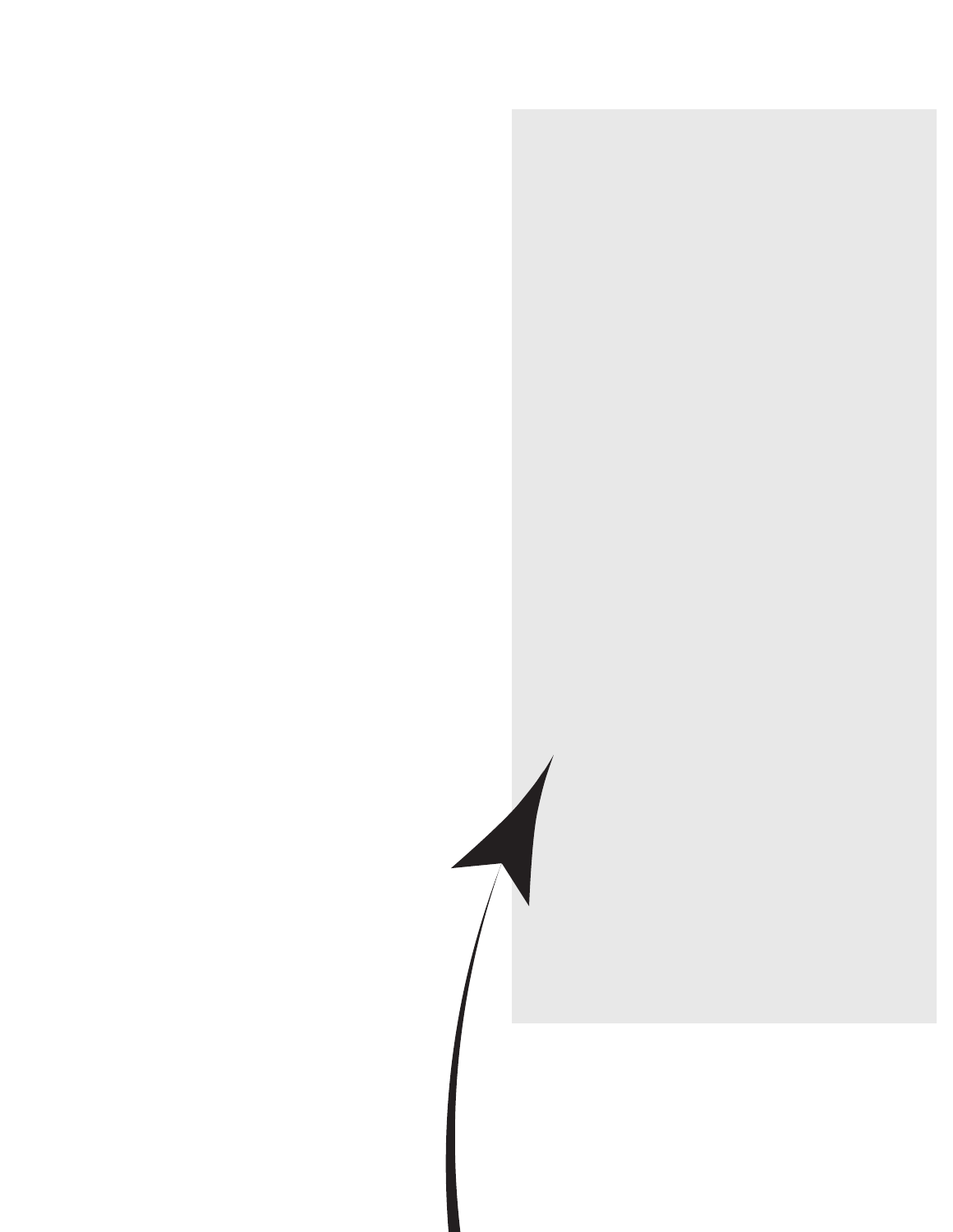# Plan to Add Value

**1**

# **The corporate environmental professional**

faces the same challenge confronting other business leaders in a changing world—how to allocate or secure limited resources (money, staff, senior management attention) to maximize the value of activities and projects.When done well, planning can enable corporate environmental managers to identify, assess, and prioritize opportunities in the organization and devise creative strategies for leveraging resources—not just the environmental department's resources, but those of other departments as well. This chapter describes the essential elements of a successful planning effort and presents tools and tips for maximizing the benefits of planning.

The key to good planning is to transform it from an academic exercise that results in just another report on the shelf to a vibrant process of getting plugged into the business. Planning requires environmental professionals to step out into the business, gain an understanding of the broader organization, listen to other departments' needs and goals, and identify strategic opportunities for solving company challenges. It involves reaching beyond traditional role boundaries to become strategists, entrepreneurs, sales representatives, and educators. In this way, effective planning can both reveal value-creating opportunities and provide critical insight into how best to communicate with key individuals and groups.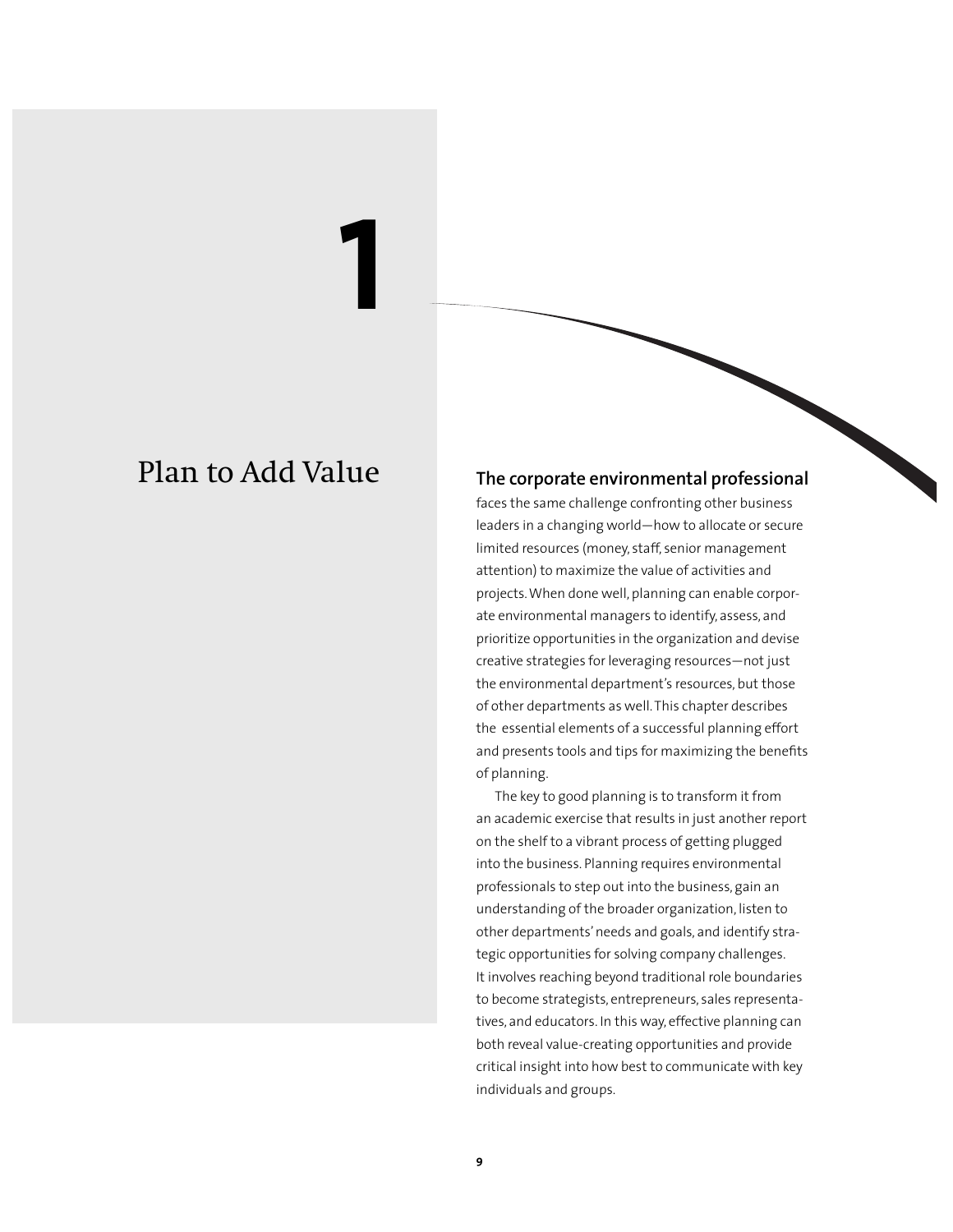There are four main elements to successful planning: (1) knowing your business; (2) taking inventory of potential environmental impacts; (3) identifying value-creating opportunities; and (4) prioritizing activities.

# **Know Your Business**

Assess the business context of environmental activities. All too often, corporate environmental professionals are unaware of the specific goals, priorities, and needs of other departments and staff within the company. Being able to offer value-adding solutions requires three things. First, identify the current and potential customers of environmental services. Second, know what business challenges those customers are trying to solve. Third, understand your company's long range business plans.While environmental professionals cannot be expected to be experts in every aspect of a company, failure to do homework on the business context may leave giant value-creating opportunities on the table and environmental issues on the sidelines.

# **Inventory Potential Environmental Impacts**

Make sure that you know all of the ways your company impacts the environment. As illustrated in the resources throughput model (see pages 12–13), environmental impacts typically arise from (1) the use of input resources; (2) the generation of wastes, emissions, and discharges; and (3) the existence, use or disposal of products.

This task is akin to the identification of 'environmental aspects'in the ISO 14001 environmental management system standard. To conduct an inventory of environmental impacts, first identify the core business processes and functions in your organization, including the production and operational processes. Then, map the processes that you identify (see the Process Mapping section below for suggestions). Process mapping not only improves understanding of business activities, but also helps to reveal areas where these activities can impact the environment and where environmental staff can intervene to provide value-adding assistance. For each process and/or functional area, brainstorm the current and potential environmental impacts.

# **Key Questions**  know your business

**What are the business trends affecting your company and industry?**

**Who are the customers (both internal and external) of environmental services?**

**Who are the customers of your company's products & services?**

**What are the business goals for your business this year?**

**What are the priorities of senior management?**

**What are the priorities and initiatives of other departments and business units?**

# **Tips**  know your business

*Review internal literature.* **Gather and review reports and materials to learn about important issues affecting your company and industry. In addition to materials such as corporate newsletters and annual reports, most business units and departments produce periodic reports, strategic plans, annual business goals, and budgets. Watch for issues or key words that are important to management.**

*Get invited to meetings.* **Look at every interaction as an opportunity to listen to the needs of others. Use opportunities to meet with stakeholders to learn about their business goals and needs (meetings, interviews, surveys, informal interactions).**

*Benchmark.* **Keep abreast of environmental initiatives and business trends affecting companies in your industry by participating in industry associations and other businessenvironment initiatives (e.g. GEMI).**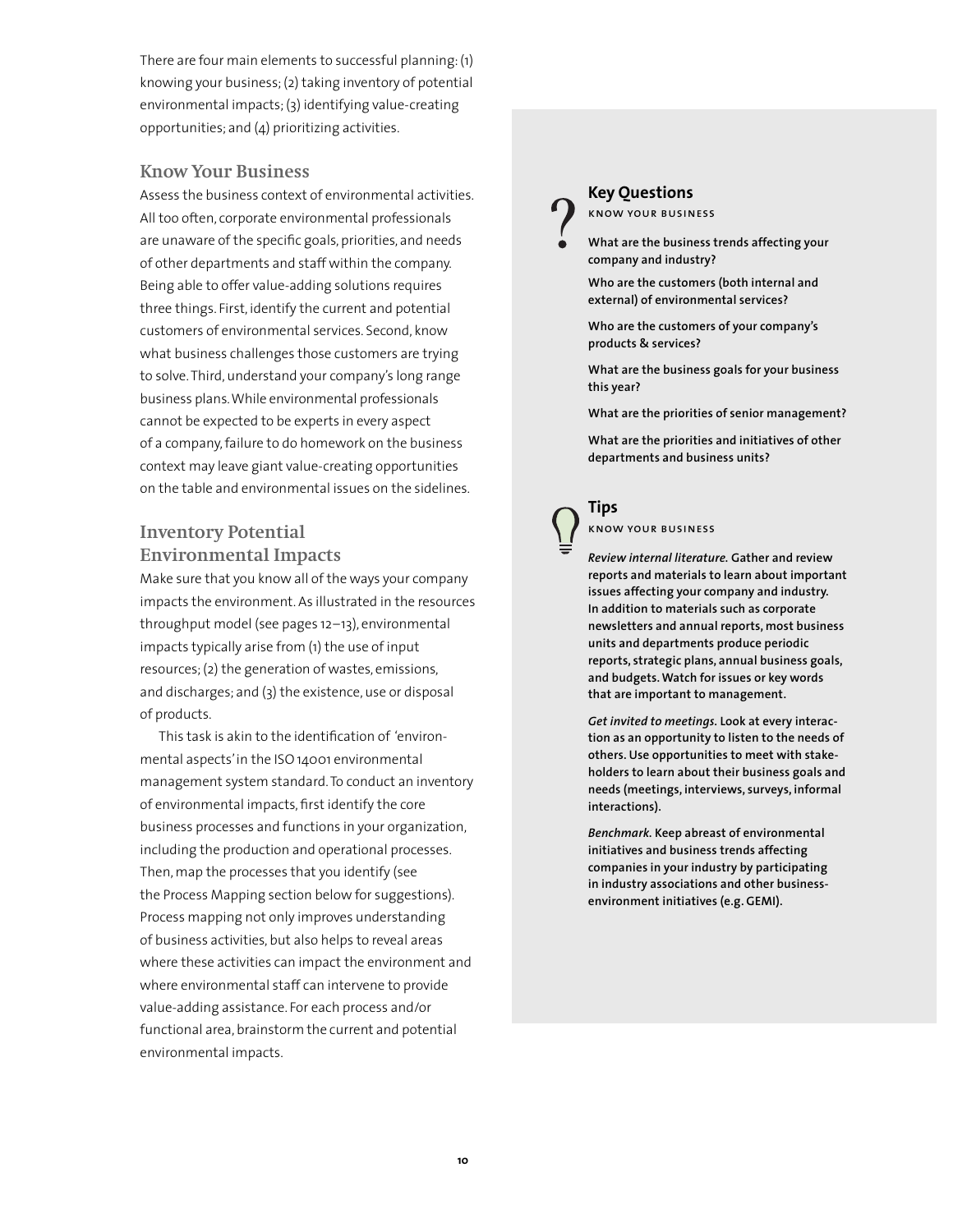# **Key Questions**

inventory of impacts

**What are the core business and operational processes of your company (e.g., new product development, purchasing, component manufacturing)?**

**What are the existing and potential impacts of each department, process, and product on the environment?**

**What environmental impacts of the company's activities are regulated?**

**Which environmental impacts pose the greatest risk to the company's profits, growth, and public image?**

**How significant are these risks and impacts?**

# **Tips**

inventory of impacts

*Don't get bogged down in the details.* **The goal is to identify areas of current and potential environmental impact, and to have a basic understanding of your business processes, not to develop complex engineering diagrams (although these may be informative later).**

*Think beyond regulatory impacts.* **By only looking at environmental impacts that are covered under regulations, you will likely miss value-creating opportunities. For example, high water use may not pose adverse regulatory impacts, but it can unnecessarily increase the size of the treatment facility needed to process wastewater. Resource conservation means avoided raw materials and costs as well as avoided waste management costs and risks. These activities can both reduce external environmental impacts and directly reduce a company's operating costs.**

*Get out and talk with people.* **The environmental manager does not need to be an expert on all processes in the company, but should talk with those who are. Environmental audits and training sessions provide a good opportunity to map processes and identify environmental impacts. Ask employees about the processes in which they are involved. Engage them in helping you to create, refine and verify process maps. Taking an interest in others' work builds political capital for EHS by providing insight on how environmental initiatives can help them succeed with their business goals.**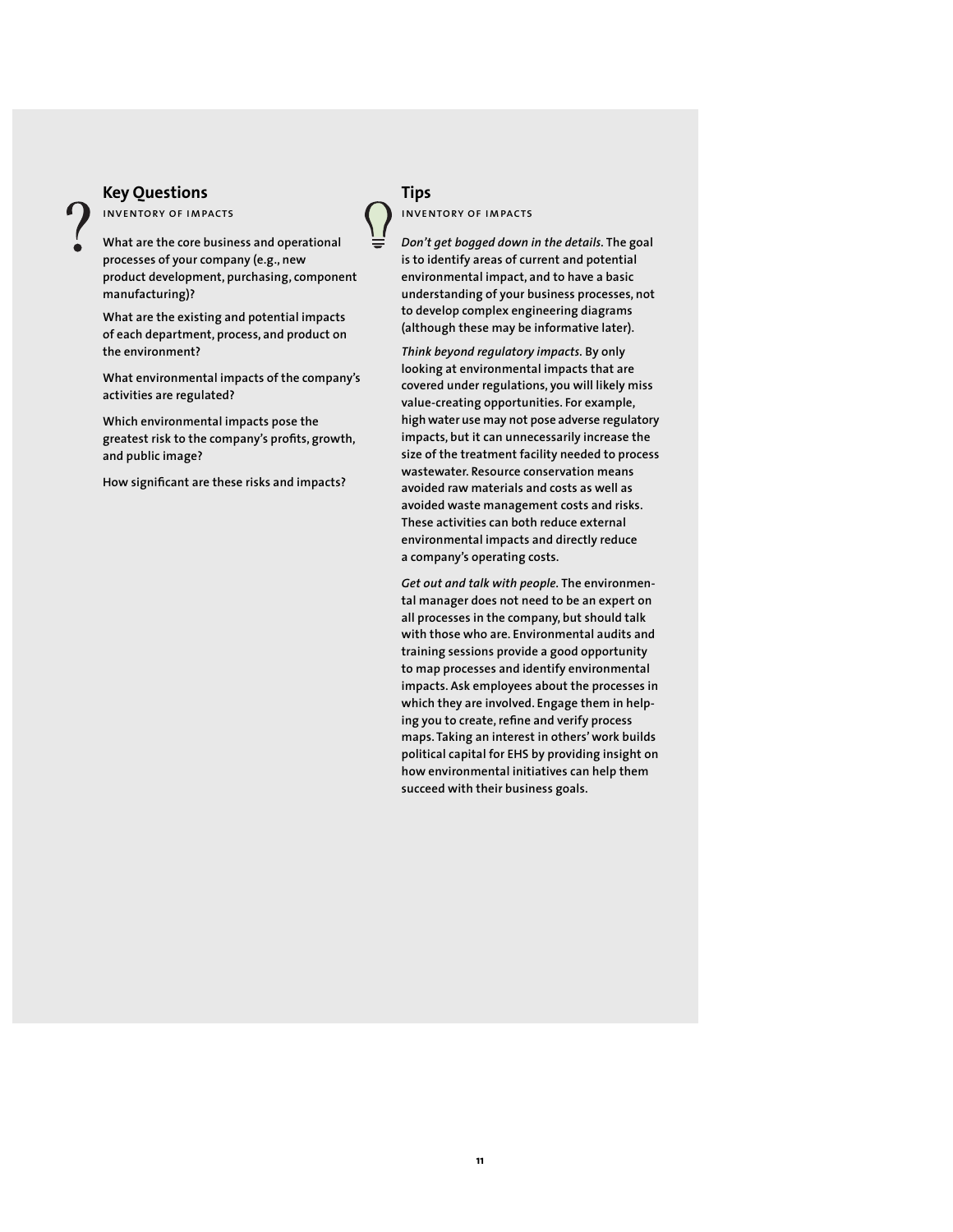# *Steps for Effective Process Mapping*

Process mapping is an excellent tool for inventorying environmental aspects and impacts. A process map is a schematic depiction of business processes which immerses the corporate environmental professional in the world and jargon of operations and reveals opportunities for intervention. Both the process map itself and the effort of creating one can aid in the identification of value-creating opportunities for the environmental function: the areas of greatest risk, environmental impacts, and superfluous or inefficient steps that can be eliminated or modified. Creating the maps can also lead to questioning the rationale behind certain process elements, and even entire processes.

observe procedures and interview operators. This includes visiting the plant floor as well as support and technical departments. At a minimum, it necessitates talking with or involving those close to the process activities. Determine the major steps of the process. List the resources that flow into each step (e.g., materials, energy, water) and the impacts that result (e.g., wastes, fugitive emissions, vehicle miles traveled).

draft initial process map. A draft process map provides a useful starting point—a visual guess to spark discussion. Do not try to make it perfect. Get flip chart paper and markers, and draw boxes for the major process steps. Use arrows and lists to indicate resource flows, waste streams, and environmental impacts. Use multi-colored Post-It Notes® to flag key issues, inefficiencies, or problems that you discover while mapping.

review and revise. Staff from other departments are often excited to discuss their work and will not hesitate to correct your maps. Ask them to help identify areas of environmental impact and process inefficiency. Engaging line operators, supervisors, and managers in the process gets them thinking about the impact of their actions on the environment—a key element of an effective environmental management system.



# **resources throughput model**

The goal of 'eco-efficiency' is to maximize the amount and quality of goods or services produced, while minimizing the environmental impacts of resource use and waste generation. Typically this translates into maximizing profits by minimizing the amount of resources used and the amount of wastes generated. The goal is 'doing more with less.'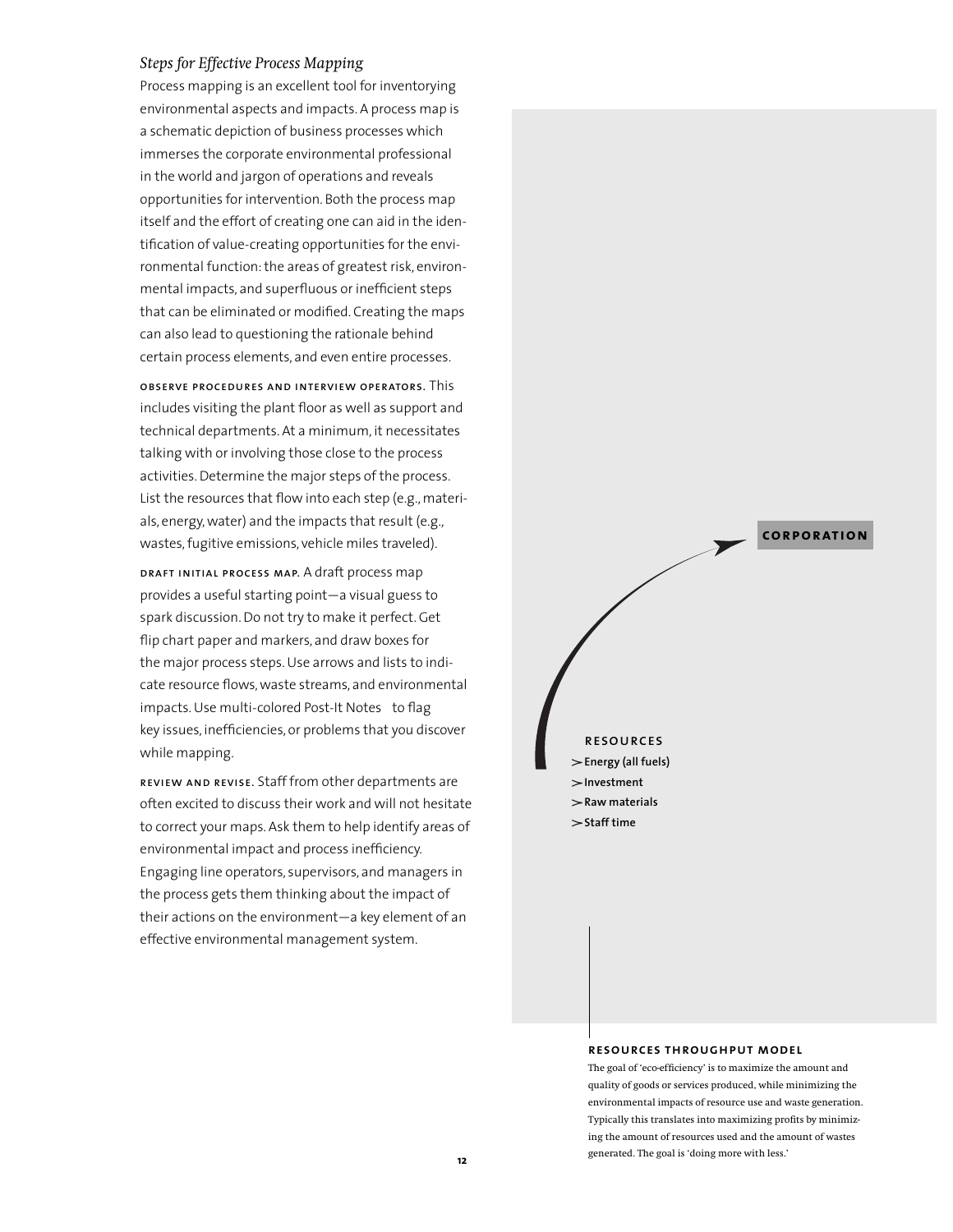

# **Identify Value-Creating Opportunities**

Once environmental staff are plugged into the business, they can get the information needed to identify value-creating opportunities at many levels of company operations. Smart compliance strategies have additional benefits for other departments and business units. Environmental initiatives taken beyond the basic requirements of compliance may both reduce costs and enhance revenues. Search for the places where value can be created.

# *Value in Compliance*

Certain environmental performance standards and activities are required by company policies and government regulations.While these activities are typically viewed by management as a cost of doing business, they in fact provide fundamental value to business. A well designed compliance program can:

provide a license to operate. National, state, and local governments have imposed environmental, health, and safety requirements on corporations that do business within their jurisdictions. Compliance with these requirements usually adds real value. Safeguarding the health and safety of workers, communities, and the environment is essential to securing the public trust to continue operations, expand, and innovate.

avoid penalties. Failure to assure compliance can bring significant costs to business—fines, permit denials, plant shut downs, legal fees—which directly impact the bottom line.While it is impossible to precisely document avoided costs, numerous environmental managers have found estimation to be useful.

ADD FLEXIBILITY. A record of strong and effective compliance can earn flexibility with regulators which enables operations to make needed changes more quickly.

# *Value in Operations*

At the operations level, the goal should be finding new ways to do more with less. The key is focusing on resources. By reducing total resource inputs, hazardous inputs, or undesirable by-products, it is possible to lower the costs of production and compliance as well as waste disposal and management costs. Thus, environmental initiatives in operations can: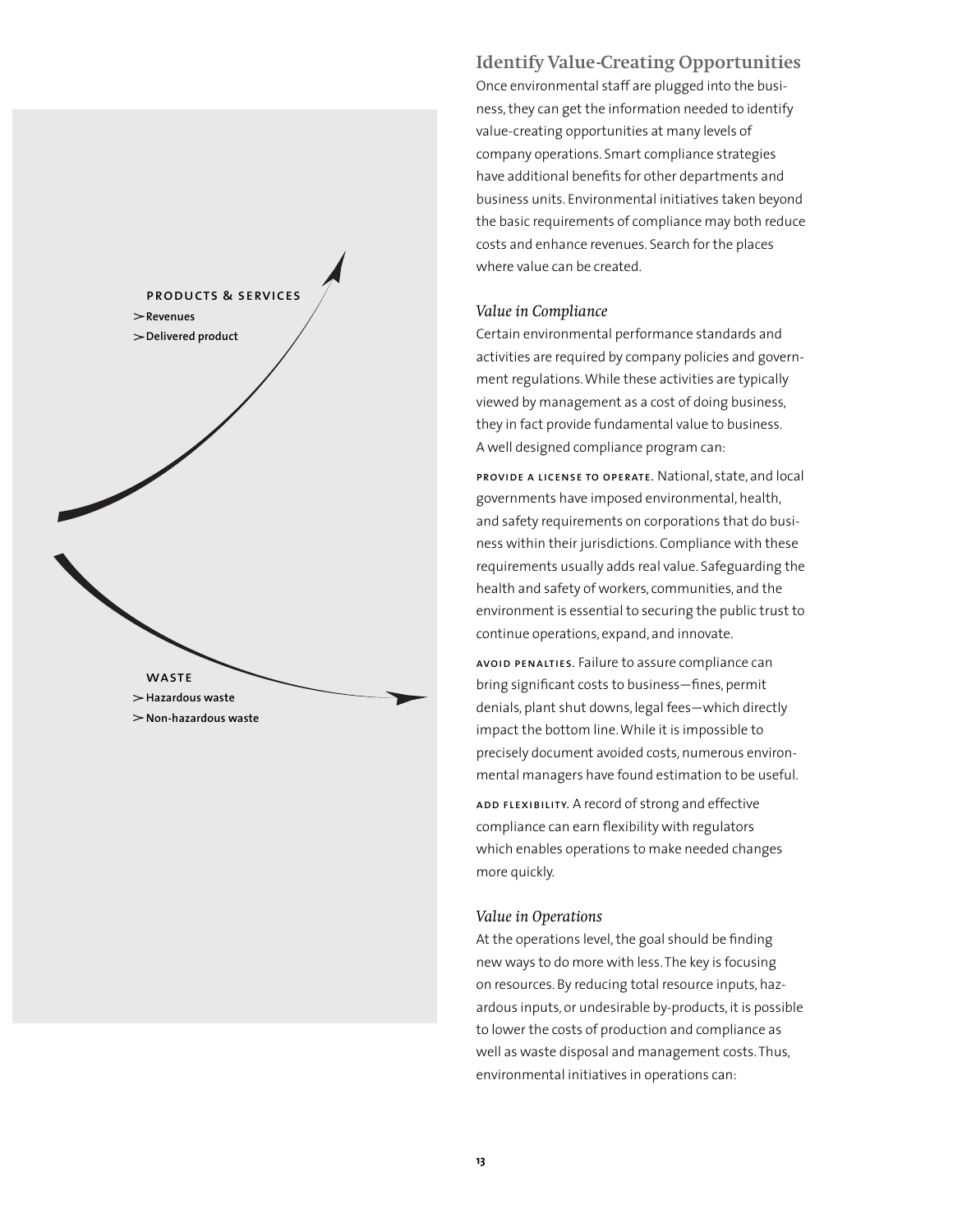improve the efficiency of resource use. Yield and resource utilization rates can be improved by reducing the amount of resources used per unit of product produced. This approach, often called process optimization, involves changing processes to minimize resource requirements.

minimize wastes. Wastes, emissions, and discharges bring not only disposal costs, but also regulatory reporting costs and the potential for spills and unacceptable health and safety exposures. Reducing the amount of off-quality product has triple the impact: saving inputs, reducing wastes, and producing more product to sell.

reduce the costs of managing hazards. Eliminating the use of hazardous materials in production processes reduces the costs of engineering and control measures. If you don't use it, no one will spill it or be exposed to it.

spur process innovation and reduce maintenance costs. Pollution prevention activities can reveal other opportunities for streamlining, and even eliminating, process elements and maintenance requirements. Many corporate environmental professionals report that creative pollution prevention and waste minimization programs often result in significant process improvements because they permit a fresh look at practices and procedures.

boost productivity and morale. Improving working conditions can increase productivity. For example, addressing indoor air quality and noise issues has

and Clean Management: How to Boost Profits and *Kodansha International, 1994.*

<sup>3</sup> Joseph J. Romm, Lean been demonstrated to reduce absenteeism and improve staff morale. Productivity by Reducing Similarly, in some cases, energy-efficient Pollution. New York: lighting upgrades have boosted worker productivity by 5 to 7%.3

# *Value in Risk Management*

Reducing environmental risks can save significant costs. Environmental risk management strategies can:

reduce the costs of emergency response. Proactive environmental management can avoid or minimize the short- and long-term costs of accidents, spills, and releases. Preventive measures and effective plans can



Getting to the bottom line **increasing value-creating opportunities**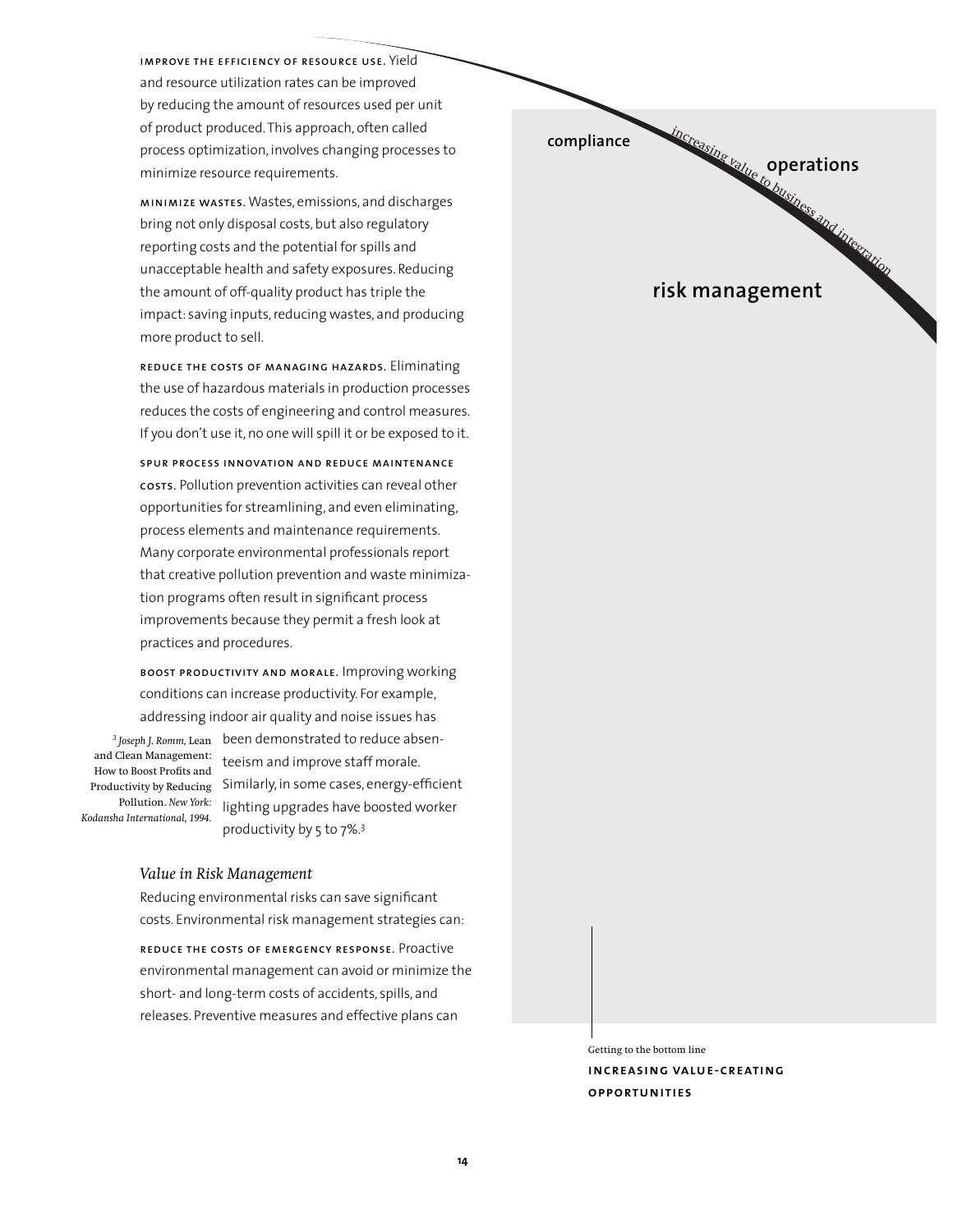into the company **market growth**

# **capital investments**

# **strategic direction**

reduce response and clean-up costs, while minimizing costs arising from regulatory penalties, litigation fees, and legal settlements.

REDUCE REMEDIATION COSTS. Improving the management of remediation projects can reduce ongoing operational costs and help close out remediation projects ahead of schedule.

reduce product liability costs. Incorporating environmental, health, and safety concepts into product design from the outset can reduce the potential for harmful environmental, health, and safety impacts resulting from product use, misuse, or disposal.

reduce insurance premiums. Limiting environmental risk exposure for employees, contractors, and customers can directly lower corporate insurance costs. More and more insurance companies are considering these issues in pricing coverage.

# *Value in Capital Investments*

Companies spend millions of dollars servicing the long-term life-cycle costs of capital investment and design decisions. The environmental implications of capital investments such as the purchase of new sites, facility construction, the start-up or redesign of manufacturing lines, and new products can have significant business consequences. Environmental managers can add value by providing critical information early in capital budgeting and decision processes. Since environmental professionals often are not asked for advice early in the process, it is important to study the acquisition and change processes and then proactively insert key information. Through involvement in these decision processes, it is possible to:

reduce the uncertainty of corporate transactions. Due diligence activities can identify potential environmental liabilities associated with property acquisitions and divestitures, directly affecting prices and long-term facility operations and development costs. Brownfield redevelopment can bring strategic business and tax advantages. Often corporate environmental professionals must educate peers and managers in other departments on how to take advantage of these opportunities.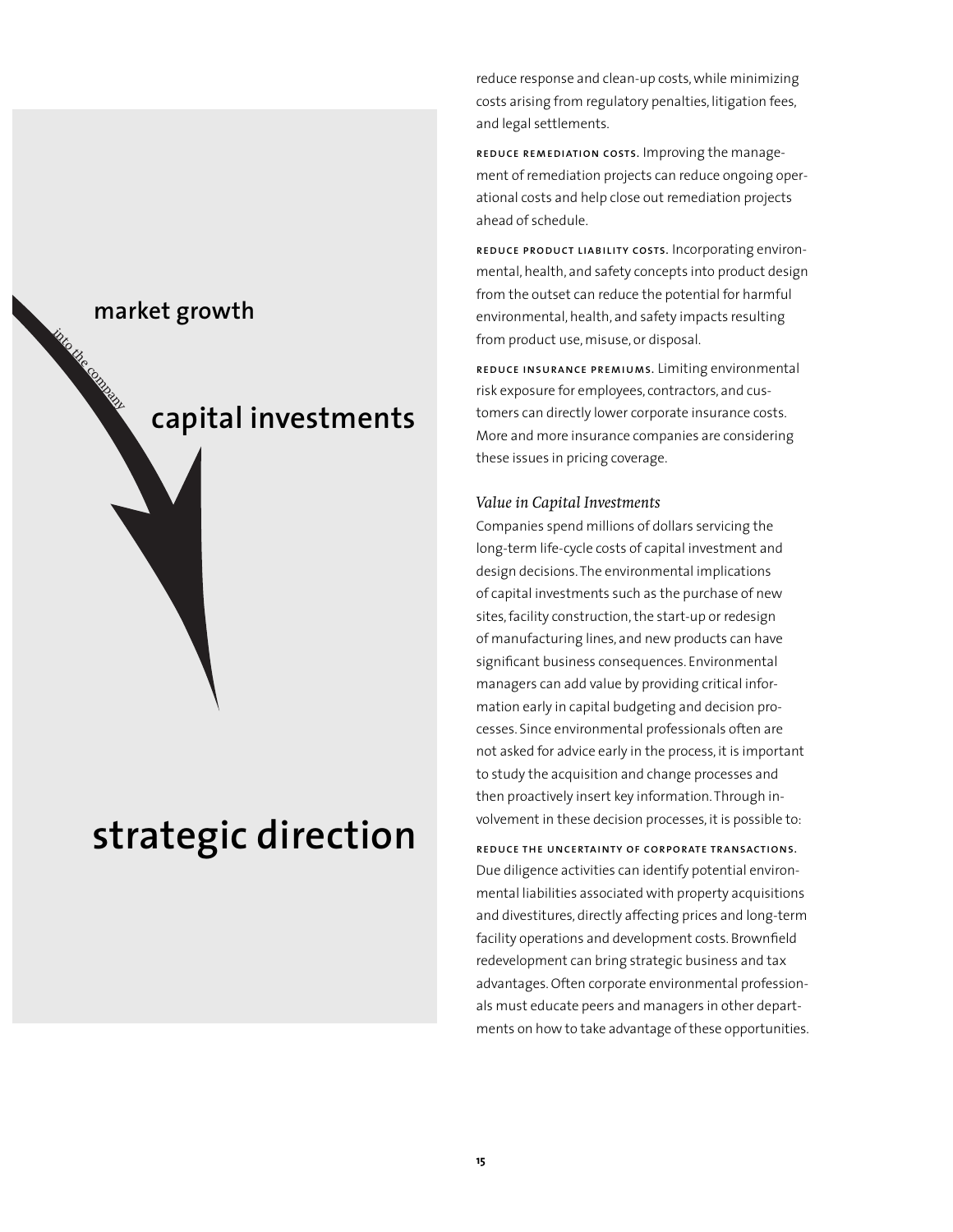product life cyclereviews:**bristol-myers squibb company**

> supplier development program:**duracell , inc**

In 1993, Bristol-Myers Squibb *initiated a program to improve the environmental performance of their products throughout the product life cycle — from the research and development phase, through manufacturing, packaging, sales, distribution and consumer use to final disposition. The Product Life Cycle (PLC) program has produced significant cost savings, while at the same time has spread a general awareness of environmental issues. EHS staff train teams of 8-10 representatives of different functions within the business. The teams then review a group of related products to identify opportunities to create value. Each review costs approximately \$25,000 and generates an average of \$200,000 in savings. One product improvement, debossing rather than printing capsules, has generated an estimated annual savings of \$100,000. By eliminating the solvent-based ink required for printing, Bristol-Myers Squibb reduced chemical waste and minimized workers' exposure to toxics. Other innovations include: the removal of cotton in bottles containing over-the-counter analgesics, the creation of the first alcohol-free hair spray, and the creation of reusable and collapsible plywood pallet boxes.*

At Duracell, *working closely with suppliers is a central part of the company's supplier development program. Duracell meets regularly with its suppliers as a group to share best practices and improve performance. For several years, environmental programs have been included in the overall rating of suppliers. When Duracell's energy management initiative began to reap major cost savings as well as reduce the company's contribution to greenhouse gas emissions, Duracell decided to incorporate the initiative into its global supplier development program. Duracell held a conference of major suppliers to share its approach and challenged the group to participate in a partnership program where each company agreed to set energy efficiency goals, initiate programs to achieve those goals and share best practices within the group. Most suppliers committed to the program. Awards will be given to the best performers. The benefits are better supplier relations, new ideas for reducing costs at Duracell, and assistance to suppliers in controlling costs.*

> environment: value to business **success stories**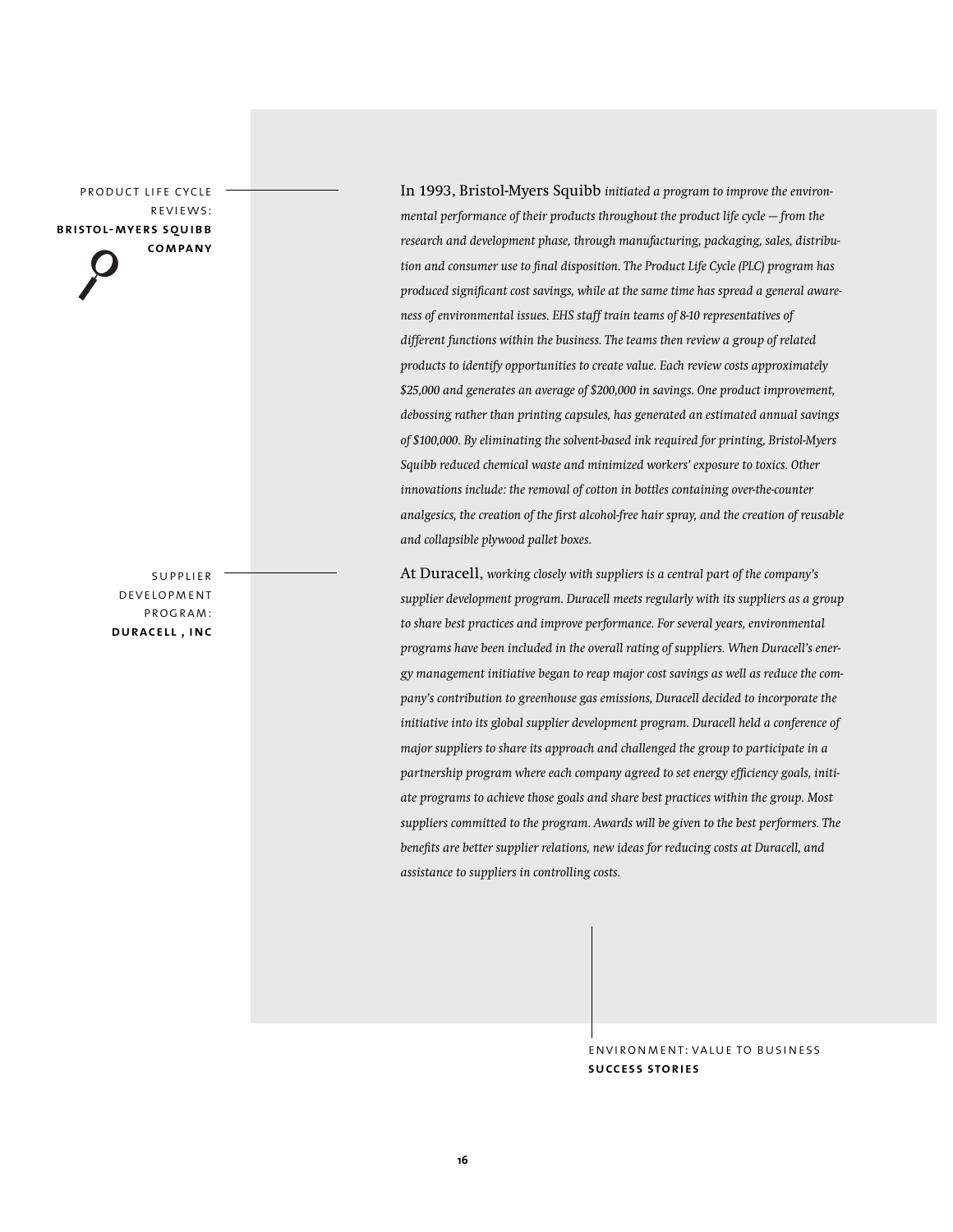ARCO *successfully negotiated a revised hazardous waste permit. The permit allowed the refinery to build a needed oil tank on property previously used as a hazardous waste land treatment unit. Tank permitting and construction proceeded on a fast track basis. The process was enhanced by the company's long-term environmental performance and their excellent working relationship with the regulators. This partnership allowed the refinery to save over \$1,000,000 in long-term monitoring costs. In addition, they recovered previously unavailable but valuable refinery real estate. This project was a success because it brought previously unused property back into constructive use and it saved money on future long-term monitoring programs.*

In 1996, Koch Industries *proposed to build a 210-mile gas liquids pipeline from Pascagoula, Mississippi, and Bayou La Batre, Alabama, to a Koch Hydrocarbon Southeast plant in Belle Rose, Louisiana. Koch mobilized its public affairs professionals to develop a communications/government affairs strategy addressing complex issues of routing, competition, right-of-way acquisition, permitting, and construction. The pipeline needed to cross Lake Pontchartrain which has been the center of extensive grassroots efforts to restore its environmental integrity. Koch's market opportunity depended on bringing the pipeline into operation quickly, without long delays that could result from public opposition. After preliminary analysis, but before submitting permit applications, Koch invited a wide range of interested parties to discuss their concerns. Organizations, including the Lake Pontchartrain Basin Foundation, the Coalition to Restore Coastal Louisiana, the Southern Louisiana League of Women Voters, the Sierra Club, local fishing organizations, elected officials, and scientists studying the region's lakes and wetlands all contributed to the project. Based on the recommendations provided by these external stakeholders, Koch made routing and other changes and specified, in writing, the environmentally sensitive construction methods that would be used. The pipeline route now avoids eagle nests, gopher tortoise and sandhill crane habitats, and a sensitive salt marsh area. Koch's permitting process began at the same time as other companies were starting competing pipeline projects. Initiating open communication helped Koch earn the trust of these groups and made Koch the community's choice to proceed with this venture. By seeking external participation, Koch's public affairs team helped to secure 2,500 right-of-way signatures and 64 permits in 18 months, less than the 24 to 30 months typical for large projects. Construction started in August 1998.*

reuse of a hazardous waste disposal facility:**arco**

decreased timeto-market for pipeline project: **koch industries (koch pipeline southeast, inc.)**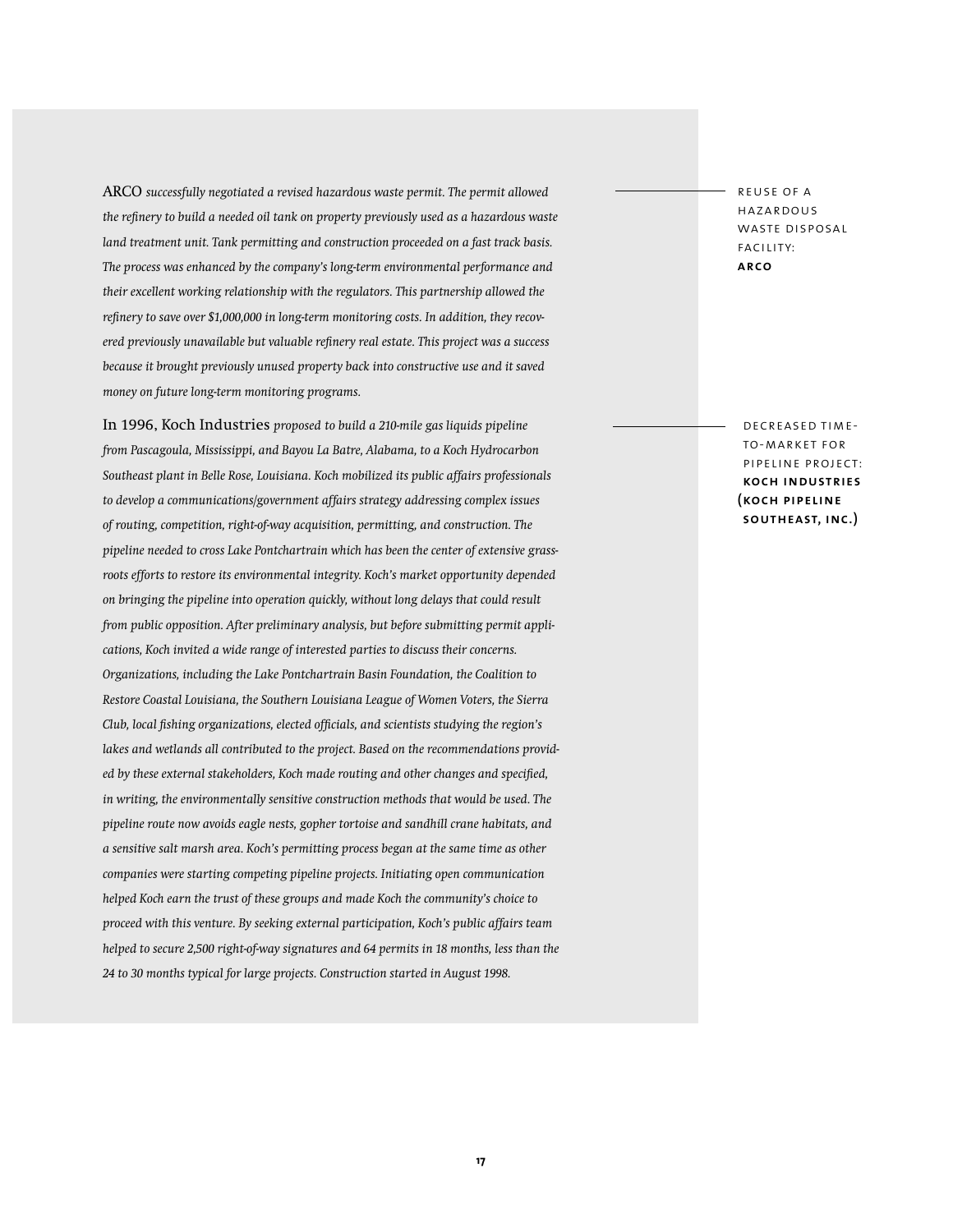REDUCE TIME TO MARKET. Getting involved early to secure permits and address regulatory requirements can remove obstacles to new product commercialization and production expansion. Environmental managers can also play a key role in overcoming community opposition to new facility construction or expansion by communicating with local residents and addressing their concerns.

encourage sustainable design in construction. Companies can lower life-time operating expenses and environmental impacts of new facilities by incorporating environmental considerations into the design from the outset. Sustainable design techniques such as recycled and non-toxic building materials, energy efficient lighting and climate control systems, and native plantings can reduce utility and maintenance costs, improve working conditions, and productivity. It can also benefit the company's public image.

affect equipment acquisition decisions. Working with purchasing departments, environmental managers can add energy efficiency and pollution prevention criteria to the purchasing decisions for office equipment, machinery, and vehicle fleets. These considerations can reduce life-cycle operating costs and improve a company's image while protecting the environment.

# *Value in Market Growth*

Environmental activities can enhance the marketability of products and services. Consumer demands for environmentally-friendly products and environmentallyresponsible corporations are on the rise.4 These market *<sup>4</sup> Jacquelyn A. Ottman,* pressures are not only felt by consumer products companies. High environmental perfor-Innovation, 2nd edition. Mance standards are increasingly expected of vendors and suppliers as well. Thus, environmental initiatives can: Green Marketing: Opportunity for *Chicago: NTC, 1998.* 

> help secure beneficial supplier relationships. Corporate environmental professionals can work with supplier companies to save costs and reduce risk, and to win supply contracts with other companies by implementing proactive environmental management systems.

enhance the environmental attributes of products. Companies can appeal to environmentally-conscious consumers by using recycled and recyclable materials, eliminating hazardous product constituents, and reducing the impacts of products and services.

enhance the corporate image and brand names. A solid environmental record can enhance public perception of a company and improve the marketability of its products and services. Partnerships between environment and public affairs departments can result in creative initiatives that demonstrate the company's commitment to both local environmental quality and global environmental stewardship.Whether through sponsorship of a local environmental education center or involvement in activities such as GEMI, external initiatives enable employees to engage with others on environmental challenges and show that these issues are important to company management.

# *Value in Strategic Direction*

Corporate environmental professionals often possess valuable information and insight which, when presented well and credibly, can influence senior management's strategic decision-making. A growing number of corporate executives are embracing environmental thinking and initiatives as part of overall business strategy. There are a variety of ways environmental professionals can influence this awareness and affect their company's strategic directions:

influence product mix. Documenting the true environmental costs and risks of certain products can motivate business leaders to shift resources to more profitable and environmentally-benign activities. Environmental drivers such as consumer preferences and regulatory incentives can prompt companies to enter new business areas through strategic acquisitions.

monitor and manage strategic issues. Regulatory initiatives, and public attitudes and public concerns can alter a corporation's image and long-term financial performance. Environmental managers can monitor regional, national, and global trends, alert senior management when corporate interests might be affected, and suggest useful responses. Environmental professionals can engage in 'scenario planning' to help the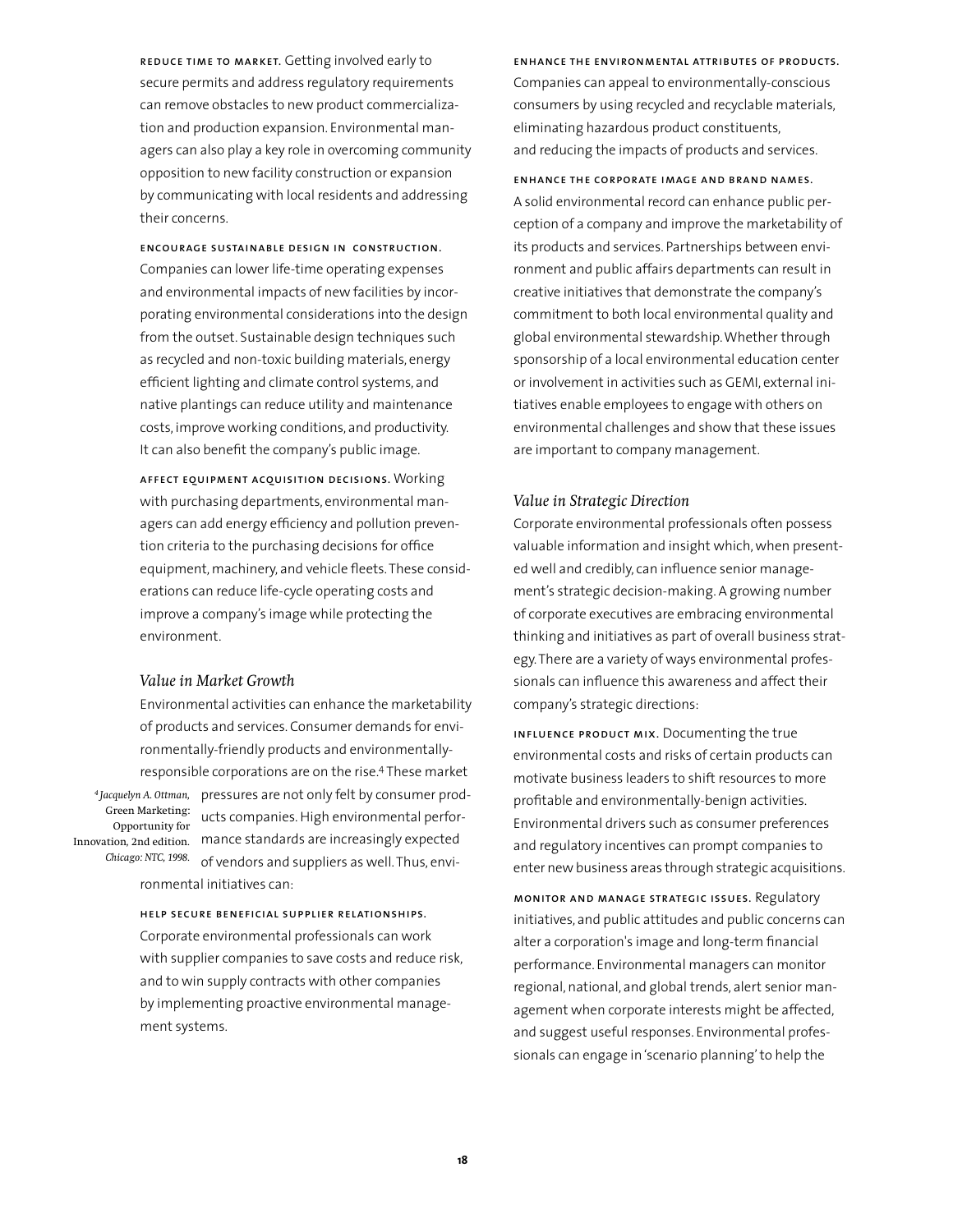# **Key Questions**

prioritize activities

**Which activities offer the greatest potential benefits by strengthening compliance and adding value to business?**

**What activities should be continued and discontinued given limited staff and budget resources?**

**Where are the 'low hanging fruit' that can be used to demonstrate progress to management and stakeholders and to build momentum? Which are worth picking?**

**How should resources be allocated among projects?**

**What is feasible to accomplish in a given time frame?**



prioritize activities

*Involve key stakeholders.* **Engaging important customers of environmental services in the prioritization process, in addition to environmental staff, can ensure you address their needs. A well-facilitated planning and prioritization session can also promote broad ownership and commitment to selected initiatives.**

*Prioritization by voting.* **Numerous analytical techniques exist for prioritizing potential activities, but do not let analysis lead to paralysis. Simple voting techniques (based on individual judgments) can quickly sort out the most promising activities to undertake.**

*Dare to start small.* **Especially in complex political environments, it may be important to achieve several small successes to build credibility and political capital in preparation for larger, more difficult projects later.**

business with long-term strategic planning for market and product change and development. Trends in technology, global resources, and environmental issues can present problems or open up opportunities. Environmental professionals can play a key role in helping their companies prepare for changing business realities and seize emerging business opportunities.

redefine and expand markets. As markets and industries rapidly change, corporate environmental attributes and performance can help secure new markets and protect existing ones. Strategic decisions to invest in product redesign to enhance recyclability, for example, can win market share where new regulations, such as product take-back, penalize competitors. In this way, environmental initiatives can spur the innovation that builds new markets.

modify the business mission. There may be strategic advantage in modifying the core mission of the company to include environmental themes. Corporate focus on themes of sustainability and innovation 'for achieving a better world' can demonstrate commitment to long-term value creation.

# **Prioritize Activities**

No corporate environmental professional has the time, staff resources, or funds to pursue all potentially value-creating opportunities in the organization. To make effective use of limited resources, environmental managers must focus their efforts and prioritize environmental activities. Decision-making criteria typically include: (1) the importance of the project to business goals; (2) the project scale in terms of cost and resources required; and (3) the degree of difficulty (e.g., complexity of the problem, the amount of political capital required). This does not mean that only the easiest and cheapest projects should be done first. Rather, this process should result in a plan that balances the potential benefits with political and economic resources needed.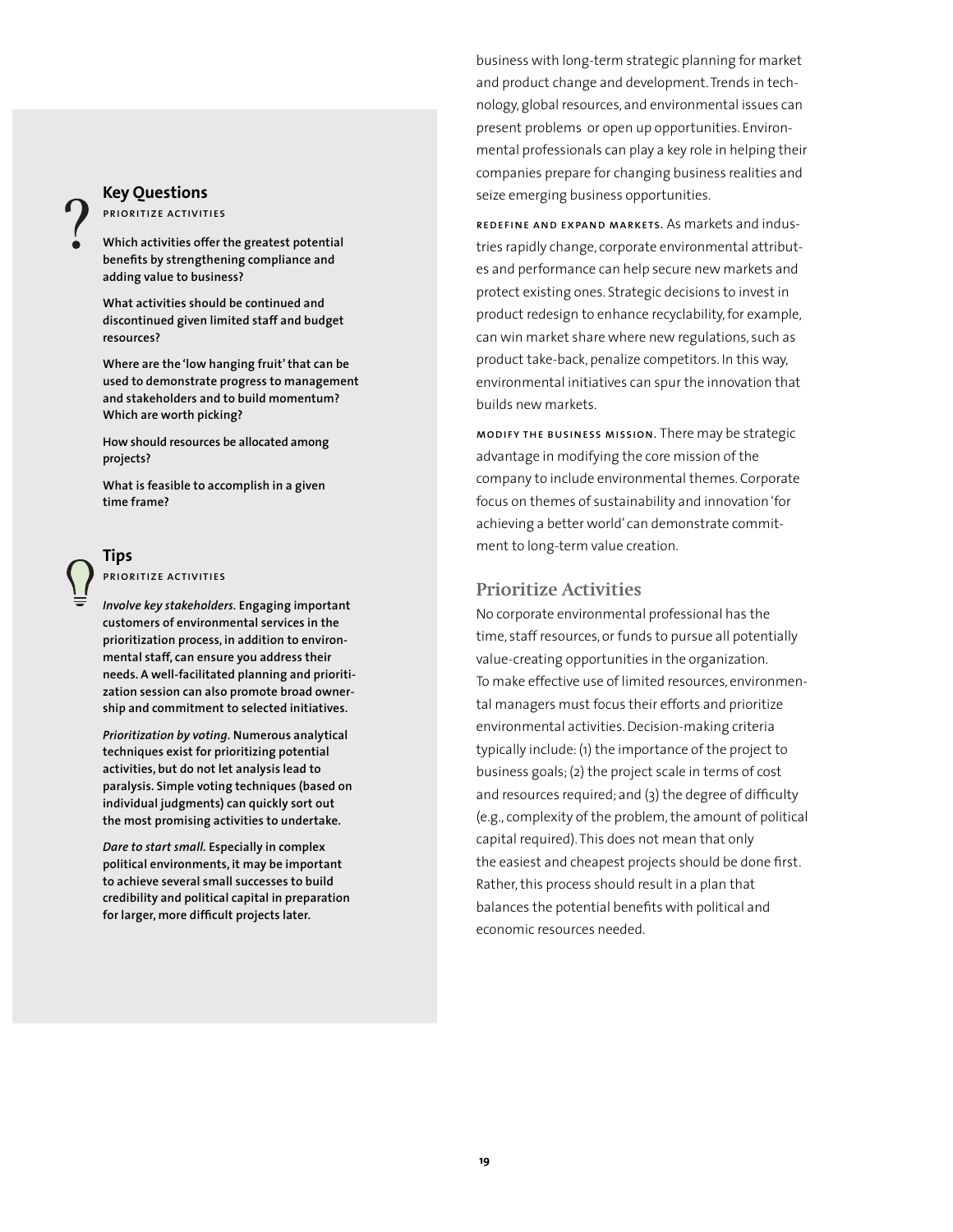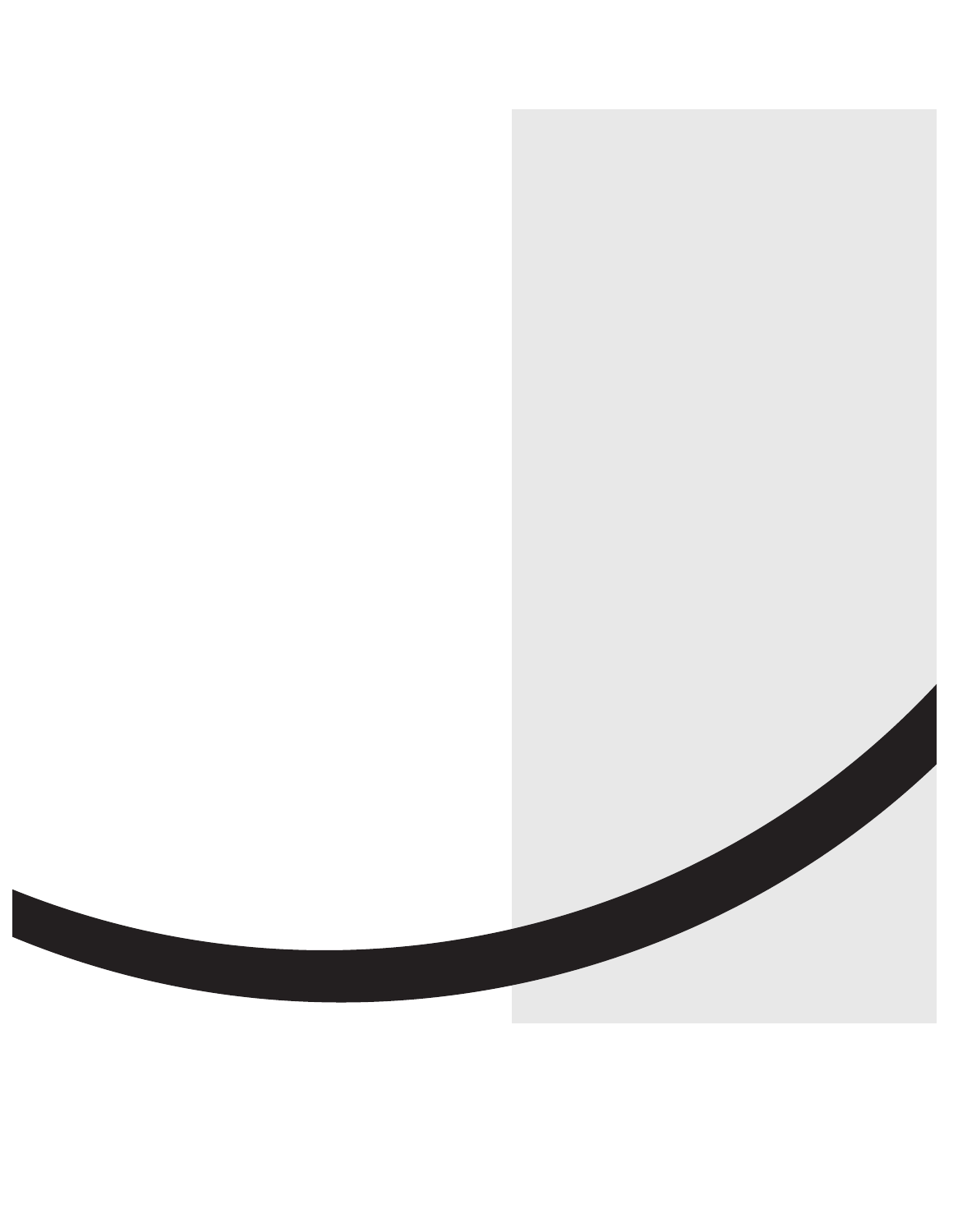Do What Adds Value

**2**

# **The value of environmental activities**

can be realized through effective implementation of projects, programs, or systems. Yet, in doing what adds value, there are several challenges to overcome: (1) getting upper management approval and support; (2) mobilizing the necessary resources; and (3) building momentum once the project has been kicked off.

# **Build the Business Case**

It seems that every article on environmental management instructs environmental staff to secure senior management commitment and support for environmental programs. Yet getting that support is not always easy, nor is it always necessary. Most often, the need for senior management approval is driven by a need to secure financial and staff resources. If you can leverage existing support and resources to get things done, you may not need special approval from senior management at the outset.Where this is possible, management support can be nurtured over time.

Senior business managers have limited time and attention to divide among multiple, competing issues. When approval is needed prior to introducing a new program or project, you need to target your pitch and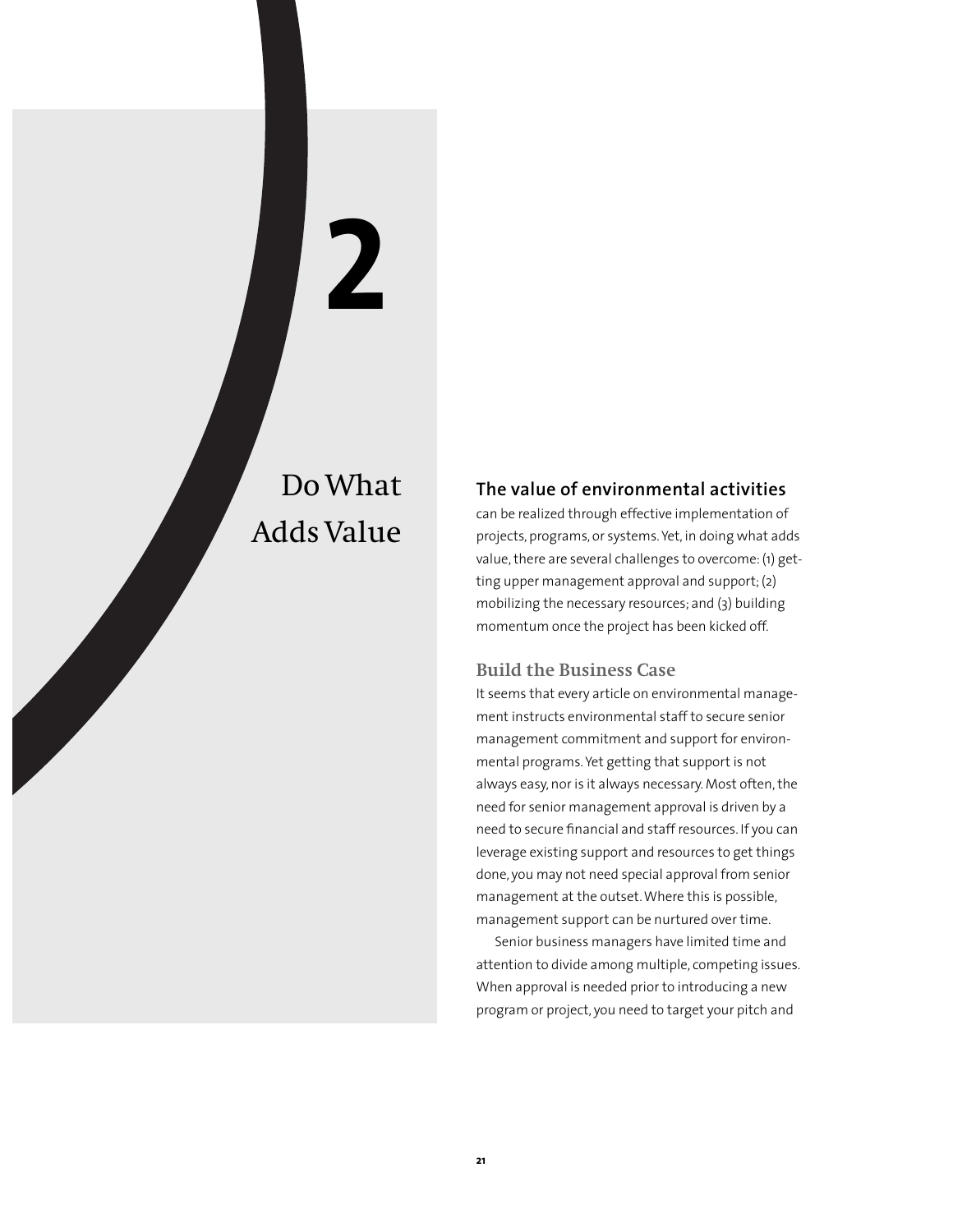presentation specifically to your management audience. Upper management is often most interested in the financial implications of a proposal, so be prepared to provide an estimate of the project's costs and benefits to the business.While providing financial data may seem intimidating early in the process, it is important not to get stuck in extensive research and analysis. Make a credible 'guesstimate' of the costs and benefits, using terms that are meaningful to senior managers

 $\prec$  (see Chapters 3 and 4 for tips on measuring and communicating value). Getting approval should not be a test of your financial skills, but rather an opportunity for you to present the case for your program to a key customer.

# **Mobilize Resources**

Many corporate environmental professionals vastly underestimate the availability of resources to support environmental activities within their corporations. They assume that available resources consist only of the departmental budget and staff who have been specifically assigned environmental job responsibilities. Successful implementation often demands that environmental managers identify potential allies with similar or overlapping interests and use (or piggy back on) other organizational resources.

There are myriad creative examples of environmental professionals mobilizing resources. For example, when environmental managers have integrated environmental criteria into new product development checklists and evaluations, R&D staff take greater responsibility for identifying potential environmental hazards of new products or services. Such efforts can reduce the environmental impacts of design choices, decrease time to market by ensuring permits and controls are in place, and shape perceptions of the environmental departments as valuable providers of technical assistance.

Corporate audit programs can also offer opportunities to mobilize and leverage scarce resources. By promoting facility self-assessments, several corporate environmental departments have shifted their focus to providing training and technical assistance. Cross-training of quality audit staff has leveraged staff from other departments to supplement corporate

# **Key Questions**  build the business case

**Who needs to approve the project? What are the steps required to gain approval?** 

**What is the appropriate forum in which to present the project for approval?**

**How much information and detail should you provide to make your case?**

# **Tips**  build the business case

*Benchmark.* **Other facilities or departments may have tried similar initiatives. If your company has not, other companies may have. To find out who in the industry has implemented similar programs or projects, read through case studies in trade journals and attend conferences and industry association meetings. Useful case studies can be found in the following environmental journals:** *Environmental Quality Management* **(John Wiley & Sons),** *Pollution Prevention Review* **(John Wiley & Sons),** *Corporate Environmental Management* **(PRI Publishing),***Journal of Industrial Ecology* **(MIT Press), and** *Tomorrow Magazine***. Use their cost/benefit information as a starting point for your own estimates.**

*Be realistic.* **Credibility is essential to being taken seriously. Remember that the importance of environmental initiatives will often be judged by senior management in relation to many other corporate initiatives. Do not try to glorify or overstate the benefits of environmental activities. Earn your support by selling only what you believe in and what will help achieve the company's objectives.**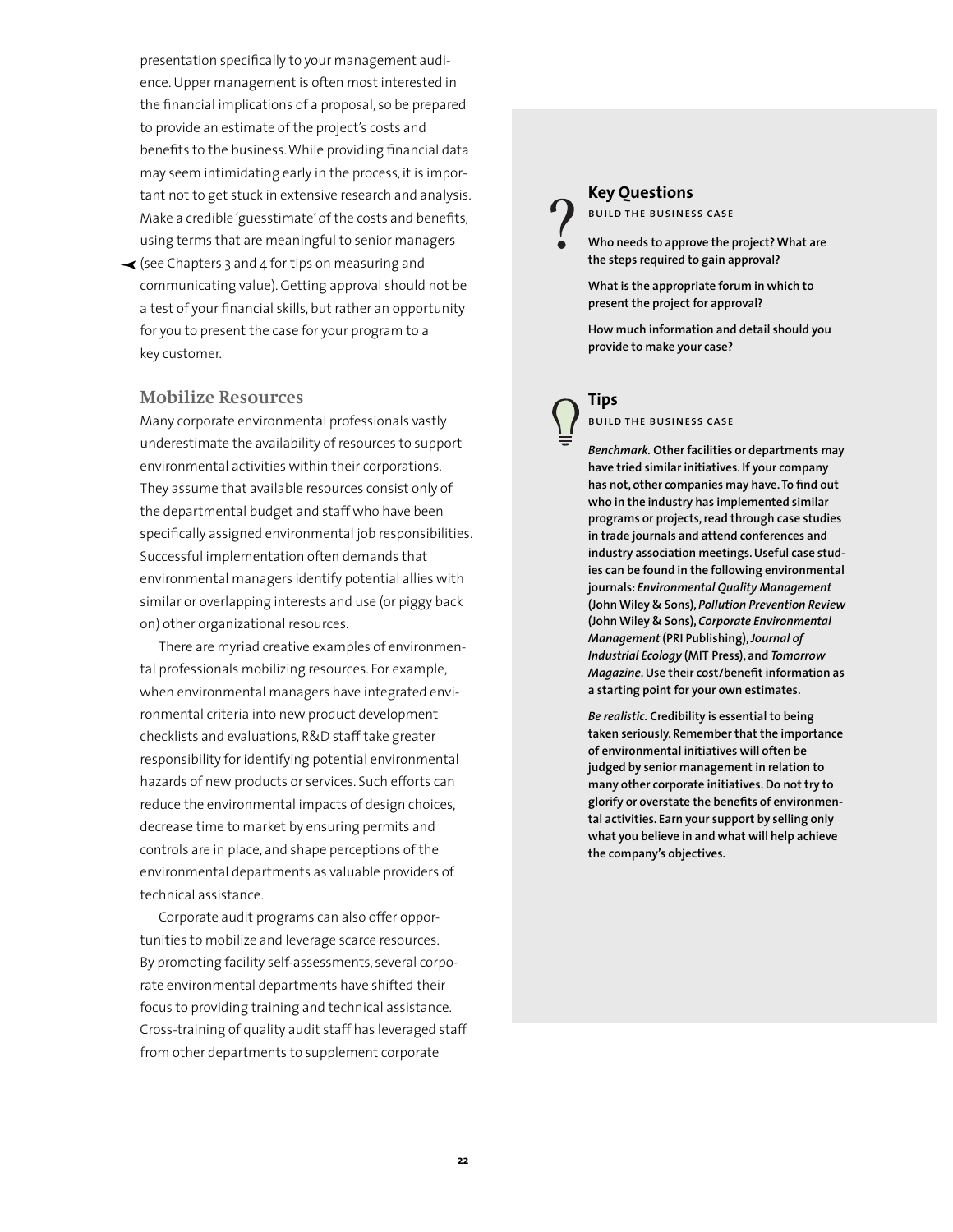# **Key Questions**

mobilize resources

**What people, programs, procedures, and tools are available within the environmental, health, and safety department?**

**What people and programs outside of the environmental, health, and safety department could be used to support and help deliver environmental services?** 

**Who can serve as a champion for the project and represent the key customers in the business units and other departments?**

**How can the environmental managers and business unit representatives work together to implement the project? What forums could be used to enhance collaboration among the different groups?**

# **Tips**

mobilize resources

*Piggyback on other corporate programs.***Within any corporate organization, there are likely to be other departmental initiatives that address similar issues or use tactics similar to the proposed environmental initiative (e.g., quality circles and audits, newsletters and Intranet sites, maintenance programs). Integrating environmental activities and ideas with other more established or accepted programs may increase the success of implementation.**

*Build cross-functional teams.* **Successful integration of environmental activities into the larger business organization demands cross-functional teams. As Fisher Scientific learned in its pollution prevention initiatives, the most effective approach for waste minimization is 'having a full spectrum multi-disciplinary team analyzing**

**the problems.'5 Such teams can be task** *5 Romm,* Lean and Clean

**oriented to address a particular problem** Management*, 1994.***such as design for environment or energy conservation in a particular facility, or they can be a higher level advisory team to review and provide direction to your overall program.**

> *Provide incentives for participation.* **Potential participants in the project must have reasons to get involved. The best incentive is to help solve a problem that they are working on. Whether the project warrants carrots (e.g., recognition such as public announcements, awards) or sticks (e.g., working with human resources to create a job requirement, penalties for non-involvement), make sure you provide your partners in the business units with adequate justification for working with you. At one company, the environmental team offered free lunches for product design engineers to come and discuss environmental issues.**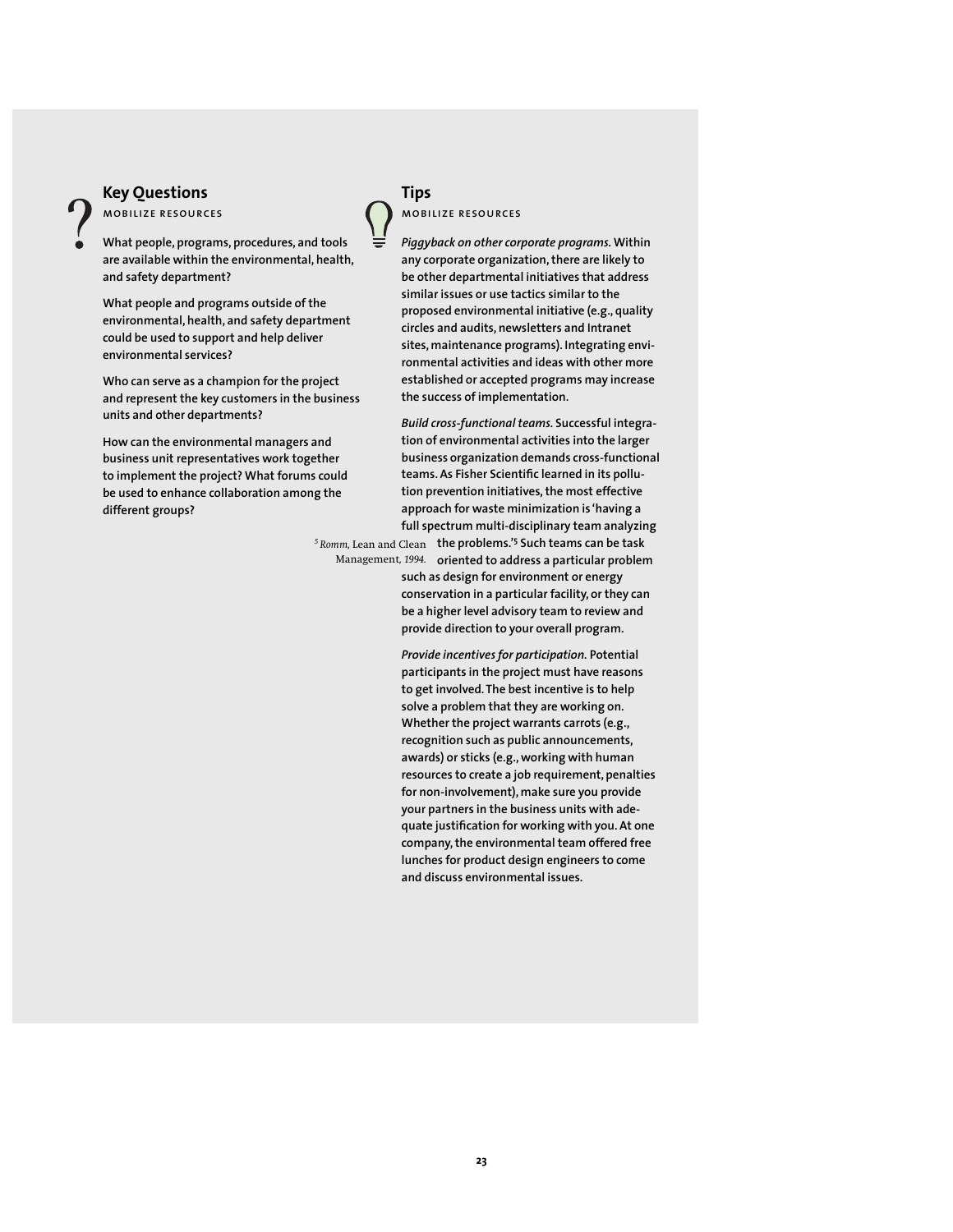audit teams. These approaches allow the environmental department to share responsibility for compliance assurance with facilities, while encouraging facility staff to pursue their own value-creating environmental activities.

# **Build Momentum**

Many well-designed programs fail when they do not receive adequate or sustained attention from key staff. Start with a bang, but be prepared to back the project or program launch with continued efforts. Plan and sequence implementation tasks so that they display frequent, visible, concrete actions. Once the initial fanfare has worn off, it is critical to keep the initiative moving. If the project or program is allowed to languish and lose momentum, it may be difficult to sustain enthusiasm and effort among all participants.

# **Tips**  build momentum

*Don't bite off more than you can chew.* **Implement projects on a manageable scale so that everyone involved does not end up overburdened and frustrated. Pilot initiatives can lead to interesting discoveries about how the project will play out over the long term. Consider using pilot initiatives and incorporating the pilot feedback into the planning and implementation of the full project.**

*Set reasonable goals and expectations.* **People like to feel that they are making progress. If the project proceeds in stages and each stage has well-defined milestones, goals, and expectations, project participants will feel a sense of accomplishment when a phase is successfully completed and will be more motivated to meet the challenges of the next phase. However, this does not mean that the project pace needs to be slow. If a project is too slow or easy, it won't be a challenge. The most successful projects balance the need for challenge with the need for realistic accomplishment.**

*Support your champions.* **Be supportive of the individuals involved and offer to help. Check in regularly. Do not assume the project will run without you. If others think you have lost interest, they will too.**

*Celebrate successes, even the small ones.* **When things go well, people often forget to pause and celebrate success. Recognize those who have contributed using awards, prizes, free lunches, or even just a pat on the back.**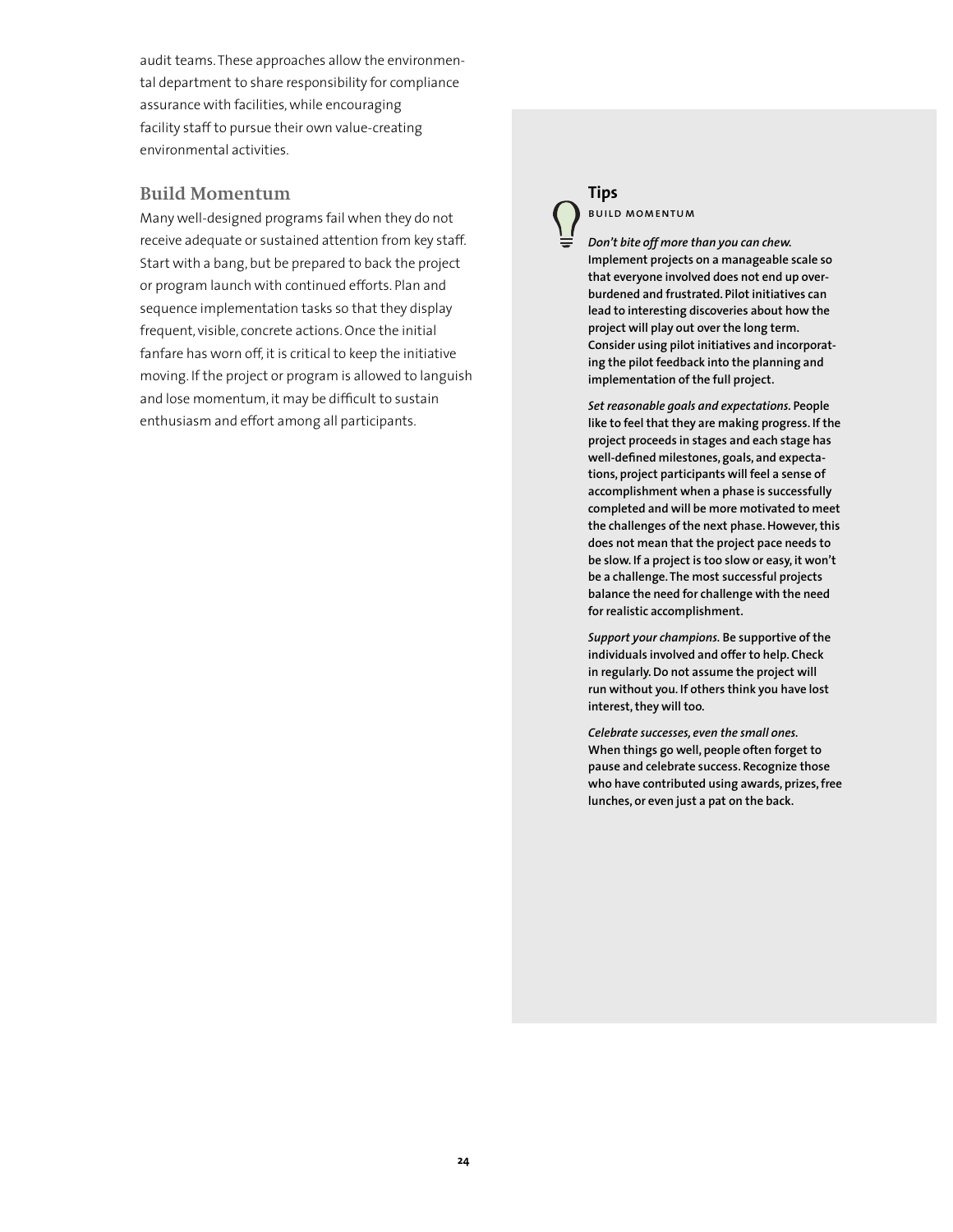The Coca-Cola Company's *Global Environmental Assurance Department recently developed a simple yet effective waste minimization program known as 'Waste\$MART.' While conducting environmental compliance audits at Coca-Cola facilities around the world, Global Environmental Assurance staff recognized that there were numerous recurring opportunities for reducing waste. The group developed an innovative waste minimization training program that could add value to their manufacturing and anchor bottling facilities. The collaborative approach used in the Waste\$MART program is particularly important, since many bottling plants are independently owned and not normally subject to corporate environmental compliance audits.*

*The four-day waste minimization training program conducted at a host plant typically involves 20 to 25 participants, representing 5 to 15 production facilities. The first training day is an all-day awareness seminar on The Coca-Cola Company's environmental management system. Participants then spend a half-day going through useful wastewater, energy, chemical, and solid waste minimization tools and exercises, such as calculating the true costs of water treatment and use. Finally, participants work in teams of 4–5 people to analyze waste minimization opportunities in various production areas of the plant. At the end of the program, the groups present their findings to plant management and make specific recommendations for reducing waste, along with estimates of the resulting cost savings.*

*The results of the program have an obvious direct benefit to the plant hosting the program, plus trainees from other plants take the waste minimization methods and tools back to their own facilities. Despite less stringent regulatory requirements in many of the countries in which the Coca-Cola system operates, the program has rapidly grown in popularity overseas because plants recognize the potential economic and reduced-impact benefits. The program not only identifies opportunities for reducing waste disposal and treatment costs, it encourages staff to improve operations efficiencies. For example, preventing syrup from entering the wastewater stream results in more product to sell. The program also boosts staff morale as it taps participants' commitment to the environment and interest in improving plant operations. Costs to participating plants are minimal—primarily consisting of staff time to attend the training—and are far outweighed by the direct benefits of the program. To date, more than \$6 million in potential savings (around \$220K per plant) have been identified.*

Case Study **WASTE** minimization program: **the coca-cola company**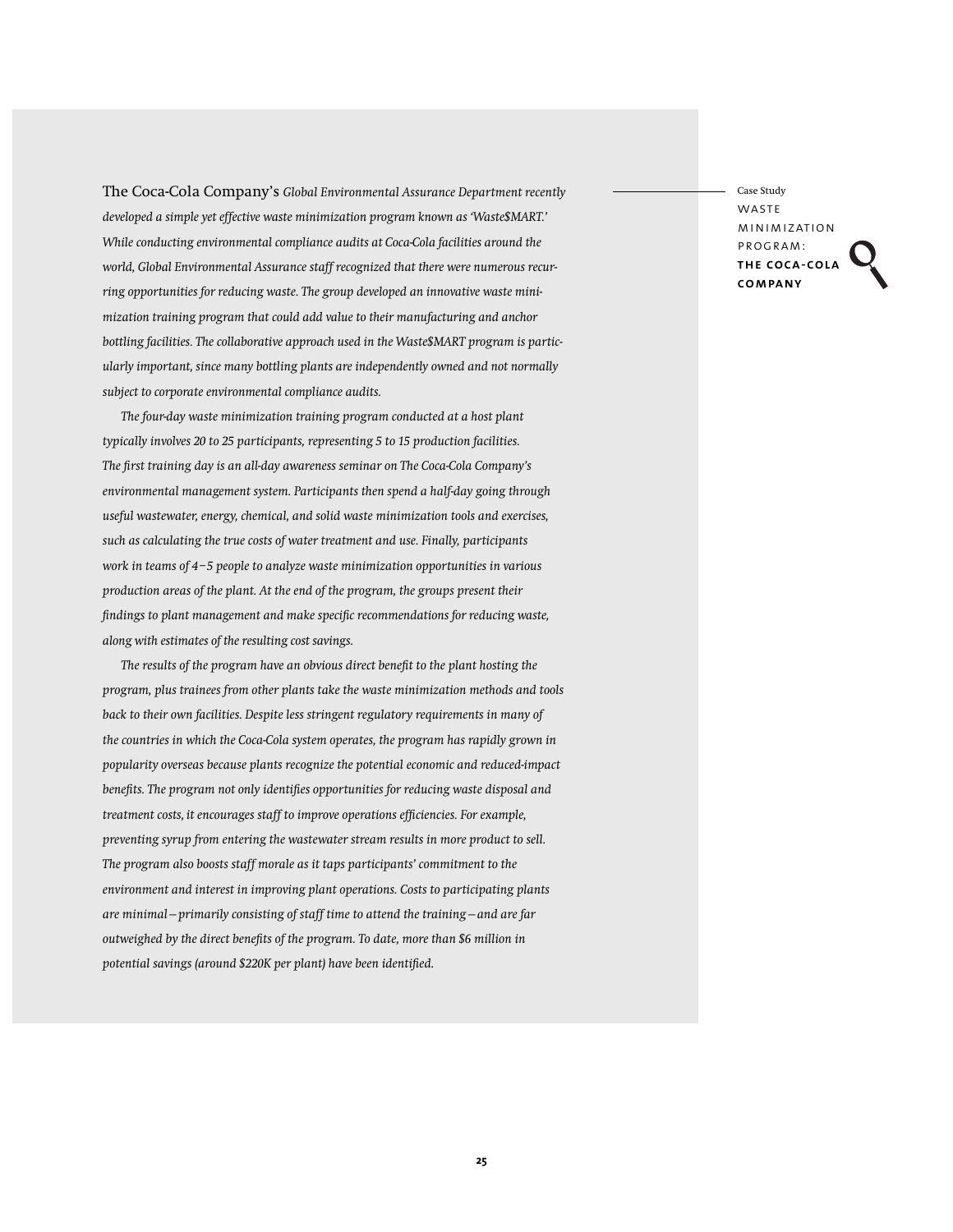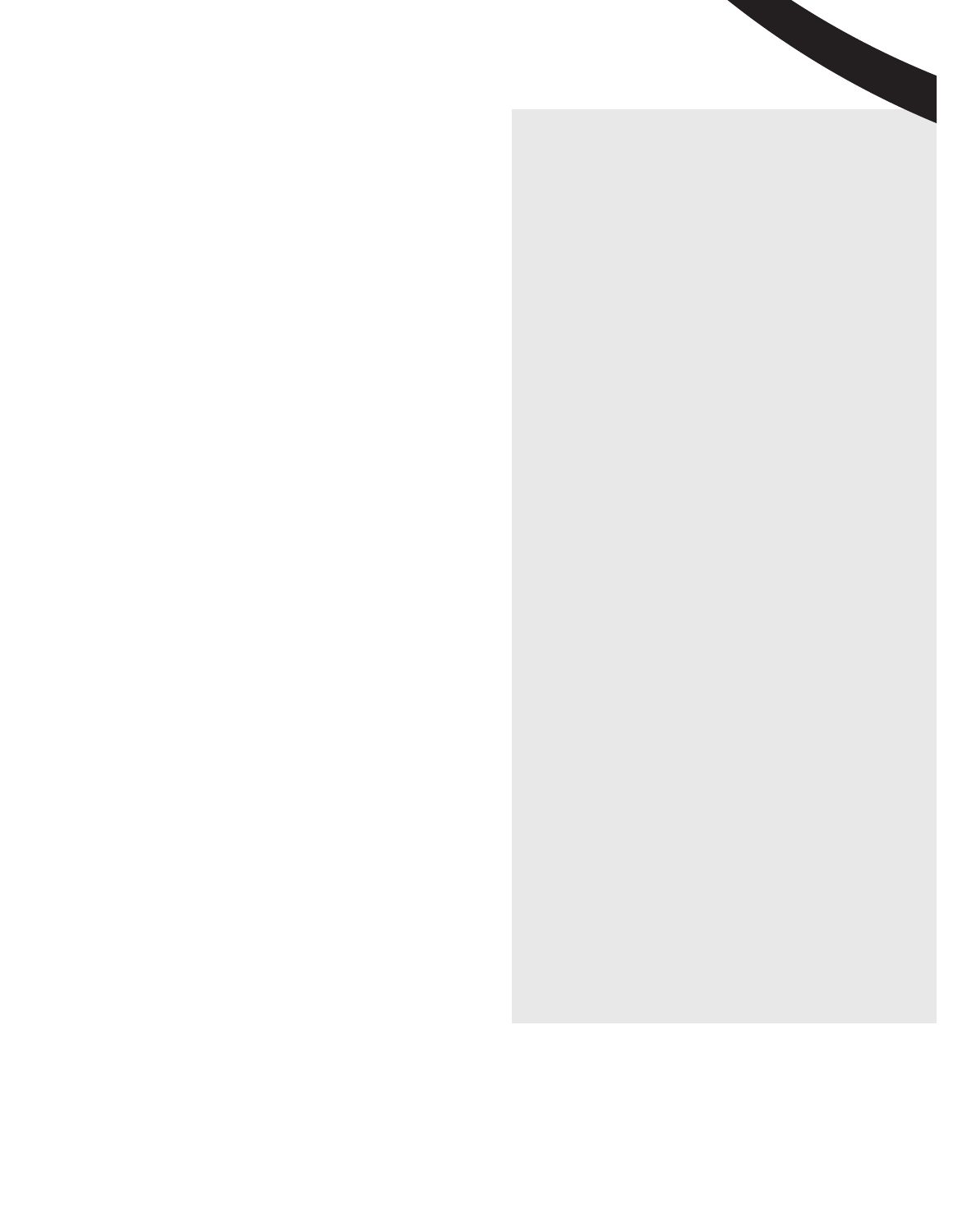# **3**

# Check the Value-Added

# **Measuring the value of environmental**

initiatives stands as one of the most important, and most challenging, tasks facing environmental professionals. The appropriate choice of tools and approaches depends on what questions are being asked.

- $>$  Are you measuring the value of an individual project, the value of the environmental function or the value of all environment-related activities in the company?
- $>$  Are you estimating the value that could be created from a planned project, or checking to verify that value has been created from an existing project?
- $>$  Who is the intended audience for the measurement information?

Value measurement can be used to verify the outcomes of environmental activities, providing both critical feedback for future program improvements and communicable results to sustain support from key stakeholders. Several of the project evaluation tools presented in this chapter are also useful when planning and prioritizing environmental activities

 $\blacktriangleleft$  (the focus of Chapter 1). During the planning phase, estimates are used to evaluate the *likely* costs and benefits of going forward, whereas during or following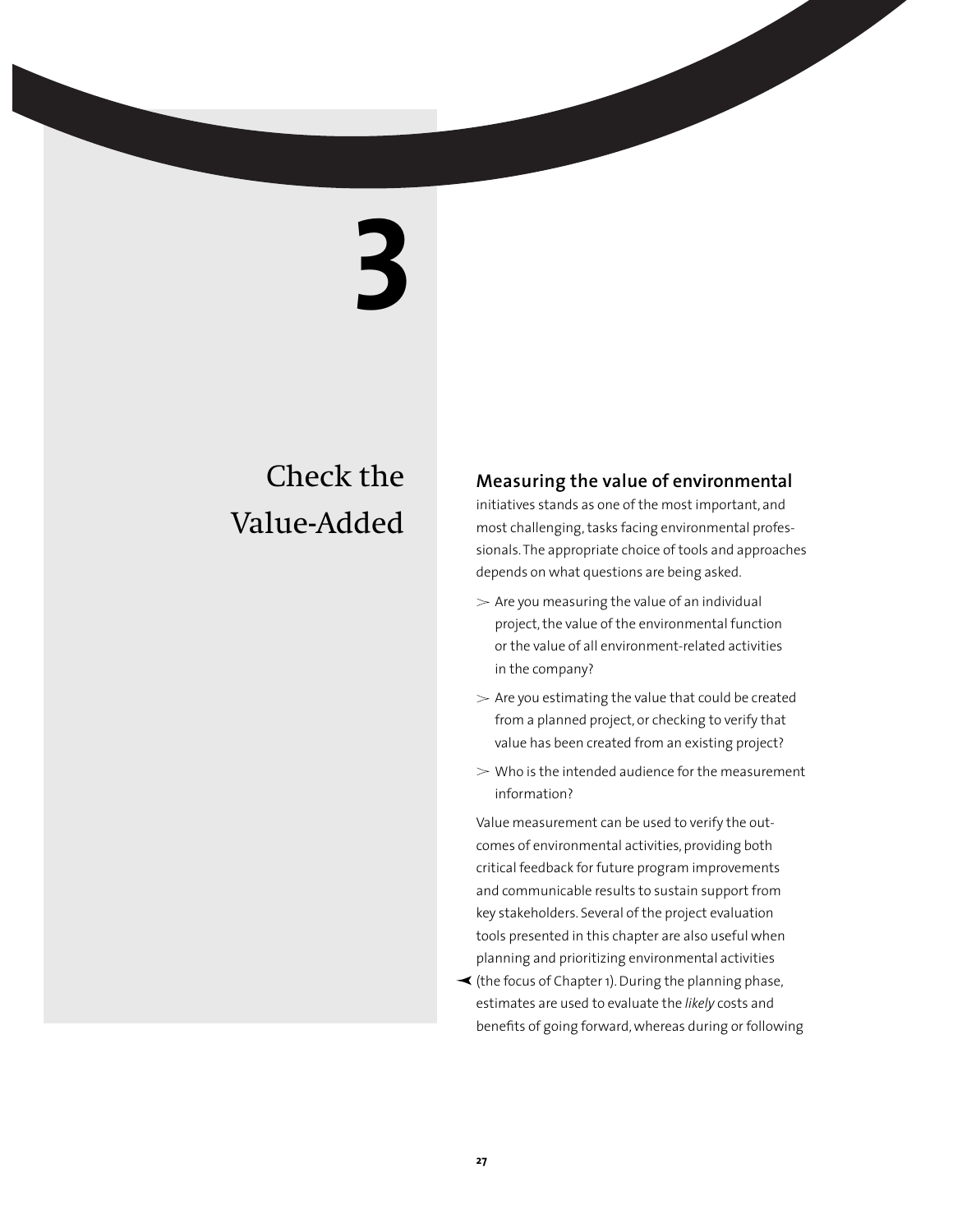implementation, *actual* figures are used to assess impacts that the initiative has produced. Financial tools such as Return on Investment (ROI), Net Present Value (NPV), and Economic Value Added (EVA), can be used with estimated cash flows —to help environmental managers prioritize, select and gain approval for valueenhancing environmental projects. These tools can then later be used to analyze the project impact, quantifying actual costs and benefits.

In recent years, environmental cost accounting and activity-based accounting have generated significant interest among environmental managers as they move to gain a better understanding of the bottom line implications of environmental issues and activities. What is new for many environmental managers is tracking non-traditional costs and benefits, and translating these into the universal language of value dollars. This chapter offers several strategies for approaching value measurement.

Successful measurement strategies avoid 'paralysis by analysis.' By tailoring the precision of the value measurement effort to the importance of the task and demands of the audience, environmental managers can ensure that 'checking' supports environmental activities rather than replaces them. Remember the '80-20 Rule.' Eighty percent of the intended result can often be achieved through twenty percent of the effort. Striving for perfection typically requires the additional eighty percent of the effort.

# **Gather Cost and Benefit Data**

Costs and benefits, expressed as cash flows, are the building blocks for measuring the value added by environmental activities.While this sounds obvious, costs are not always easy to track and benefits are not

Benchmarking Environmental Management Practice. *Boston: BTI Consulting Group, 1997.*

<sup>6</sup>Michael B. Rynowecer, always easy to quantify. A recent study found that the true environment-related costs facing firms are significantly underestimated.6

# *Types of Costs and Benefits*

The most commonly tracked costs are those incurred by environmental departments, programs, and projects. These direct costs typically include charges for waste disposal, construction and engineering work, staff salaries, permits, testing, remediation, training, fines, consultants, information systems, and administrative

costs avoided by saving resources, time, and unnecessary overhead expenses also provide the benefits for many proactive 'eco-efficiency' activities.

overhead. However, these costs often represent only a small part of the environment-related costs facing the business.

For many organizations, significant environmental costs are hidden in many cost centers or buried in overhead accounts. Although these costs are not under the control or responsibility of environmental staff, they represent significant opportunities for savings. Some companies have seized this opportunity by tracking utility costs (e.g., energy, water), insurance premiums, and other environmental costs which do not appear in the EHS department's budget. For example, working with quality assurance departments, several environmental departments have begun tracking the amount of sub-quality product that is rejected and disposed. In addition to direct waste disposal costs, there are the added costs of wasted material inputs and lost sales opportunities. These companies have found that the value of improved quality is far greater than the reduced costs of waste disposal.

Therefore, many environment-related costs—both within the control of the environmental department (e.g., compliance activities, emergency response, reme-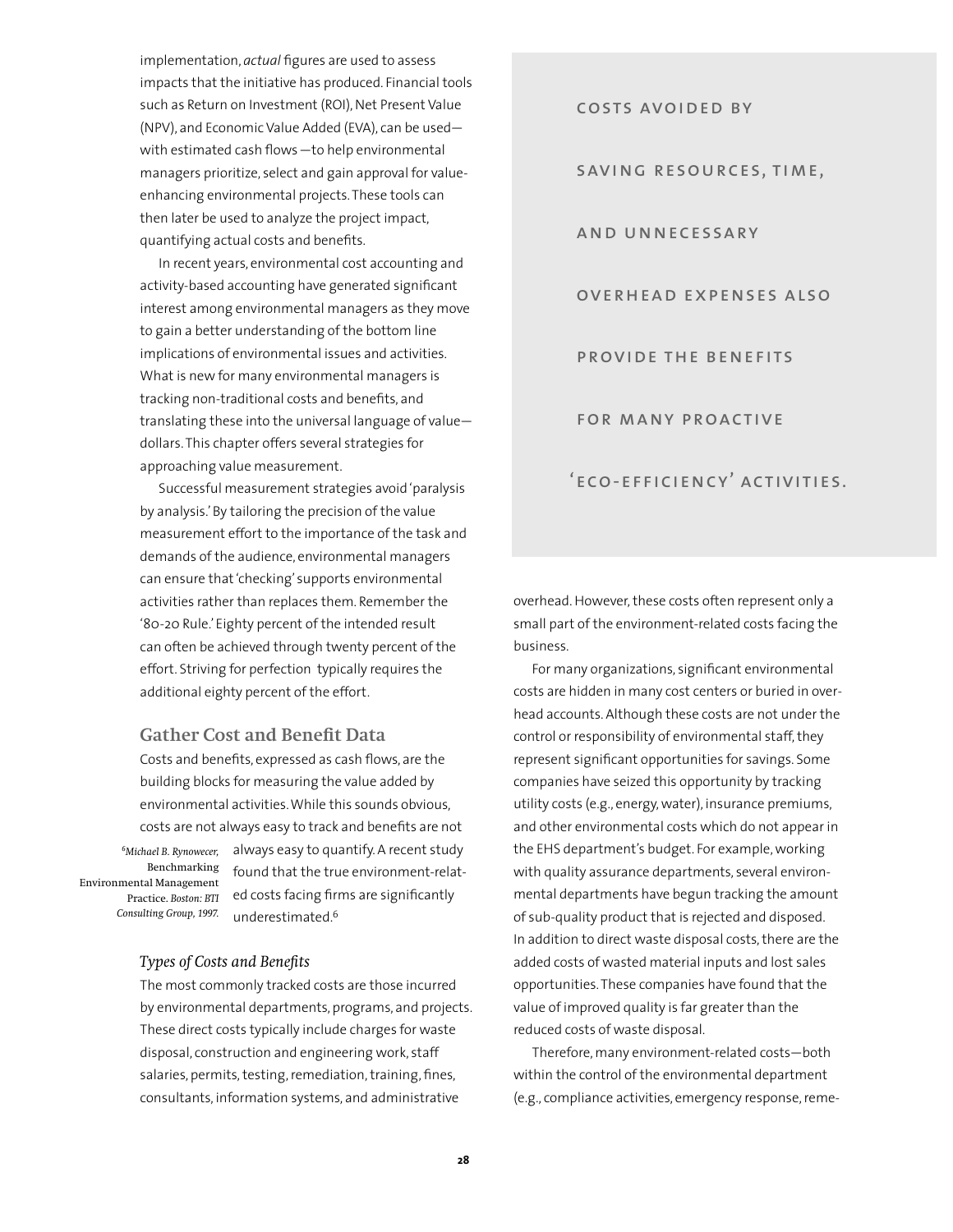# **Type of Costs<sup>7</sup>**

| <b>TYPE OF COSTS</b>          | <b>DEFINITION</b>                                                                                                   | <b>EXAMPLES</b>                                                                      |
|-------------------------------|---------------------------------------------------------------------------------------------------------------------|--------------------------------------------------------------------------------------|
| Direct                        | Costs that are directly linked with<br>a project or process                                                         | Equipment, materials, labor, utilities                                               |
| Hidden                        | Costs which may be contained in general overhead<br>accounts or accounts for other departments of<br>business units | Waste disposal, monitoring,<br>paperwork, reporting, taxes,<br>regulatory compliance |
| Contingent<br>liability costs | Those costs associated with liabilities that may<br>result from choices made and action taken                       | Penalties, fines, legal fees, settlements                                            |
| Less tangible<br>costs        | Impacts which are often qualitative and difficult to<br>quantify using readily available measures                   | Impacts on corporate or brand image,<br>community relations, worker morale           |

# **Where to Find Cost Data8**

| <b>COST CATEGORY</b>     | <b>DATA</b>                                                                                          | <b>WHERE FOUND</b>                                                       | WHO TO ASK                                                                                  |
|--------------------------|------------------------------------------------------------------------------------------------------|--------------------------------------------------------------------------|---------------------------------------------------------------------------------------------|
| Process chemicals        | Usage rates                                                                                          | Production records                                                       | Foreman                                                                                     |
|                          | Unit costs                                                                                           | Purchase orders                                                          | Billing department                                                                          |
| Storage                  | Total square footage<br>Costs/square foot                                                            | Measurement<br>Rental contract                                           | Maintenance department<br>Engineering department<br><b>Billing department</b>               |
| Disposal                 | Type and quantity disposed                                                                           | Manifests                                                                | Environmental manager                                                                       |
|                          | Unit costs                                                                                           | Invoices                                                                 | Accounts payable                                                                            |
| Training                 | Number of people<br>Number of training sessions<br>Length of training sessions<br>Hourly labor rates | Training records<br>Wage rate sheet                                      | Environmental manager<br>Contractor<br>Personnel department                                 |
| Insurance                | Type and coverage<br>Premium                                                                         | Capital budgets<br><b>Invoices</b>                                       | <b>CFO</b><br>Accountant<br>Accounts payable<br>Risk manager                                |
| Production               | Machine down time                                                                                    | Production records                                                       | Production manager                                                                          |
|                          | Machine rates                                                                                        | Operating budget                                                         | Finance department                                                                          |
|                          | Labor rates                                                                                          | Personnel records                                                        | Personnel department                                                                        |
| Taxes/Fees               | Sewer use tax<br>Chemical use tax<br>Water use tax<br>Volume of taxed items                          | Water bills<br>Environmental records<br>Water, chemical usage<br>Records | Environmental manager<br>Accounts payable<br>Local POTW<br>Production Manager<br>Purchasing |
| Maintenance              | Hours of labor                                                                                       | Maintenance log                                                          | Maintenance department                                                                      |
| labor                    | Tasks performed                                                                                      | Wage rate sheet                                                          | Shop foreman                                                                                |
| Maintenance              | Amount of materials                                                                                  | Maintenance log                                                          | Maintenance department                                                                      |
| materials                | Costs of materials                                                                                   | Purchase orders                                                          | Purchasing department                                                                       |
| Water usage              | Annual usage rate                                                                                    | Flow meters or logs                                                      | Production manager                                                                          |
|                          | Cost/gallon or cubic feet                                                                            | Town water bills                                                         | Accounts payable                                                                            |
| <b>Electricity</b> usage | Annual usage rate                                                                                    | <b>Equipment specifications</b>                                          | Production manager                                                                          |
|                          | Cost/kWh                                                                                             | Utility bills                                                            | Accounts payable                                                                            |

# *7 U.S. EPA,*  Introduction to Environmental Accounting as a Business Management Tool,

*1995.*

*8Mitchell Kennedy, 'Critical Issue of Total Cost Assessment: Gathering Date for P2,'* Pollution Prevention Review, *Spring 1996.*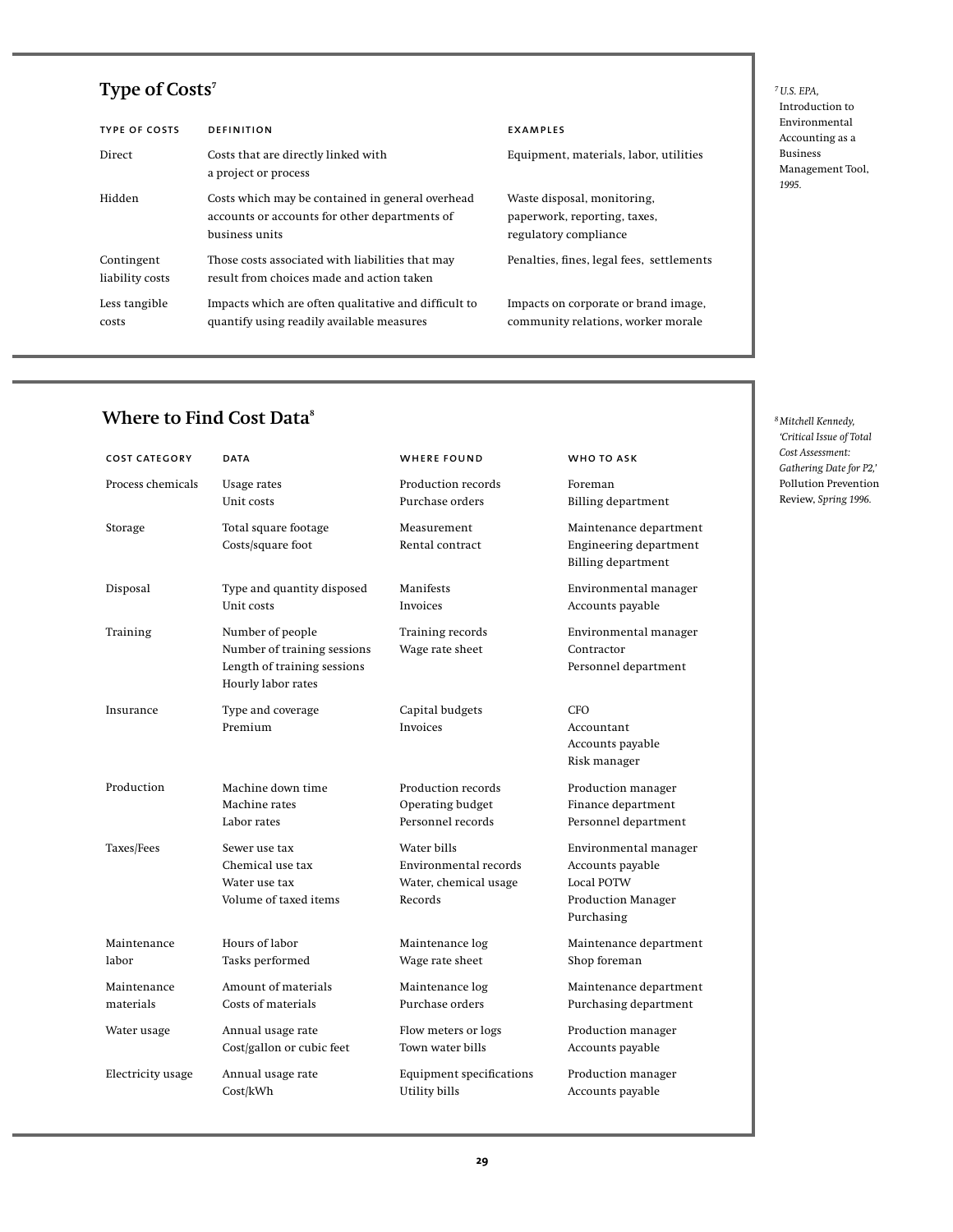diation) and outside (e.g., wasted product, inefficient resource utilization, product liability)—represent significant value creation opportunities. This added value often comes in the form of avoided or reduced costs. More and more, companies rely on the benefits of avoided costs to justify the direct costs of conducting environmental regulatory compliance and corporate audit programs. Benefits can result from improvements in the efficiency and effectiveness of compliance activities, as well as through reductions in fines and penalties, and emergency response and clean-up costs. Costs avoided by saving resources, time, and unnecessary overhead expenses also provide the benefits for many proactive 'eco-efficiency' activities. For example, 3m corporation reports that their Pollution Prevention Pays program has generated over \$790 million in saving since its inception in 1975.<sup>9</sup> Avoided or

*9 3M Corporation World Wide Web site: www.mmm.com*

reduced cost calculations compare current expenditures to a baseline, with the differ-

ence tallied as savings. Baselines can be drawn from internal (e.g., averages of previous year costs) or external (e.g., average costs in a given industry) sources.

# *Where to Find Conventional and Hidden Cost Data*

Since many environment-related costs fall outside the budgets of the environmental function, significant effort, creativity and persistence are required to track down costs and translate them into compatible units and figures. The table on page 29 provides guidance on finding cost information in a corporate organization.

# *Estimating Less Tangible Costs and Benefits*

One of the biggest challenges is estimating less tangible costs and benefits, such as:

- $>$  Positive relationships with suppliers or regulators;
- $>$  Increased product marketability;
- $>$  New market opportunities spurred by environmental drivers;
- $>$  Reduced environmental risk; and
- $\geq$  Enhanced corporate image from proactive environmental initiatives and avoided incidents.

While quantifying these effects is often grounded on debatable assumptions, the value resulting from these 'less tangible' benefits can dwarf other direct or hidden costs.

# **Tips**  gather cost data

*Be credible, not exact.* **In many cases, the exact number is far less important than the order of magnitude or the direction of the trend. Be careful not to get mired in data, searching for elusive exactness. Sanity check the size of various costs and benefits to ensure that they seem correct and credible.**

*Draw on the homework of others.* **Often, you can use company or industry averages, sometimes available from trade associations, for estimating the costs and benefits of environmental activities. For example, one company estimates that average costs associated with responding to and cleaning up a spill of diesel fuel run at about \$240 per gallon. Another company estimated that the average safety incident cost the company \$35,000. They then used this figure for calculating avoided costs achieved through new safety initiatives.**

*Acknowledge all costs & benefits.* **Just because you haven't measured it, doesn't mean that it doesn't affect value. It is often beneficial to acknowledge important benefits, even if you do not provide a quantitative estimate of its value. Identify the areas where a project or program can create benefits and incur costs. Brainstorming provides a valuable tool for quickly identifying the entire range of costs and benefits that can result from a program or project. This exercise provides a good opportunity to identify the less tangible benefits that may result from a project, such as increased productivity or enhancement of corporate image.**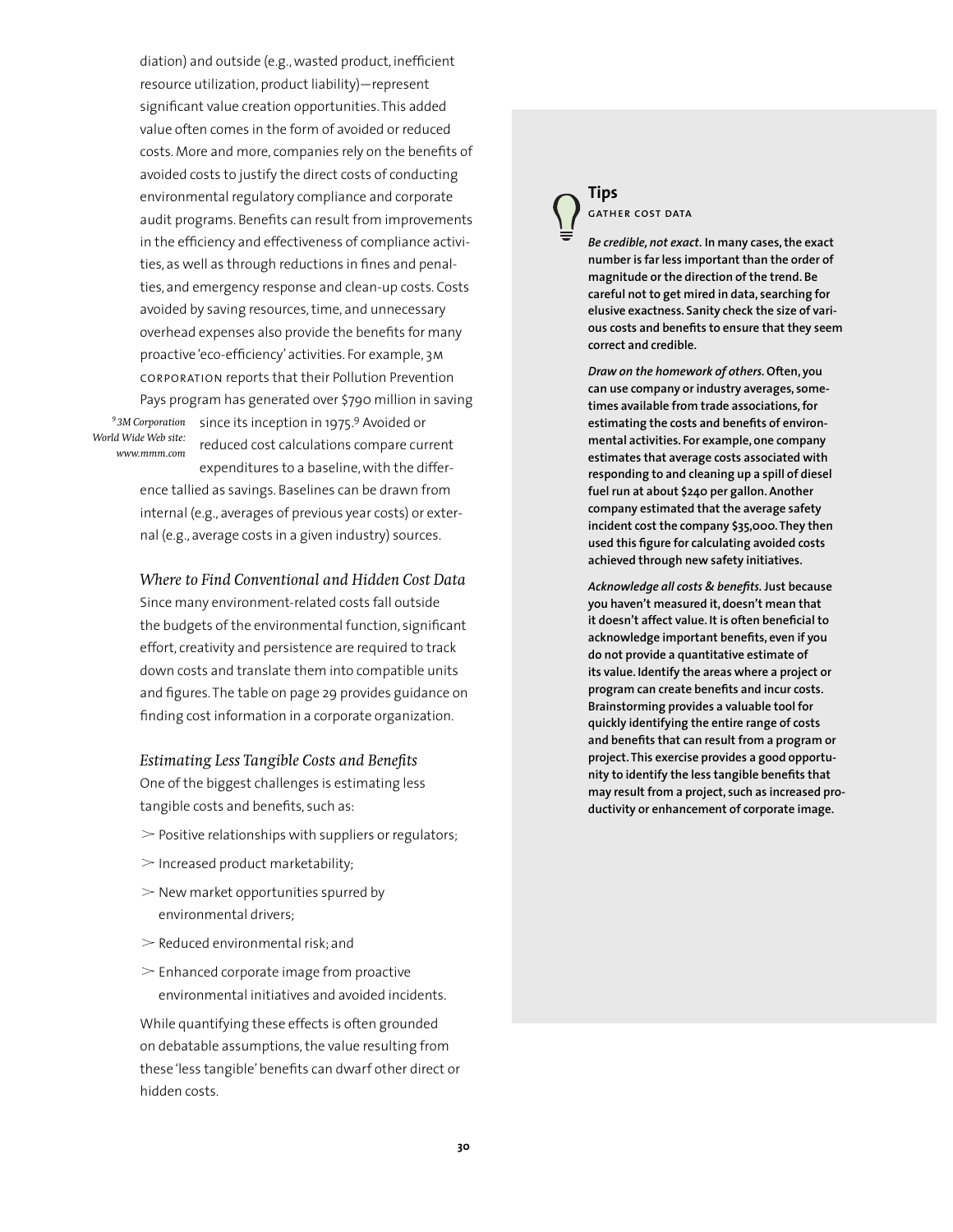Rhône-Poulenc, *as part of an extensive business reengineering effort, determined that the health, safety, and environmental (HSE) function needed an information system to support the communication, tracking, and sharing of HSE knowledge. However, management did not approve all of the funds for the system at once. To get more information about costs and benefits and to build a constituency for the system, they chose to first pilot the system in four plants.* 

*The pilot suite cost less than \$500,000 and consisted of modules to manage the following types of information: incoming material safety data sheets (MSDSs), site documentation, employee training requirements and history, and employee skills. At the conclusion of the first three months of the pilot, Rhône-Poulenc held a workshop for the pilot users at the plants and the HSE shared services offices. The goals of the session were to: (1) brainstorm possible areas of savings from the system; (2) quantify the savings associated with each area; and (3) check the total results for consistency and credibility. In order to quantify savings, the group used a simple worksheet. For each module, the team identified and estimated benefits in three categories:*

- Direct Cost Savings: *Reduced materials, paper, and copying costs*
- People/Staff Time: *Reduced need for consulting services, administrative and clerical time*
- Risk: *Compliance assurance for mandated training, reduced liability from improved access to MSDSs, communication of incident information to prevent future incidents*

*The benefit totals generated by this exercise doubled the original estimate, so the group reviewed the total annualized savings estimates for each module and asked:*

- *Are the numbers of users and the frequency of use estimates realistic?*
- *Have we incorporated new costs (e.g., system operating costs) as well as new savings?*
- *What costs are soft vs. hard?*

*Based on the answers to these questions, the team slightly revised their savings estimates and agreed to present a simple payback of nine months for the pilot implementation. This assessment provided senior management with a convincing case to approve moving forward with a full implementation of the environmental management information system throughout Rhône-Poulenc's North American facilities.*

# Case Study payback from environmental **MANAGEMENT INFORMATION** systems:

**rhône-poulenc, inc.**

*Source: Jim Dray and James W. Heptinstall, 'Justifying the Cost of EMIS: Piloting Lessons from Rhône-Poulenc,'* Environmental Quality Management*, Winter 1996.*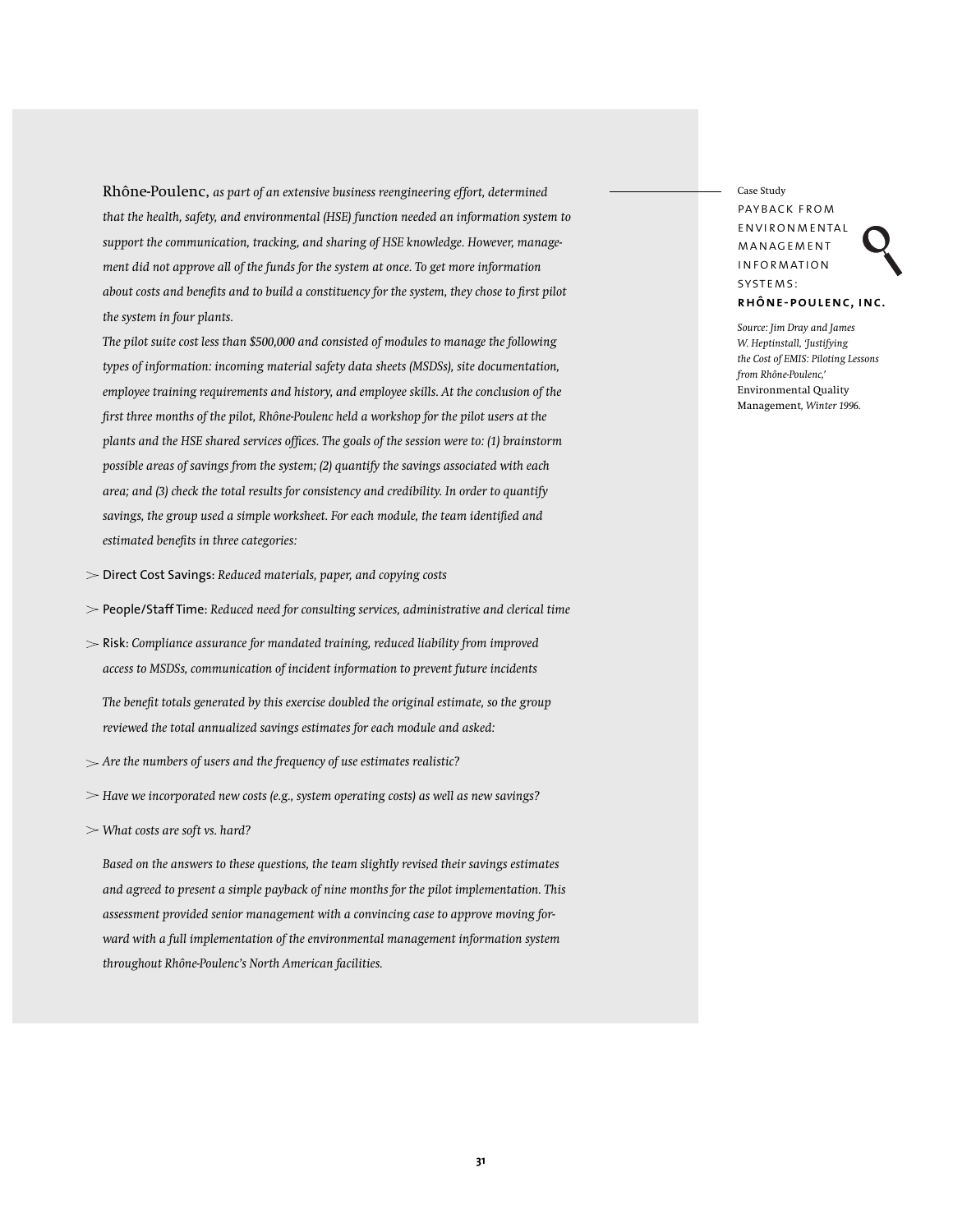| <b>TOOL</b>                      | USES                                                                                                                                                                                                                                                                                                                                                                                                                                      |
|----------------------------------|-------------------------------------------------------------------------------------------------------------------------------------------------------------------------------------------------------------------------------------------------------------------------------------------------------------------------------------------------------------------------------------------------------------------------------------------|
| Payback Period                   | The payback period is the number of years it takes until the benefits<br>received equal the money invested in a project. Using a payback rule, only<br>undertake projects that cover their initial investment in a pre-deter-<br>mined payback period.                                                                                                                                                                                    |
|                                  | Payback Period = Initial Investment / Net Annual Profit                                                                                                                                                                                                                                                                                                                                                                                   |
| Return on Investment<br>(ROI)    | ROI is calculated by dividing the benefits received from a project (in a<br>set time period) by the amount invested in the project. Projects are worth-<br>while when the ROI is greater than the average rate of return for the<br>company as a whole.                                                                                                                                                                                   |
|                                  | ROI = Income / Investment                                                                                                                                                                                                                                                                                                                                                                                                                 |
| Residual Income<br>(RI)          | RI is the net operating income that a project is able to earn above a pre-<br>determined minimum return. RI is calculated by subtracting the<br>required dollar return on the investment from the income received.                                                                                                                                                                                                                        |
|                                  | $RI = Income - (Required Rate of Return x Investment)$                                                                                                                                                                                                                                                                                                                                                                                    |
| Net Present Value<br>(NPV)       | NPV is the present value (PV) of future cash returns of a project. The PV of<br>future cash flows is calculated by discounting them at the appropriate<br>market interest rate. The PV of future cash flows is then subtracted from<br>the cost of the investment to arrive at NPV. A project adds value if it has a<br>positive NPV; that is if the present value of future cash flows or benefits is<br>greater than the project costs. |
|                                  | $NPV = -C_0$ + $\frac{C_1}{(1+r)^1}$ + $\frac{C_2}{(1+r)^2}$ +                                                                                                                                                                                                                                                                                                                                                                            |
| Internal Rate of Return<br>(IRR) | IRR is the rate of discount that makes the NPV equal to zero. Projects<br>should only be accepted or continued if the IRR is greater than the oppor-<br>tunity costs of capital (the discount rate).<br>NPV = $-C_0$ + $C_1$ + $C_2$ +  = 0<br>(1+IRR) <sup>1</sup> (1+IRR) <sup>2</sup>                                                                                                                                                  |
|                                  |                                                                                                                                                                                                                                                                                                                                                                                                                                           |

# **Common Project Financial Evaluation Tools**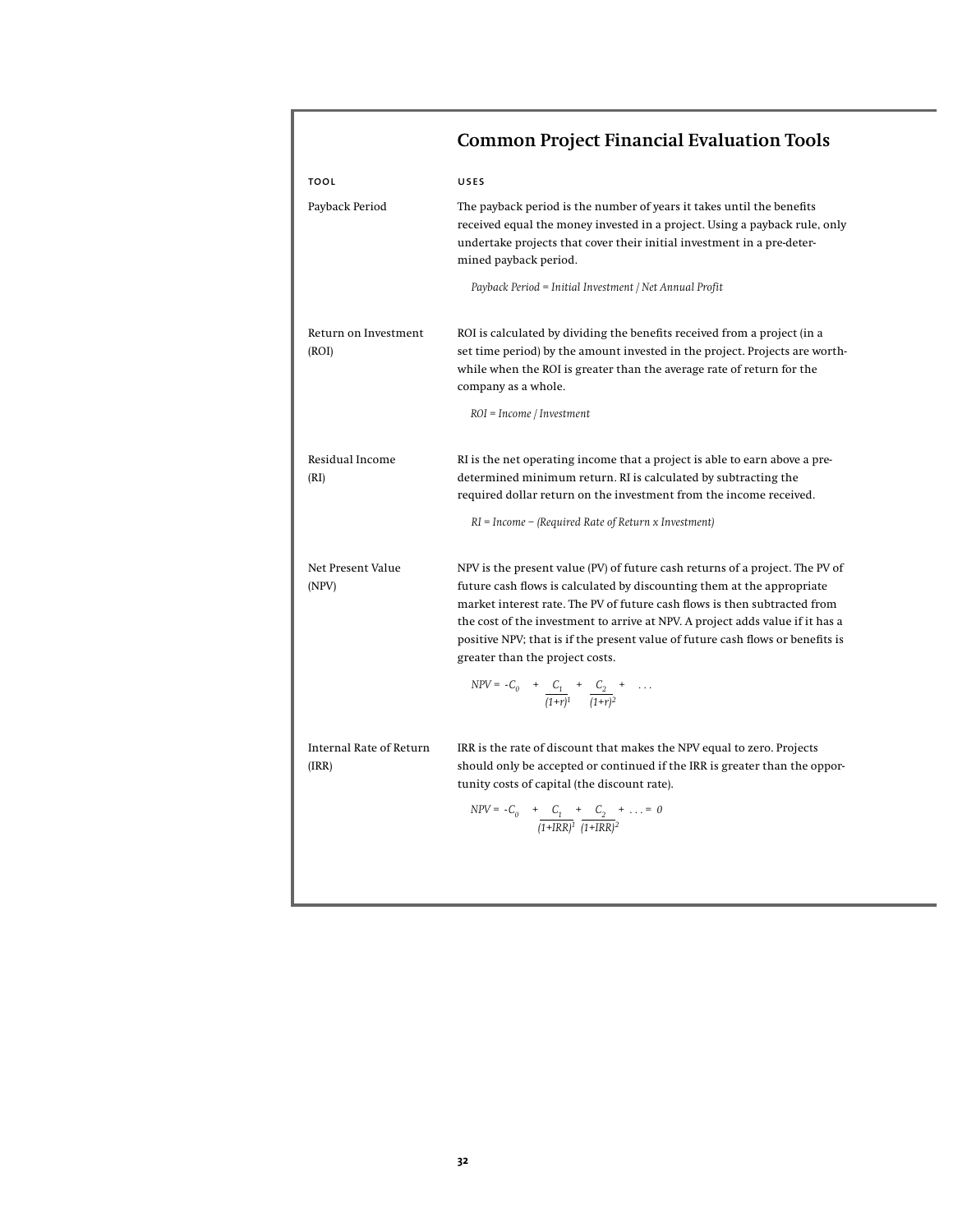There are two main approaches to addressing less tangible costs and benefits. The first approach is qualitative assessment of value added, using case studies and focus groups. Narrative case studies can powerfully communicate the less tangible attributes of environmental activities, particularly when they involve partnerships with stakeholder groups. Case studies and focus groups allow environmental staff and partners to articulate areas where less tangible benefits have resulted. In hearing the stories of environmental contributions to business objectives, business leaders can be prompted to assign their own value to these benefits.

Second, several companies have quantified less tangible value using proxy data and survey tools. The use of proxy data allows environmental managers to estimate less tangible costs and benefits using substitute measures. For example, historic short-term fluctuations in a company's stock price or sales around a serious environmental incident or marketing initiative could serve as an approximation of the value of risk avoidance or environmental marketing initiatives.

Surveys provide useful tools for quantifying the value of environmental activities. Project evaluation surveys can be used to measure the degree to which internal customers (e.g., operations and other company departments) value the provision of environmental services. These survey techniques enable environmental managers to generate statistics that reflect value perceptions of their customers, both internal and external.

Surveys can also be used to determine how much customers and consumers value the environmental attributes of products and services. For example, KODAK corporation has occasionally included questions in marketing surveys to assess the degree to which consumers consider environmental criteria and performance when purchasing products.

Environmental managers can also question business managers about the value that they perceive to be

*Daniel Brooks (Applied Decision W.E. Jenkins (Mobil Corporation) at the into Core Business Processes Conference, Washington, DC,*

<sup>10</sup> Presentation by created by environmental activities. Working with applied decision analysis, MOBIL Analysis, Inc.) and CORPORATION developed a risk-based costbenefit analysis program to integrate envi-IBC Integrating EH&S ronment, health, and safety values into corporate strategy.10 By asking senior managers how much they would be willing to pay *September 8-10, 1997.* for certain outcomes (e.g., reduced risk of

incidents, improved compliance performance), environmental managers can incorporate value perceptions that are better aligned with the broader business context. In addition to helping to quantify the value of environmental activities, this approach helps inform senior managers about the role proactive environmental activities can play in reducing risk.

# **Analyze the Value of Environmental Activities**

To measure and communicate the value of environmental activities, corporate environmental professionals must become familiar with several commonly used tools for financial analysis.

# *Project Evaluation Tools*

There are several standard financial tools that companies use for evaluating projects and activities. These tools are often used to decide whether to go forward with an individual initiative and are then applied again to check the results of the project during implementation. Typically, a project is only approved or continued and allocated resources if its annual rate of return exceeds the firm's cost of capital (often referred to as 'hurdle rate'). The table on page 32 summarizes several common financial tools for project evaluation. Becoming familiar with specific project evaluation tools used by the finance department and other business functions in the corporation enables environmental managers to adopt techniques that demonstrate the environmental value to business in a way that resonates with business managers. Additional details on these tools, including several advantages and disadvantages of using each, are presented in the Appendix .

In recent years, corporate pollution prevention and waste minimization initiatives have relied strongly on project evaluation techniques for both prioritizing opportunities and tracking savings. Companies such as dupont and bristol-myers squibb have initiated programs to encourage business unit and facility staff to seek and undertake pollution prevention activities. Training facility operations personnel in the use of basic project evaluation techniques allows them to demonstrate and document the savings and value from environmental activities. It also leverages non-environmental staff in creating and measuring this value.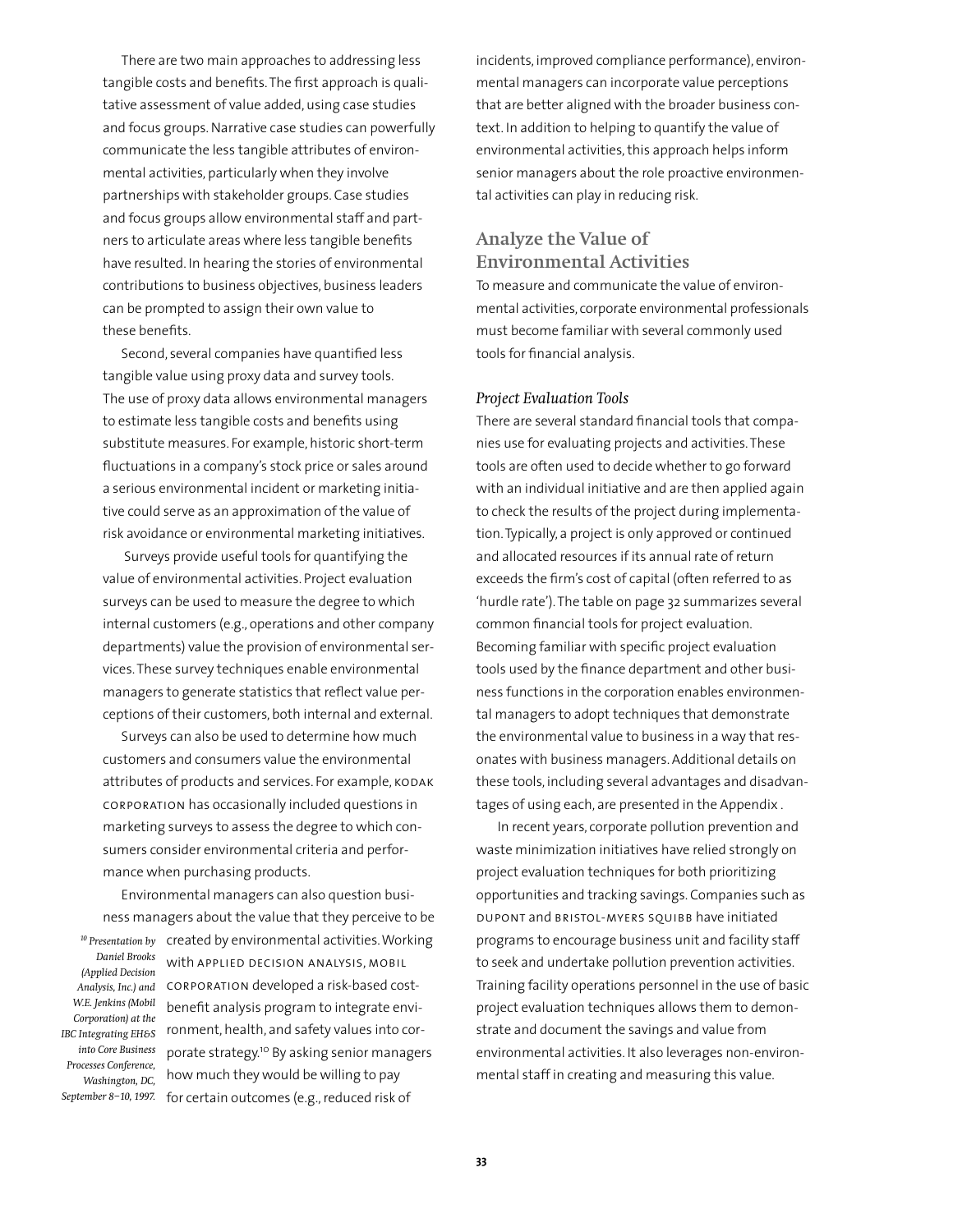dupont's 'SHE Excellence Awards' Program encourages business unit teams to document and submit summaries (including cost savings) of pollution prevention 'Zero Heroes' projects for recognition and awards. DUPONT calculates that its 'Zero Heroes' projects resulted in \$550 million in cost savings and avoided capital expenditures over a three year period (1994–1996). In 1994, bristol-myers squibb deployed a Best Practices Sharing Database to capture and share innovative business processes and practices, along with their documented savings. In order to be included, a solution must be innovative, demonstrate potential financial benefits, provide environmental, health, and safety benefits, and be transferable to other parts of the company. The Lotus Notes<sup>®</sup> database is network and/or intranet-accessible, and addresses nineteen business functions, sharing the value of innovative solutions throughout the company. bristol-myers squibb estimates that the projects and practices documented in its Best Practices Sharing Database have saved the company over \$15.7 million.

# *Program Evaluation Tools*

While the above tools are useful for measuring the value added by individual projects, corporate environmental professionals are often interested in an overall measure of value contributed by the environmental function or by environmental activities throughout the organization. Three methods for analyzing the overall value of environmental activities are presented below: the balance sheet approach, the value: cost ratio approach, and the Economic Value Added (EVA)<sup>®</sup> approach.

balance sheet approach One widely used approach for measuring EVTB is to aggregate the costs and benefits, or net savings, derived from environmental activities. These figures are presented in a table, resembling a traditional balance sheet.

value:cost ratio The Value : Cost ratio provides an overall metric to summarize the degree to which the environmental function covers its costs by adding value to the business. (See the PROCTER & GAMBLE case study on page 36.)

 $\epsilon$ сомоміс value аddеd $^\circledR$  (eva $^\circledR)$  In recent years, several companies such as the coca-cola company and georgia-pacific corporation have adopted Economic Value Added (EVA®) as a corporate-wide measure of the shareholder wealth created (or lost) by the company during a set time period. EVA® can provide a more accurate perspective on value creation than traditional measures such as earnings per share and return on investment. (See the GEORGIA-PACIFIC case study on page 37.)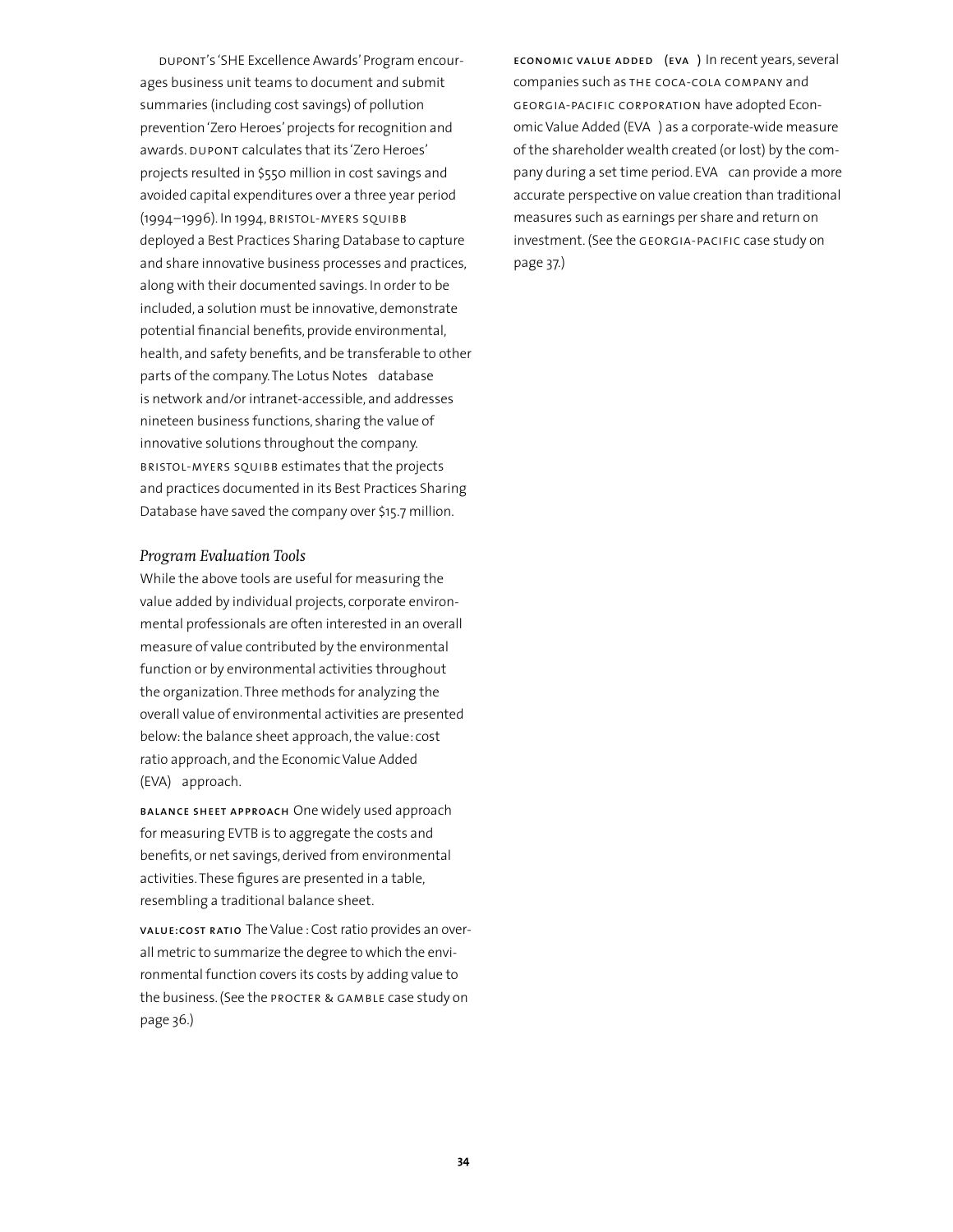Baxter International *has pioneered an environmental financial statement approach to measure the value of environmental activities. An Environmental Financial Statement is included in their annual EHS performance report which summarizes the estimated costs and savings (in millions of dollars) of environmental activities worldwide.*

| <b>Environmental Costs</b>                                                | <b>1997 DATA</b>    |  |
|---------------------------------------------------------------------------|---------------------|--|
| Cost of basic program                                                     | <b>MILLIONS USD</b> |  |
| Corporate EHS affairs and shared multidivisional costs                    | 1.5                 |  |
| Auditors' and attorneys' fees                                             | 0.5                 |  |
| Corporate EHS engineering/facilities engineering                          | 0.6                 |  |
| Division/regional/facility EHS professionals and programs                 | 5.8                 |  |
| Packaging professionals and programs for packaging reductions             | 0.8                 |  |
| Pollution controls-operations and maintenance                             | 2.6                 |  |
| Pollution controls-depreciation                                           | 1.0                 |  |
| Total costs of basic program                                              | 12.8                |  |
| Remediation, waste and other response costs                               |                     |  |
| Attorneys' fees for cleanup claims, NOVs                                  | 0.1                 |  |
| Settlements of government claims                                          | 0.0                 |  |
| Waste disposal                                                            | 3.1                 |  |
| Environmental taxes for packaging                                         | 0.3                 |  |
| Remediation/cleanup-on-site                                               | 0.3                 |  |
| Remediation/cleanup-off-site                                              | 0.0                 |  |
| Total remediation, waste, and other response costs                        | 3.8                 |  |
| <b>TOTAL ENVIRONMENTAL COSTS</b>                                          | 16.6                |  |
| <b>Environmental Savings</b>                                              |                     |  |
| Income, savings and cost avoidance from 1997 initiatives                  |                     |  |
| Ozone-depleting substances cost reductions                                | 1.7                 |  |
| Hazardous waste disposal cost reductions                                  | 0.0                 |  |
| Hazardous waste material cost reductions                                  | (0.2)               |  |
| Nonhazardous waste disposal cost reductions                               | 0.2                 |  |
| Nonhazardous waste material cost reductions                               | 2.9                 |  |
| Recycling income                                                          | 4.6                 |  |
| Energy conservation cost savings                                          | 3.3                 |  |
| Packaging cost reductions                                                 | 1.3                 |  |
| TOTAL 1997 ENVIRONMENTAL SAVINGS                                          | 13.8                |  |
| Cost avoidance in 1997 from efforts initiated in prior years back to 1990 | 86.3                |  |
| TOTAL INCOME, SAVINGS AND COST AVOIDANCE IN 1997                          | 100.1               |  |

Case Study environmental financial STATEMENT: **baxter international inc.**

*Source: Baxter International 1997 EHS Performance Report, Issued 1998.*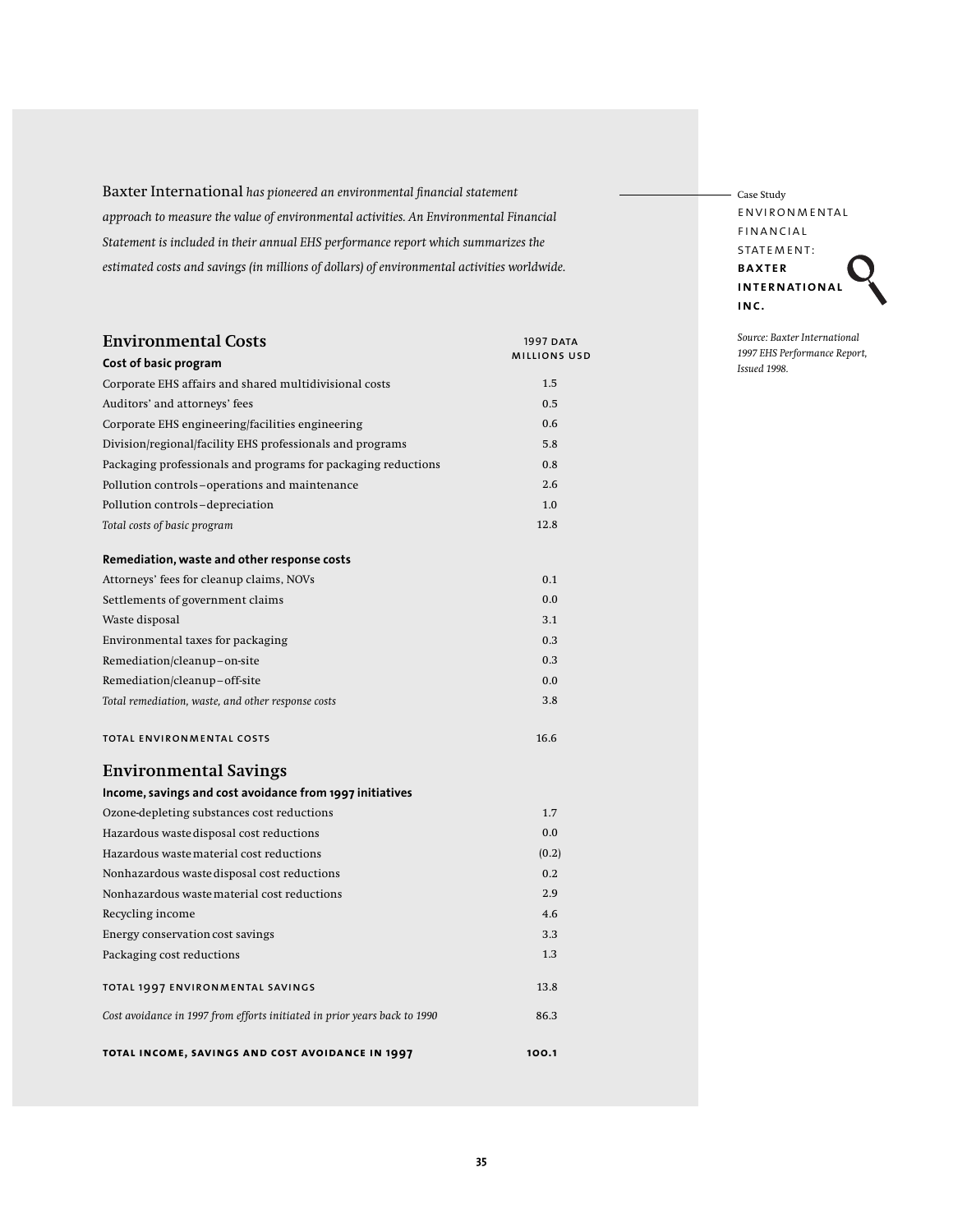Case Study

# value: cost ratio: **procter & gamble**

Procter & Gamble *(P&G) has used the Value:Cost ratio to show that Health, Safety, and Environmental (HSE) programs more than doubly pay for themselves. The costs included in the ratio are: salaries, labor, insurance, and site operations such as wastewater treatment and landfill disposal. The values come from a variety of HSE services:*

- Pollution prevention. *This program examines each site for ways to recycle materials and eliminate inputs that are not needed. The costs are compared against a base year to get a savings value.*
- Design manufacturing waste out. *This program aims to eliminate the cost of product materials thrown away during manufacturing. The cost can be reduced by redesigning the product development process for waste reduction. Again, the savings are tracked against a base year and added to the values.*
- Insurance savings. *Because P&G has so many HSE services, it is allowed to self-insure both its properties and its workers compensation. Self-insurance provides significant savings over purchasing insurance from outside agencies.*
- HSE resources. *Costs of staffing HSE drops as the departments become more efficient.*
- Regulatory reviews. *The HSE group watches proposed regulations and works with regulators so that new regulations are economically feasible. This may prevent a large impact on operating costs, which is considered another value.*

*The ratio also helps P&G track improvements. When HSE started comparing three years ago, the ratio of value to cost was slightly less than 2 to 1. Now it's slightly more. HSE can improve the ratio both by reducing costs and by increasing value. Tracking the ratios demonstrates to corporate leaders how HSE programs contribute to the bottom line. 'It justifies our existence,' states Robin Tollett, Section Head for Global Environment at Procter & Gamble.*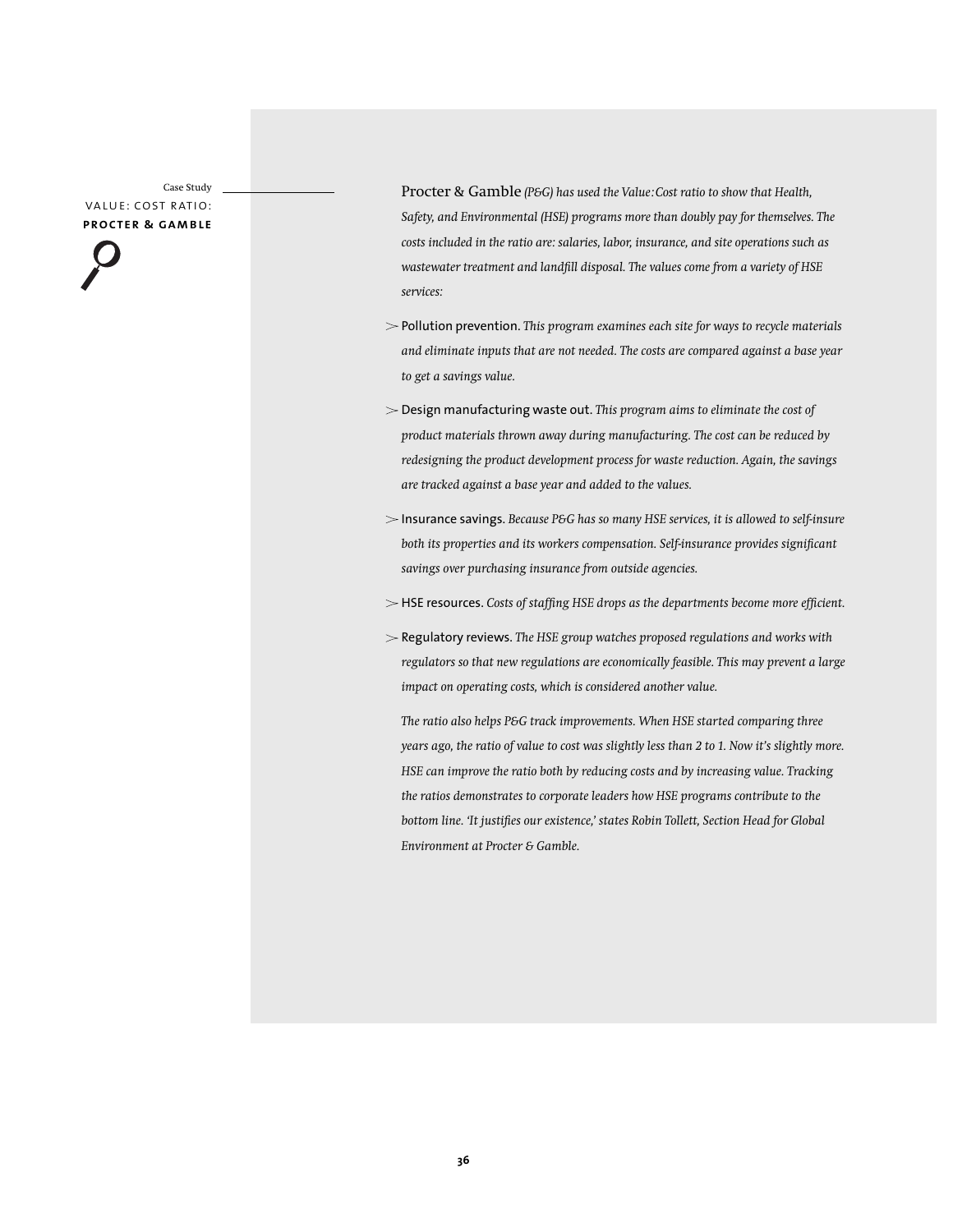In 1995, Georgia-Pacific *adopted the Economic Value Added model (EVA) as a company-wide financial performance measurement system. Use of EVA*<sup>®</sup> has helped *the Environmental Affairs department align environmental decision making with overall business strategy. By using EVA, Georgia-Pacific has not only established a systematic decision making process from which to evaluate its use of capital, but one that encourages teamwork within and among departments and fosters creative solutions to business problems.* 

*EVA is the after-tax net operating profit minus a charge for debt and equity capital used to generate that profit. Georgia-Pacific adopted the Stern Stewart EVA model which, in its simplified form, uses the following equation:*

 $\geq$  Inflows – (Outflows + Taxes + Cost of Capital) = EVA<sup>®</sup>

*Where* Inflows *primarily represent revenues and/or value-added, and* Outflows *represent program costs.* 

*Georgia-Pacific modified the EVA® measurement system to account for departments that deploy relatively little capital, function in an advisory capacity, or primarily add value by reducing costs. That meant looking at other areas where EVA® might not be as obvious, including related expenses such as consulting costs, energy savings, on-time completion of projects, facility permits, and working with customers to add or retain business based on environmental practices.*

For example, EVA® techniques were used to measure the value of forming an inter*nal Consolidated Permitting Group within Environmental Affairs to consult with mill operations on air permitting issues. Previously, each of Georgia-Pacific's pulp and paper mills hired their own external consultants to assist with complex permitting issues. The Consolidated Permitting Group is very efficient and popular with facilities; it also generated an EVA of \$598,000 for Georgia-Pacific's Environmental Affairs department.*

# Case Study economic  $VALU E-ADDE D<sup>®</sup>$ **georgia pacific**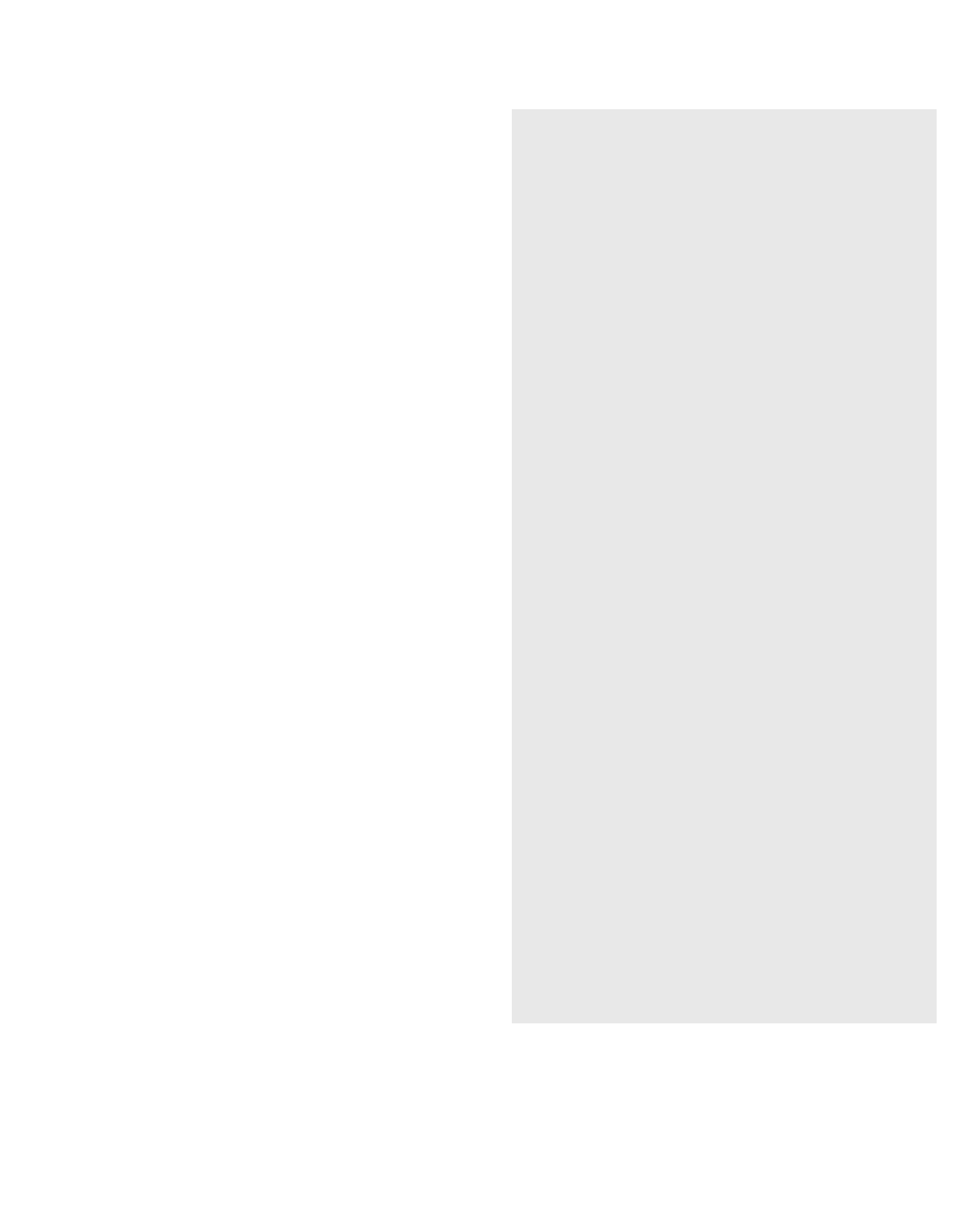# Advance and Communicate Value

**4**

# **Once measurement and analysis have**

clearly demonstrated the value of environmental activities, the corporate environmental professional needs to communicate this value to a broader group of stakeholders, both internal and external to the corporation. Certainly, communication skills are critical in all steps of the Plan-Do-Check-Advance cycle, but the Advance phase often requires the environmental professional to 'go public' with environmental success stories to communicate challenges and request help. Communication provides a means to: (1) build momentum and support for environmental activities; (2) enlist partners in other departments and business units; and (3) receive feedback on the initiatives put forth and the methods used to support continuous improvement.

There are many stakeholder groups with whom the environmental manager must communicate effectively—upper management decision-makers, many departments and operational functions within the company, and external interests such as customers, suppliers, and investors. Each of these groups may require their own communications strategies.While the task of communicating effectively with so many audiences may seem daunting, the environmental professional stands in a unique position to create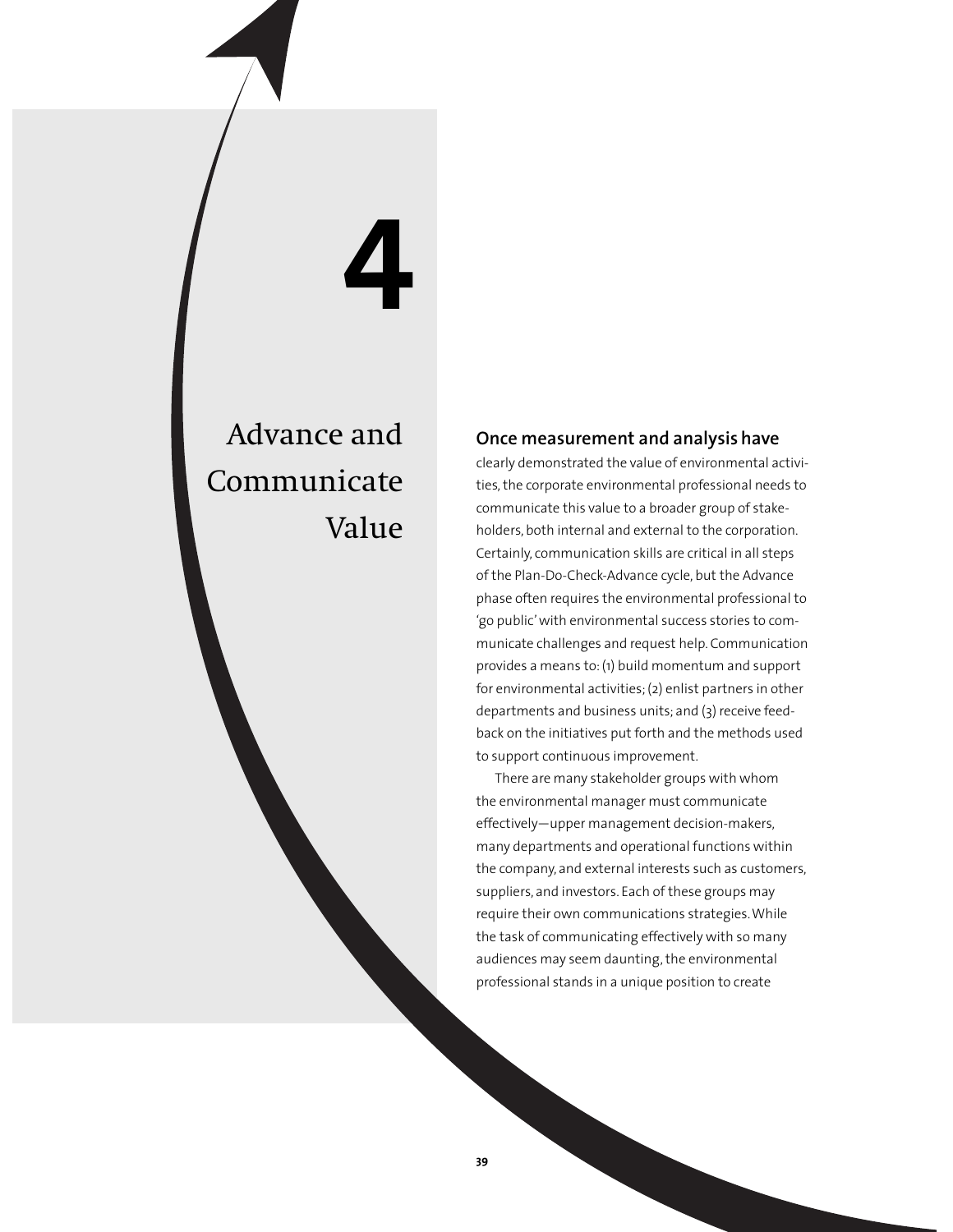partnerships across departments and functions. These partnerships create value by generating solutions to business and environmental problems and can open up lines of communication for the future. (See the diagram on pages 40–41.) Drawing on the experiences of numerous companies, this chapter provides overall communication strategies, as well as specific methods for communicating with different stakeholder groups.

# **Strategies for Effective Communication**

Corporate environmental professionals should consider the following general techniques in reaching out to internal and external stakeholder groups.

target your message to your audience. When it comes to communication, there is never 'one size fits all.' By understanding the interests and motivations of the stakeholders, you can target your message in a way that compels their attention and action. Emphasize directed dialogue with your partners, instead of broadcasting information (e.g. company-wide e-mails).

leverage existing opportunities to communicate. Even in the most supportive corporate environments, you cannot expect upper management or operations staff to have the time to meet with you on a regular basis.When possible, utilize existing organizational forums (i.e. safety meetings, quality teams) to communicate environmental messages instead of setting up special meetings and conferences focused on EHS.

use a variety of communication methods. Individuals learn in different ways—through graphics, written materials, interactive discussions. Since you cannot possibly know the learning styles of everyone you need to reach, vary your methods of communication. Ask key individuals how they would prefer to receive information—e-mail, phone calls, newsletters, presentations, meetings—and how often.

get feedback on your communications strategy. As you solicit input on environmental programs and projects, gather feedback on your communication strategies and how they could be improved. Is your intended audience receiving and understanding the message? Are they getting bombarded with information? Most companies have professional communicators (public relations, stockholder relations, marketing) who are often happy to help. Use them for advice.

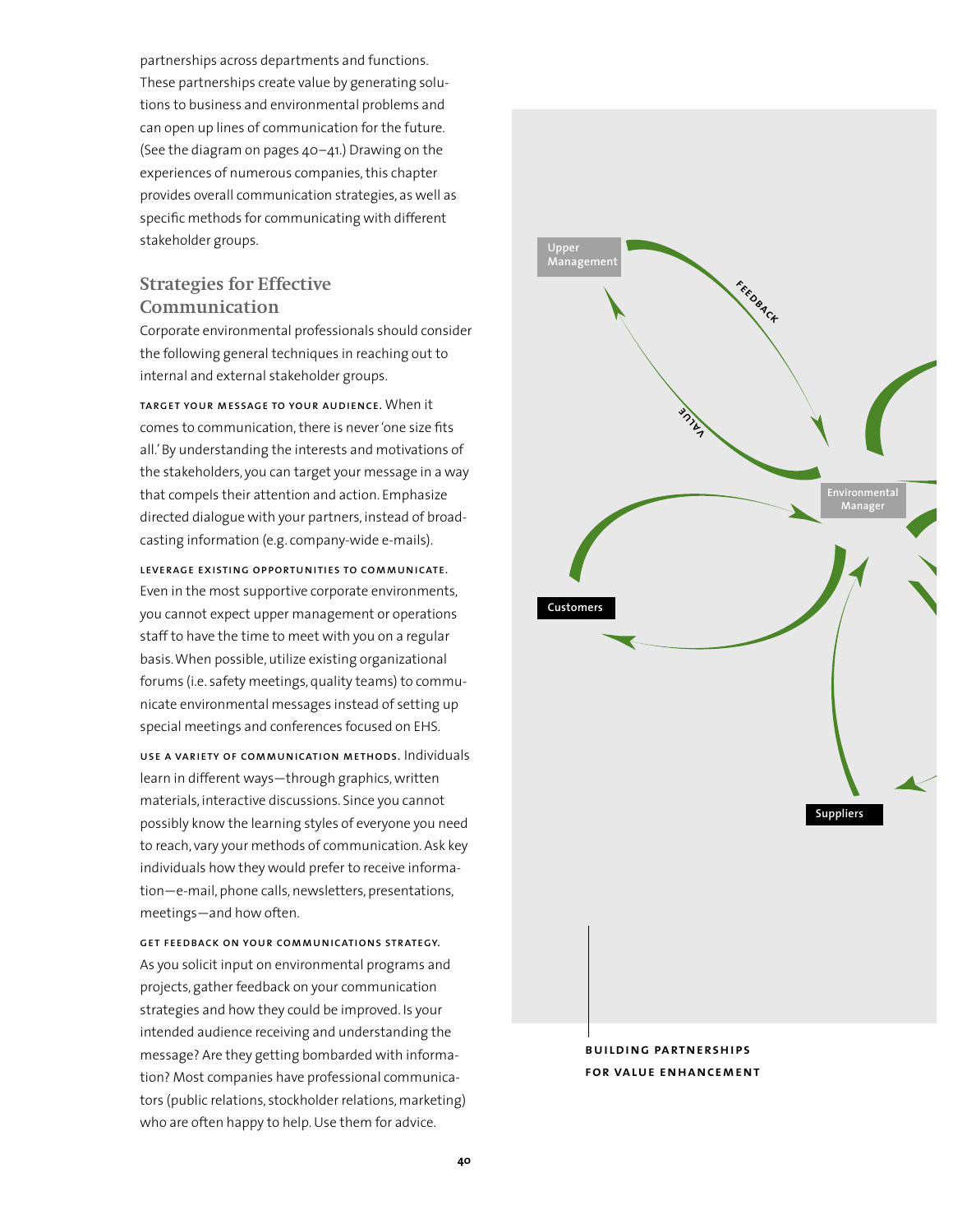

# **Communicating Value to Upper Management**

Upper management (such as the CEO, the CFO, the Board of Directors, and various Vice Presidents and Brand Managers) are key decision makers who support the environmental department and control resources. When communicating to upper management, it is particularly important to do your homework. Your core audience in upper management may be only five to ten individuals, and they will expect you to be direct and to the point when you meet with them or write reports for them. Failure to clearly and credibly articulate the value of environmental activities can jeopardize management's commitment to your efforts.

When communicating with upper management, resist the temptation to walk them through your logic and thought processes or the litany of challenges you face. Provide them with the information needed to make an educated decision. This does not mean that all your data needs to be perfect. Top management can accept ballpark figures, provided they are credible. Be sensitive to the context in which they are working challenges they are facing, important initiatives they are involved with, changes in leadership, and critical deadlines (i.e. annual meetings, budgets).

# *Target the message*

know where you stand. Does senior management believe that the environmental function adds value to the business or are you perceived as the 'Department of Production Prevention'? Tailor your message according to where you fall on the spectrum of perceived value. If you lack upper management support, keep a low profile and go to executives only when their approval is required. As you achieve results and earn the support of management, adjust your message. Build a series of success stories and actively engage senior management in communicating the value of those efforts throughout the organization and to external stakeholders.

help solve problems. Put environmental initiatives in terms of other problems management is trying to solve. For instance, relating your waste reduction program to 'process optimization' might get you better results in an organization focused on process improve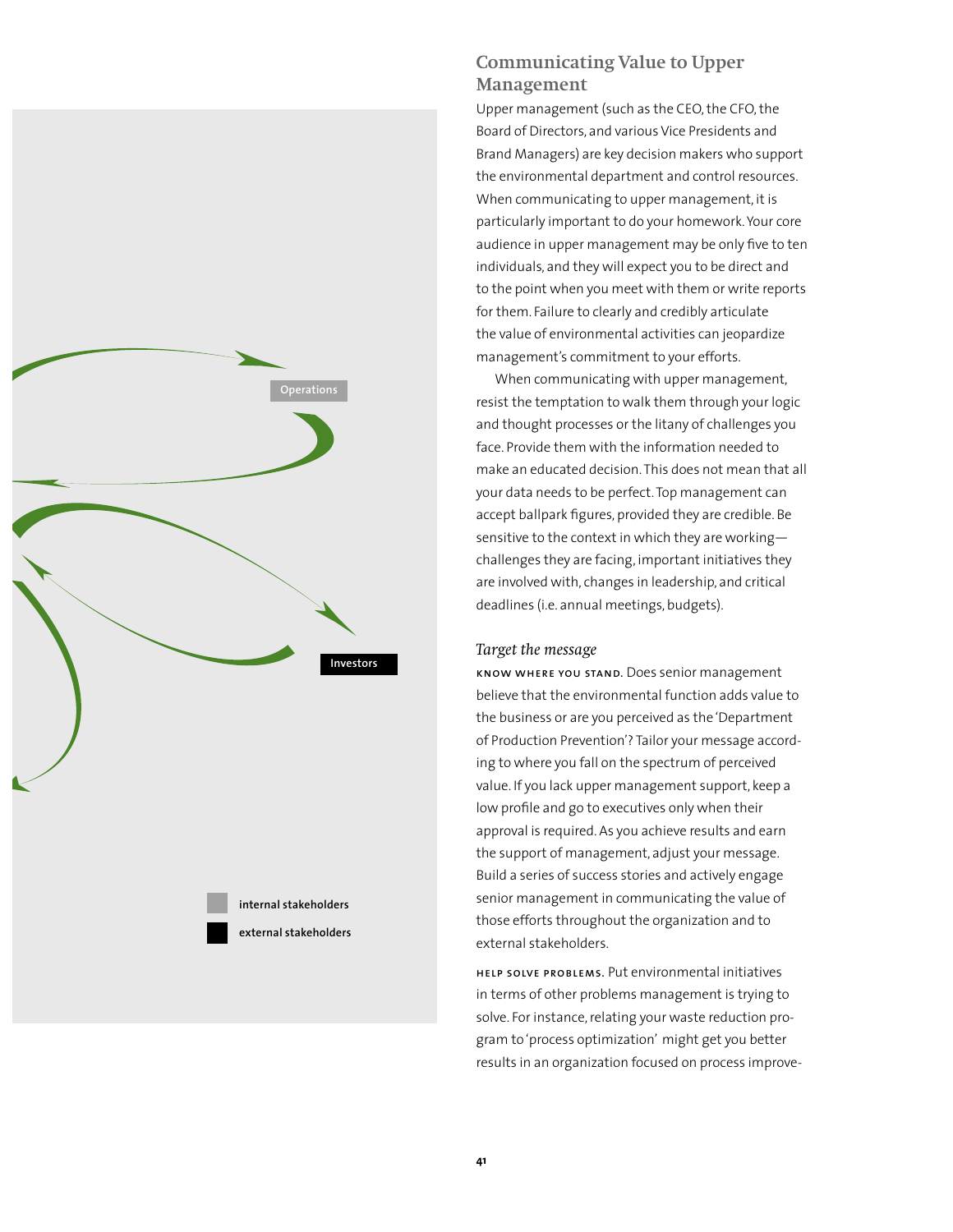ments. Similarly, you might present the impact of your accelerated regulatory permitting program as one aspect of a time to market initiative.

speak in DOLLARS. Senior executives understand the language of accounting and finance, and you should communicate using their terms. This means presenting in dollars, not kilowatt-hours or tons of waste.

the five-minute version. Know what you want and be able to clearly state your needs. Assume your hour-long presentation to CEO will be cut to five minutes.

show pictures. Senior managers often do not have time to visit facilities and witness the front line of operations activities. Showing pictures or slides of good environmental practices at a site can make the abstract value of an environmental program tangible to executives. One department found that by taking pictures of poor environmental conditions in overseas facilities, they were able to garner support to improve environmental policies and standards worldwide.

# *Leverage existing opportunities*

Some information is requested by upper management on a regular basis, through budget requests, quarterly and annual reports, business plans, and presentations to the board. Take advantage of these opportunities to communicate key messages regarding the value of environmental activities to the business. Often one key idea, packaged well within a standard presentation, can catch top management attention.

know and use your allies. As one environmental manager quipped,'it's not who you know, but what you know about who you know.' Know who is supportive of your efforts, and who needs to be convinced. Provide your allies in upper management with messages to convey, whether in meetings or passing in the hallway, to their colleagues. The environmental department in one company was able to develop a relationship with the external affairs department by sharing a floor of the office building. The external affairs department had the ear of senior management and was able to assist the environmental managers in communicating with senior management.

plug into the strategic planning process. Strategic plans go through the office of the CEO for approval, making them effective tools for communicating environmental objectives and opportunities. By

incorporating environmental goals into the corporate strategic plan, the environmental manager can align environmental goals with those of the business units and foster a dialogue with other departments and functional areas.

publicize your publicity. Make certain that senior executives are notified of any awards the company receives for environmental programs. Ask them to accept an award on your behalf, or ask the awarding organization to notify and congratulate the CEO. For example, one environmental department, upon receiving an award from the National Association for Environmental Management (NAEM), asked NAEM to send a letter to their CEO, praising the achievement.The external recognition bolstered the executive's interest in and support for the environmental department.

benchmark against other companies. Make senior executives aware of environmental strategies and business value created by other companies. Use benchmarking to show the areas where you are leading the industry or where you fall short. One EHS department developed an environmental software program which another company wanted to model. The environmental manager was pleased to share information, but asked for a letter from the other CEO to her CEO which stated, 'Our company is committed to improvements in environment, health, and safety, and your company has an excellent tool which would help us achieve our goals. Would you entertain us visiting your company so that we could learn the most about this tool?'This made the CEO aware that someone external to the organization valued the work of the environmental department.

use the printed word. Send articles or white papers on environmental value to business to senior executives, or write your own articles in the company newsletter, where an executive might read it. Solicit quotes from executives for environmental reports, annual reports, or articles.

use the spoken word. Have executives kick-off meetings, expressing the importance of the initiative and its value to the company. This strategy assures operations of top management's commitment to the project and makes certain that the executive is fully educated regarding the program and its benefits.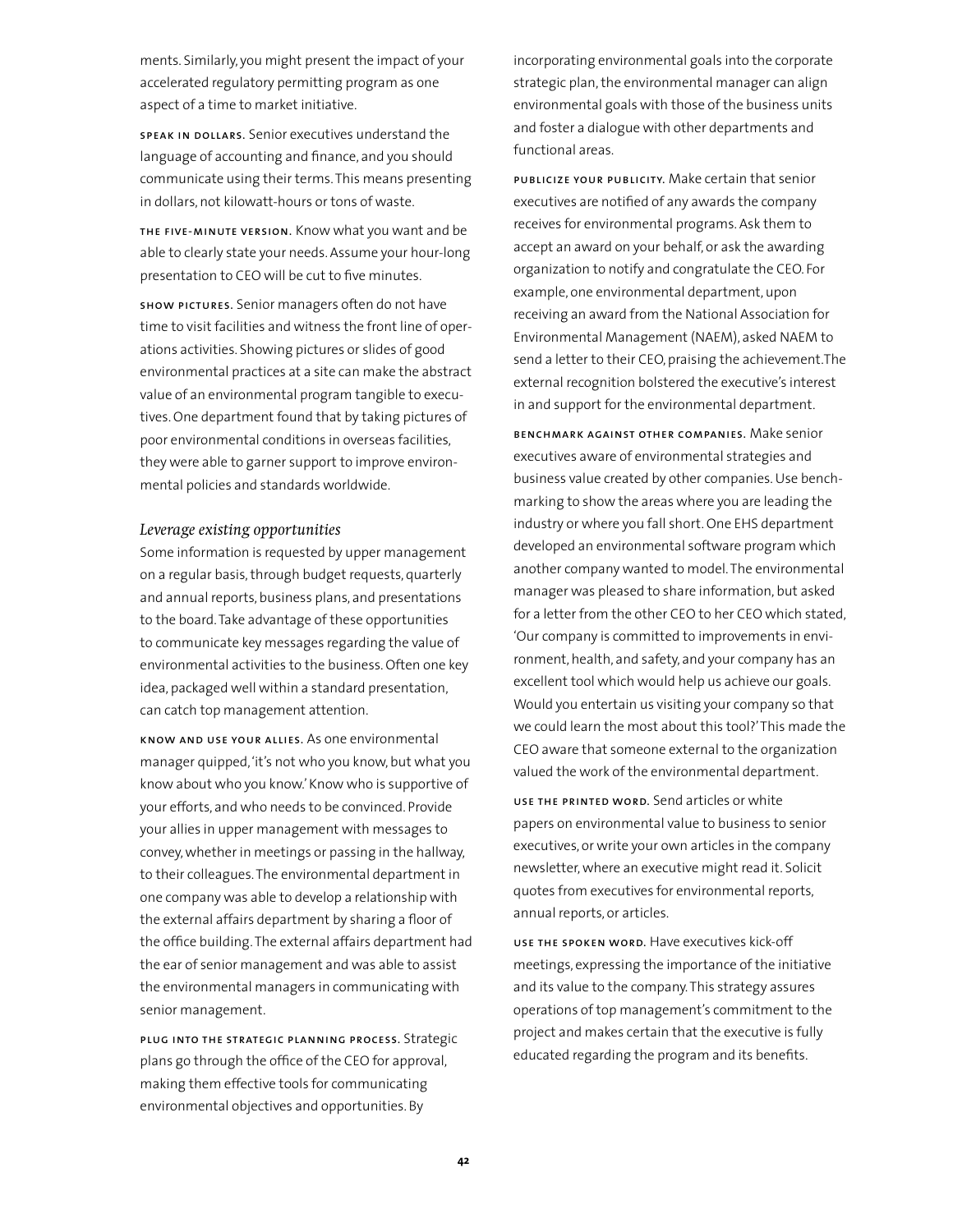# **Communicating Value to Operations**

Operating departments and facilities are the customers of environmental services and the partners needed to effectively integrate environmental activities into business processes. Operations is where change happens, and where the real opportunity to deliver value to business lies. Seemingly small changes in work processes can have a dramatic impact on environmental performance and generate significant value for the business.

# *Target the message*

Recognize that operations staff often will be responsible for implementing much of the environmental program, and this work may represent an additional burden (e.g., waste segregation). Communicate the value of environmental programs in terms of solving operations problems. For example, emphasize those environmental activities which have led to process efficiency gains, improved resource utilization, reduced waste costs and burden, and/or higher quality products. Acknowledge the added effort that may be required.

move toward a service-oriented approach. View environmental programs and projects as services to the business. Prepare a list of the services you provide each business unit and share the list. You can even create a matrix to show which programs benefit which departments. In this way, you are not defending what you do, but selling and engaging in a dialogue with your customers.

convey upper management support. To partner with you, operations will want to know that the project has the support of upper management. If you have upper management commitment, leverage it.

speak in operations language. Each department and functional area may have its own jargon. You should be able to roughly translate your message into these languages. Challenge yourself to learn the new languages rather than expecting others to understand EHS jargon.

recognize successes. If you rely on partners in the business units to assist with environmental activities, you must give them recognition when environmental objectives are met. They deserve a pat on the back to feel good about their work and to continue their efforts. Recognition and rewards spur innovation and generate additional value for the organization. To celebrate the environmental success stories in operations, one company hired a free-lance journalist, who interviewed the heads of the business units and wrote an article on each business unit's accomplishments.

# *Leverage existing opportunities*

You will seldom have the opportunity to get operations managers' undivided attention: be sure to leverage existing forums. If you cannot pull staff away from production activities for meetings, integrate your communication efforts into their normal work context.

get your issues on their agendas. Each business unit has meetings and business processes into which environmental activities can often be integrated. For example, environmental items can be included in the agenda of weekly safety meetings. Environmental questions can be added to marketing surveys and product development checklists.

get their issues on your agendas. Invite managers from other departments and business units to serve on the Environmental Council, or to speak at environmental meetings. One company established a scholarship program for site personnel to attend the annual environmental meeting. The applicants had to write a short essay on why they wanted to attend and the environmental department paid travel expenses.

establish green teams. Several companies have involved non-EHS staff in environmental issues by setting up Green Teams. These teams which are made up of volunteers from all job levels and departments can be a valuable resource for communicating environmental messages, as well as for generating ideas on how to integrate environmental activities into business processes.

co-opt required training courses. Many successful environmental managers have been able to work with human resources to include environmental elements into ongoing non-EHS training activities. EHS training which is required by law can also be adapted to include more general discussions on environment's value to business and instructions on how to get involved with proactive environmental programs in the business units.

use mass marketing. Companies have devised a variety of channels to reach out to all employees in the organization. To introduce new employees to environmental initiatives and commitments, environmental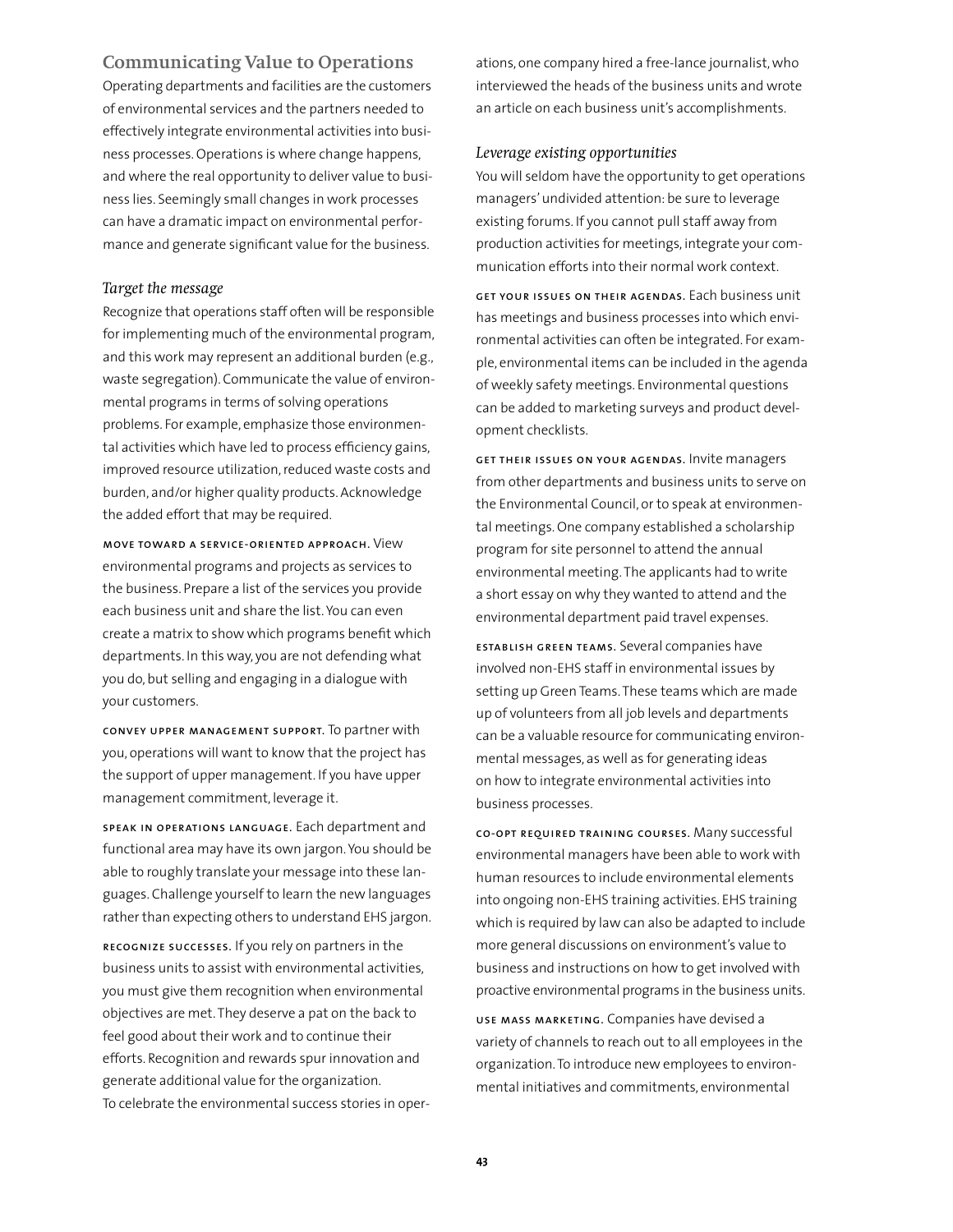Case Study risk portfolio communication: **novartis corporation**

Novartis Corporation *developed its Risk Portfolio program to better integrate awareness of environmental, health, and safety risks into corporate decision-making. Novartis sites worldwide prepare portfolios of the risks perceived by the site management team. This process enables environment, health, and safety staff to work directly with site business managers, fostering communication about important environmental issues and their relevance to business goals. Each site team begins the process by identifying hazards and areas of vulnerability, assisted by a tickler list of hazards. For each identified hazard, a standard risk assessment form is completed. The risks are then plotted by their 'potential impact' (worst case potential) along the X-axis of a chart. The 'actual risk control' is then evaluated, looking at the existing control measures as well as considering the probability of occurrence. The risk control is plotted along the Y-axis. (see figure below)*

*Company and worldwide business sector risk portfolios are then made by merging the highest hazards from each site's portfolio into a new matrix. The risk portfolio serves as both a measurement and internal communication tool— providing business managers at all levels with an overview of risks, as well as an objective basis for discussing and setting goals and allocating resources for risk reduction. The Risk Portfolio program offers a powerful mechanism for opening an internal dialogue about the value of environmental risk reduction activities with business leaders, while informing environmental professionals about business plans and priorities.*

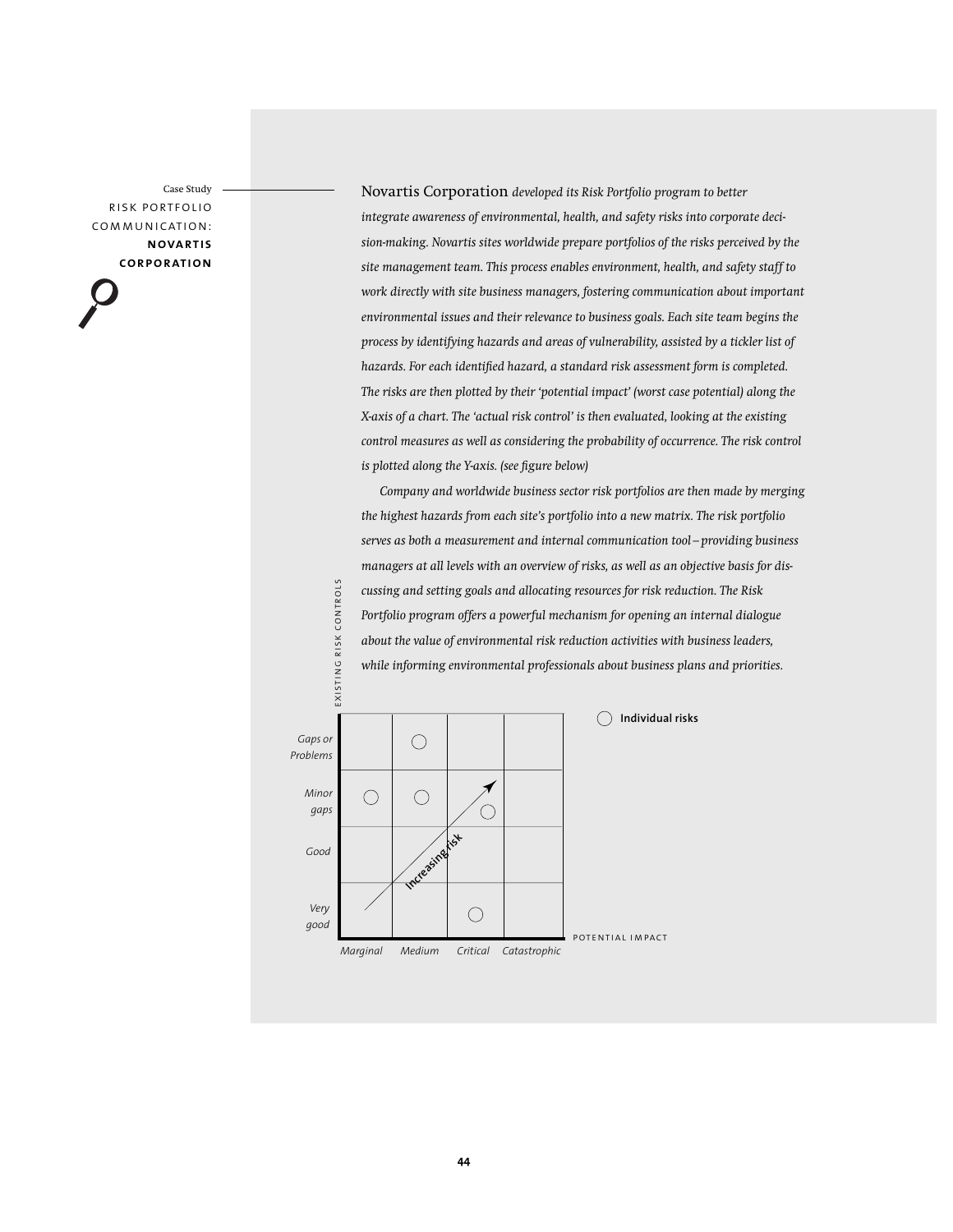In May 1998, Southern Company *hosted a forum on 'Adding Value to the Corporation' to highlight the topic of environmental value to business. The goal of the forum was to bring together environmental and business staff from Southern Company to initiate a dialogue on the value that environmental activities add to the corporate bottom-line. Southern Company participants came from senior management, including the Chief Financial Officer (CFO) and other executive management, as well as internal operational departments. Southern Company also invited several state regulatory officials and representatives from other companies, with the objective of discussing mutual expectations and sharing effective practices and tools. One session, 'Environmental Toolkit,' gave time for company representatives to present their approaches to measuring and communicating environmental valueadded. The response from the forum was overwhelmingly positive. As a follow-up to the forum, Southern Company has initiated a pilot project, exploring various ways to express environmental value in traditional financial terms. Environmental professionals found the forum, and subsequent initiatives, to be effective mechanisms for increasing communication, understanding, and collaboration between business and environmental staff.*

# *Case Study*  evtb conference: **southern company**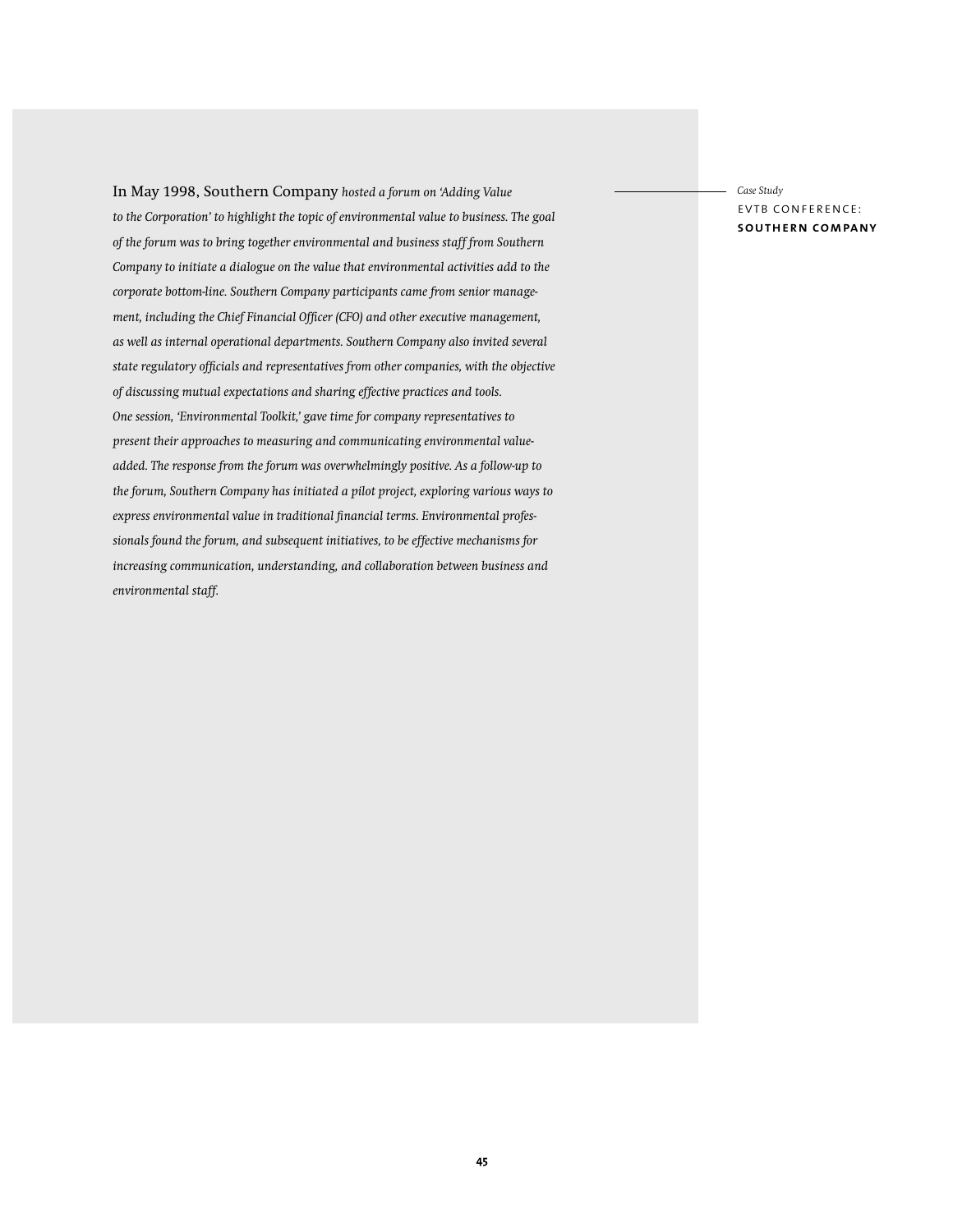departments have produced short videos that are shown during new employee orientation. Successful environmental managers have also published environmental newsletters and bulletins and included leaflets in the paycheck envelopes.

# **Communicating Value to External Stakeholders**

The environmental manager must communicate the business value of the environmental function to several external stakeholder groups, including customers, suppliers, and shareholders. These are diverse groups with varied motivations and interests. As with operations and upper management, know where you stand and adjust your strategies according to the needs and expectations of your audience.

# *Customers*

Customers buy products and services based on price, quality, the image of the brand, and in some cases, the perception that the business is a good corporate citizen. To effectively communicate the value of your environmental programs to your customers, utilize existing departments and resources that are available in the organization to support consumer relations.

partner with public affairs. Develop alliances with your company's public affairs and marketing departments. These departments are often looking for information on company performance and products that can be communicated inside and outside of the company. Creating environment-focused employee volunteer programs can both improve community relations and educate volunteers about the value of environmental activities. Public affairs and investor relations departments can assist environmental professionals in developing cases studies and articles which recognize environmental programs and achievements.

inform customer service. Provide customer service representatives with reference materials to answer environmental-related questions from customers when they call or write the organization.

make your web site a big hit. Use your company's web site to communicate your environmental goals and success stories. Successful web sites are graphically interesting, informative (include specific examples, not just vague policy statements), and are updated regularly.

# *Suppliers*

Increasingly, external stakeholders are concerned not only with your company's environmental performance but the performance of the companies who supply the raw materials and components for your products and services. Implementing aggressive environmental supplier programs can reduce your company's risks and liabilities and improve the life cycle environmental performance of your products and services. One consumer products company found that by convening regular supplier meetings, they could set group environmental goals and share best practices on how to achieve them. As suppliers improve their environmental records and decrease liabilities, the cost of inputs may also decrease — creating value for your company. To harvest these potential benefits, you will have to work with the purchasing department to engage suppliers in your programs and commitments.

# *Financial Community*

Members of the financial community—including stock analysts, portfolio managers, investors, insurers, and lenders—evaluate the performance, profitability, and growth of publicly traded companies to maximize investment returns. Typically, these groups are concerned with corporate environmental performance in cases where there is a significant negative impact on the company's earnings per share, such as through contaminated site remediation, litigation, or non-compliance penalties. More proactive environmental activities, such as pollution prevention, eco-efficiency and energy efficiency, currently receive limited attention in company valuations. However, according to a survey of financial analysts, the influence of environmental performance on corporate

*Bradford S. Gentry, 'How to Performance to the* CMA News *(April 1998) p. 35.* 

<sup>11</sup> *Linda Descano and* financial analysis is likely to grow in the coming decade.11Whether environment becomes a significant factor in compa-*Communicate* <sup>Environmental</sup> ny analysis depends largely on whether *Capital Markets,'* COMpanies can demonstrate the importance of environmental activities to their future performance, profitability, and growth.

Numbers alone, however, do not always tell the story.While financial analysts depend on quantitative factors (e.g., earnings, costs, return on equity) to assess future growth and profitability, qualitative factors also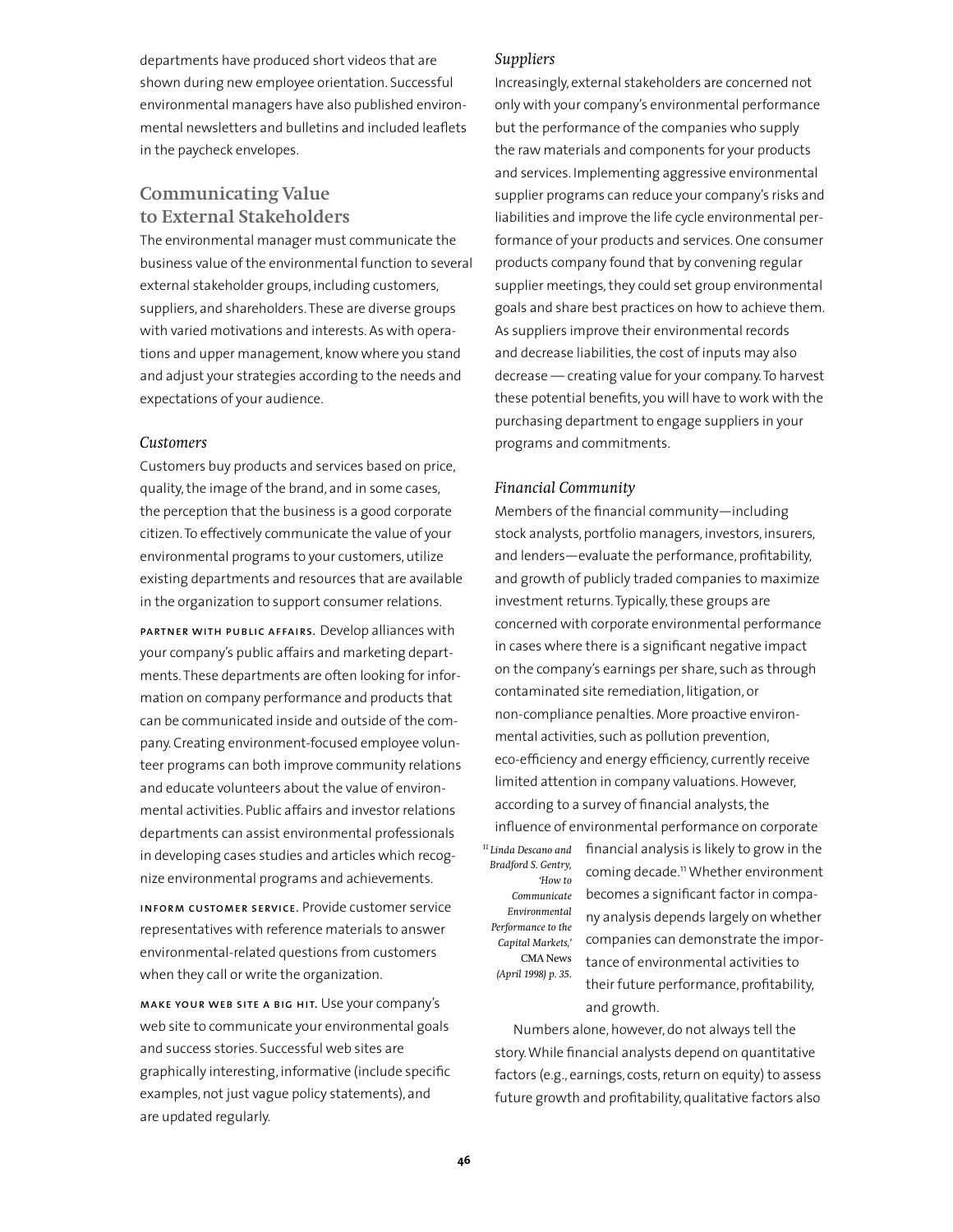weigh heavily in financial decisions. Corporate reputation, business strategy, quality of management, and brand loyalty sway many decisions in the financial community. Proactive environmental activities, coupled with documented results, case studies and examples, can provide excellent stories—evidence that these larger qualitative factors are a core (and practiced) part of the company's fundamentals. For many financial analysts, the salient fact is not that a company saved \$50 million through a pollution prevention program. Rather, the value is that the company has a program that will: (1) reduce future pollution and waste treatment costs; (2) continually seek improvements in process efficiencies; and (3) safeguard against future risk and liabilities. Even though environmental professionals rarely have an occasion to communicate directly with members of the financial community, they can affect the availability and credibility of environmental stories.

provide executives with your story. CFOs and other executives responsible for investor relations infrequently discuss the business rationale for and impact of corporate environmental activities with stock analysts, portfolio managers, and shareholders. Environmental professionals can provide executives with information they need to present a consistent and credible story regarding environmental initiatives. All senior managers, whether in finance, legal, operations, marketing, or R&D, should be versed in how the company's environmental strategy and initiatives reduce risks and create competitive advantage. Avoid 'greenwash'—environmental claims must be credible, or your message and reputation will be discounted.

prepare executives for shareholder meetings. For shareholder meetings, provide the CEO and CFO with talking points on environmental objectives, initiatives, and performance. Even if the executives choose not to proactively address environmental issues at shareholder meetings, they will be prepared to address any questions or shareholders initiatives. For example, at one company's annual shareholder meeting, an initiative based on the CERES principles was put to a vote. Although the initiative was defeated, the CEO took the opportunity to reinforce the company's environmental commitment. Environmental professionals can further influence investor relations by publishing annual environmental reports, including environmental information in corporate annual reports, or by supplying investor relations or external affairs department staff with environmental 'talking points.'

leverage information disclosure. Through the Internet, information on corporate environmental performance is available to the public, allowing unprecedented access and analysis. Government agencies, such as the U.S. EPA, have taken significant steps to disclose corporate environmental data electronically. Numerous environmental organizations have launched web-based ratings of corporate environmental performance. Several non-governmental organizations evaluate corporate environmental performance specifically for use by investors and financial analysts. By monitoring these sources, an environmental manager can be better prepared to: (1) correct errors in disclosures; (2) use disclosures to win support or leverage action within the company; and (3) provide sources with better data about the outcomes and value of environmental initiatives.

get involved in the debate. Many financial and corporate managers perceive environment as a non-financial issue.While several initiatives have recently been launched to highlight and explore ways in which environmental activities add value to business, discussion of the links between environmental and financial performance are only beginning. Conferences and studies sponsored by GEMI, the Aspen Institute, the EPA Green Markets Committee, among others, are beginning to focus attention on these issues. By engaging in such initiatives, environmental professionals can broaden the debate.Write articles and op-eds for magazines, newspapers, and journals that reach the financial community. Speak to students at a local business school regarding the links between corporate environmental performance and financial performance.

plug back into the business. At the core of 'advancing' the topic of environment value to business—and more importantly, environmental initiatives within the organization—is communication. What communication does for us is plug us into the business, creating partners within and external to our organizations who understand our business needs, our stakeholders' needs, and how to help us address those needs. This is our link back to Chapter 1 and another pass along the Plan-Do-Check-Advance cycle.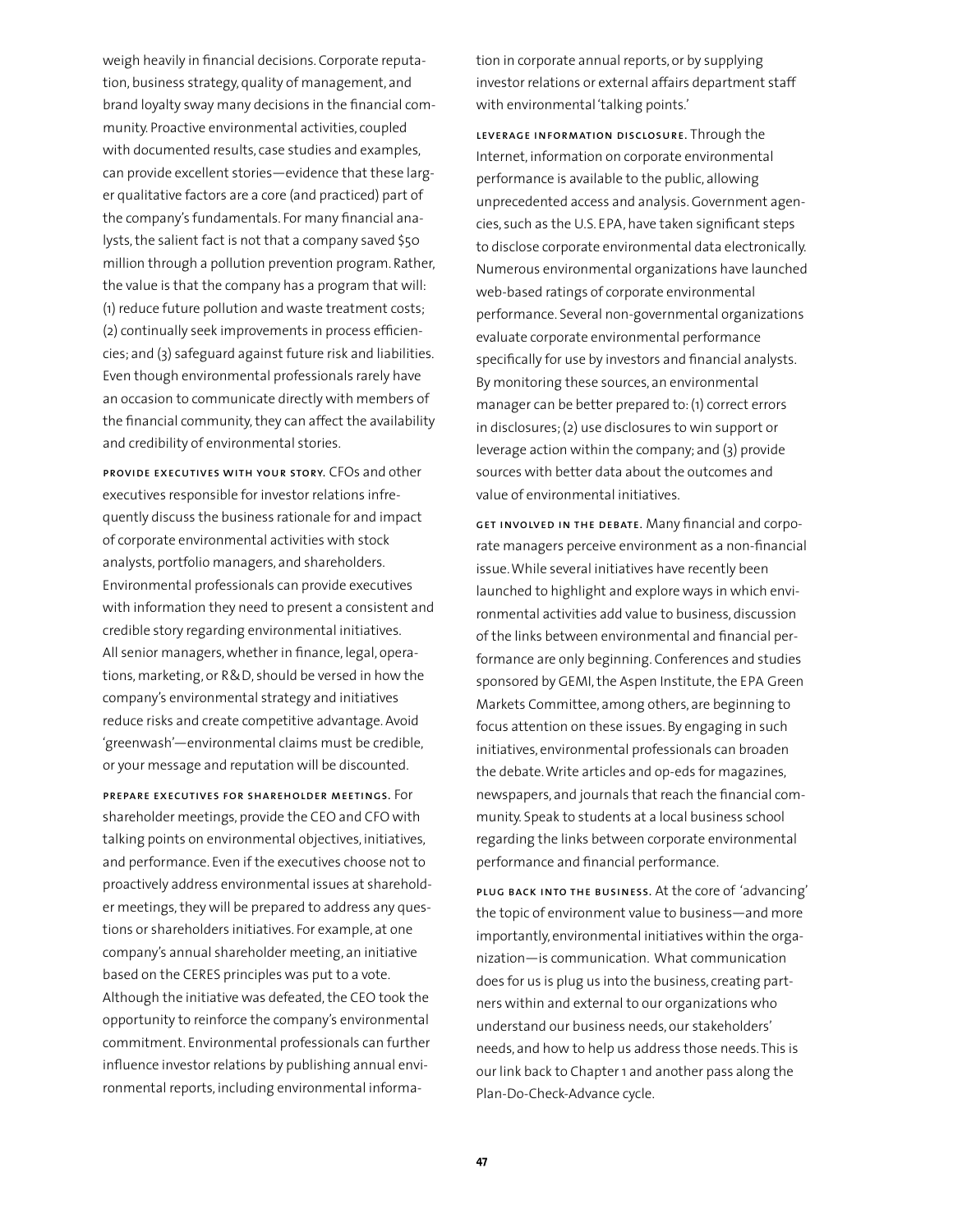# Conclusion

**Changing business realities** are shifting the focus of environmental departments from managing consequences to managing resources. Focusing on the business value of environmental management systems has become a high priority for environmental professionals. But how much do environmental activities actually contribute to the bottom line? Historically, most executives believed that environmental activities had little bearing on corporate financial performance, except in higher-risk industries. There are signs, however, that attitudes are shifting. Executives from leader companies are increasingly speaking out about the operational and strategic value of environmental activities. As Vernon R. Loucks Jr., Chairman and CEO of Baxter International Inc., states:

'At Baxter, we've found that corporate environmental programs, as well as those in the health and safety area, produce important financial benefits. Our experience makes a powerful bottom-line argument for EHS-responsible corporate behavior that should appeal even to companies that haven't yet made EHS issues

*12 Baxter International Inc. Annual Environmental, Health & Safety*

a priority. For example, Baxter's environmental initiatives over the past seven Performance Report, 1997. years yielded more than \$100 million in savings.'12

> While many companies have documented the direct benefits of corporate environmental activities, the question remains: Do these benefits ultimately result in improved profits and higher stock prices? The link to

reduced operating costs has been demonstrated many times. However, there has been limited analysis to evaluate the link between corporate environmental performance and improvements in firm sales, earnings, competitive position, investment risk profile, or market value. A few recent studies suggest a positive correlation between environmental performance and financial performance. In a survey of 300 of the largest public companies, an ICF Kaiser study found that those firms that improve their environmental management

*13 Stanley J. Feldman, Peter A. Soyka, and Paul Ameer,* Does Improving a Firm's Environmental Management System and Environmental Performance Result in a Higher Stock Price? *ICF Kaiser International: November 1996.*

systems and environmental outcomes experienced an increase in their stock price by as much as five percent.13 Another study found that a diversified portfolio of eco-efficient companies can be expected on average to outperform less efficient competitors between 240 and 290 basis points per annum.14

*<sup>14</sup> Mathew J. Kiernan and Jonathan Levinson, 'Environment Drives Financial Performance: The Jury is In.'* Environmental Quality Management *(Winter 1997).*

Environmental performance can contribute to corporate profits in the following areas: (1) compliance; (2) operations; (3) risk management; (4) marketing; (5) capital investments; (6) strategic direction

 $\prec$  (See Chapter 1.) The primary ways that corporate environmental activities impact stock prices are by reducing the risk of the firm and enhancing brand value. Risk is a critical factor for investors making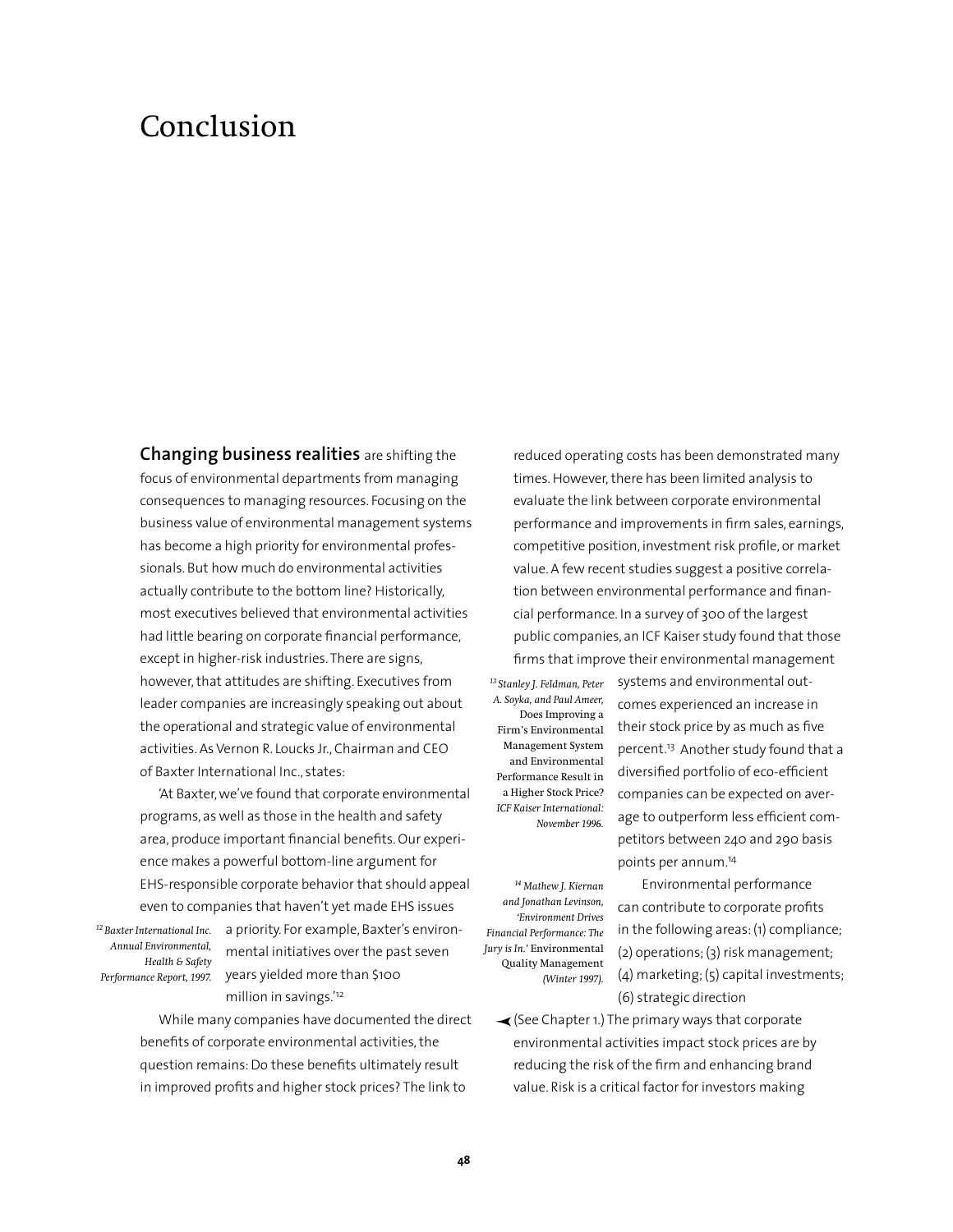investment decisions. Some financial professionals also believe that proactive environmental management provides a leading indicator of good general management practices within a company. Firms that systematically seek to optimize resource efficiency and minimize wastes often integrate environmental activities into core business processes and focus on continuous improvement—factors essential to long-term innovation and value creation. Despite increased recognition of environmental contributions to financial performance, (according to a recent United Nations Development Program (UNDP) study), there remains

<sup>15</sup> Ann Thayer, 'Green Wall a' green wall on Wall Street.'<sup>15</sup> Many *on Wall Street.'* C&EN*, 4 May 1998, p. 31.*

stock analysts still do not consider environmental performance an

important factor in determining the value of a corporation. This may be due to the fact that analysts rely on information from annual reports and corporate officers which rarely reveal much about environmental initiatives. At the same time, corporate CEOs and CFOs believe they are effectively communicating their commitment to the environment and their environmental success stories.

One reason for this disconnect may be that most corporate environmental communication is directed towards stakeholders such as environmental groups, plant communities, regulators, and customers, and are not written in a language that analysts find useful or even understand.

The continuing debate among corporate executives and Wall Street analysts emphasizes the need for environmental managers to measure the contributions of environmental activities to the bottom-line of their companies and to effectively communicate the connection. The role of the corporate environmental professional is changing from that of technical specialist to cross-functional consultant, process optimizer, and business problem-solver. By integrating the ideas and tips contained in this primer into corporate environmental management systems, environmental managers can better realize and communicate environment's value to business.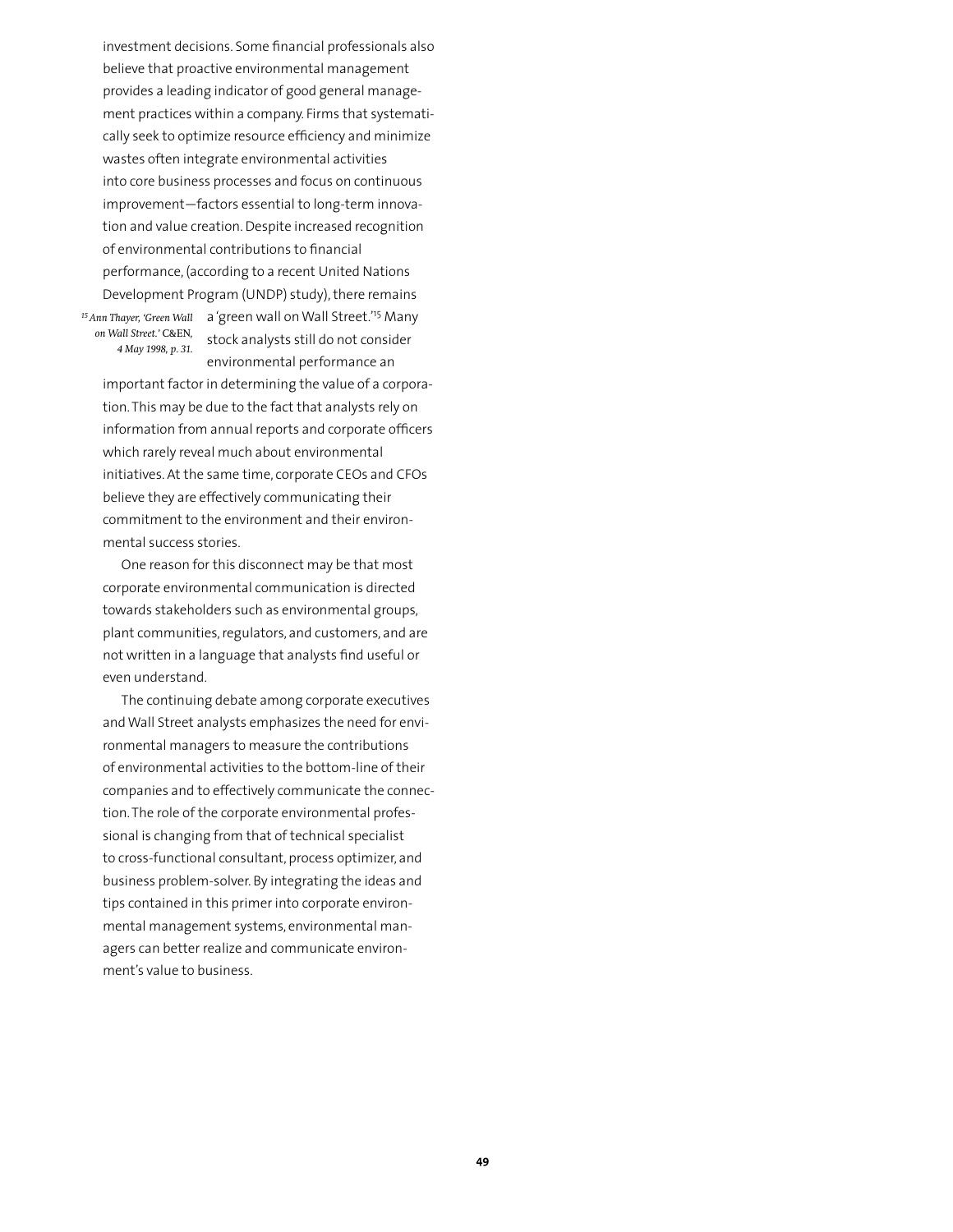# **Appendix: Financial Tools**

The following financial tools are useful in planning, analyzing and communicating the economic value of environmental projects.

# **payback period**

The payback period of a project is the number of years (or months) until the benefits you receive from a project cover the money you have invested. If you apply the payback rule to investment decisions, you will undertake only projects which cover their initial investment within some pre-determined period.

### **Advantages**

Simple to calculate, allowing managers to quickly conduct preliminary evaluations or triage projects. Payback is often useful for the myriad of minor investment decisions managers face.

Easy device for communicating investment projects. Managers can casually discuss 'quick payback' projects.

Assists in managerial control. Senior management will know within a period of a few years if a manager calculated the payback period correctly and made the correct decision to go forward with a project.

### **Disadvantages**

Managers must make an arbitrary decision as to what is an acceptable payback period. If a company uses the same cutoff date regardless of project life, it will tend to accept too many short lived projects and too few long ones.

Cash flows are not typically discounted, so the time value of money is not taken into account. In addition, all possible cash flows after the payback period are not included in the calculation.

For projects where managerial control is less important and making the right investment decision is very important, you should consider using more accurate financial tools such as net present value.

# **return on investment (roi)**

Return on Investment (ROI) compares how much you invest in a project today with the benefits that you will see in the future from the project. It is calculated by dividing an accounting measure of income by an accounting measure of investment. This ratio should then be compared against the rate of return for the company as a whole or against some external yardstick.

ROI = income/investment

Some firms use operating income in the numerator, others use net income. Some estimate total assets for the denominator, others measure total assets minus liabilities.

# **Advantages**

Combines all components of profitability (revenues, costs, and capital investments) into a single number.

Can be compared with the rate of return on other potential projects elsewhere (both inside and outside the organization).

### **Disadvantages**

Covers only a specific time period. May not account for large cash flows in the longer term.

Considers only the average return on investment and ignores the time value of money.

Emphasizes short-run performance rather than long-term profitability. To maintain a high ROI, managers may reject otherwise profitable investment opportunities.

# **residual income (ri)**

Residual Income is the net operating income that a project is able to earn above a pre-determined minimum return. RI is calculated by subtracting the required dollar return on the investment from the income received.

RI = income – (required rate of return **x** investment)

### **Advantages**

Easy to compute, and often leads to the same conclusions as Economic Value Added (EVA) techniques.

Encourages managers to make profitable investments which may be rejected when using the ROI formula. Using RI, you could justify a project that has a return greater than the minimum required, since it will add value to the organization as a whole.

Managers focus on maximizing a dollar amount rather than a percentage (as in ROI).

## **Disadvantages**

The cash flows are not discounted, so the time value of money is not taken into account.

# **net present value (npv)**

Net Present Value (NPV) is the present value of future cash returns of a project, discounted at the appropriate market interest rate, minus the present value of the cost of the investment. An investment is worth making if it has a positive NPV. If an investment's NPV is negative, it should be rejected.

$$
NPV = -C_0 + \frac{C_1 + C_2 + \dots}{(1+r)^1} \frac{C_2 + \dots}{(1+r)^2}
$$

where C is the cash flows (costs – benefits) in each year and r is the discount rate.

### **Advantages**

NPV incorporates all the cash flows of a project (other approaches, such as payback period, ignore cash flows beyond a particular date).

A dollar today is worth more than a dollar tomorrow. NPV reflects the time value of money and discounts the cash flows properly.

The discount rate (r) can be adjusted to reflect risk.

# **Disadvantages**

Involves more sophisticated calculations and analysis.

Is more difficult to effectively communicate.

Managers must make arbitrary decisions about the true opportunity costs of capital to employ (i.e. discount rates).

# **internal rate of return (irr)**

The Internal Rate of Return (IRR) is an important alternative to NPV. IRR is the rate of discount which makes the Net Present Value (NPV) equal zero. Projects should be accepted if the IRR is greater than the opportunity costs of capital (the discount rate).

NPV = C<sub>o</sub> 
$$
\frac{C_1}{(1 + IRR)^1} + \frac{C_2}{(1 + IRR)^2} + \dots = 0
$$

where C is the cash flows (costs – benefits) in each year.

### **Advantages**

The IRR number is intrinsic to the project and does not depend on anything except the cash flows.

### **Disadvantages**

Involves more sophisticated calculations and analysis.

Is more difficult to effectively communicate.

If a project has cash inflows followed by one more or outflows, the IRR decision rule changes: managers should accept projects if the IRR is below the discount rate.

Some projects have a number of changes of sign in cash flows over time. If this is the case, there will be multiple internal rates of return, and NPV must be used instead.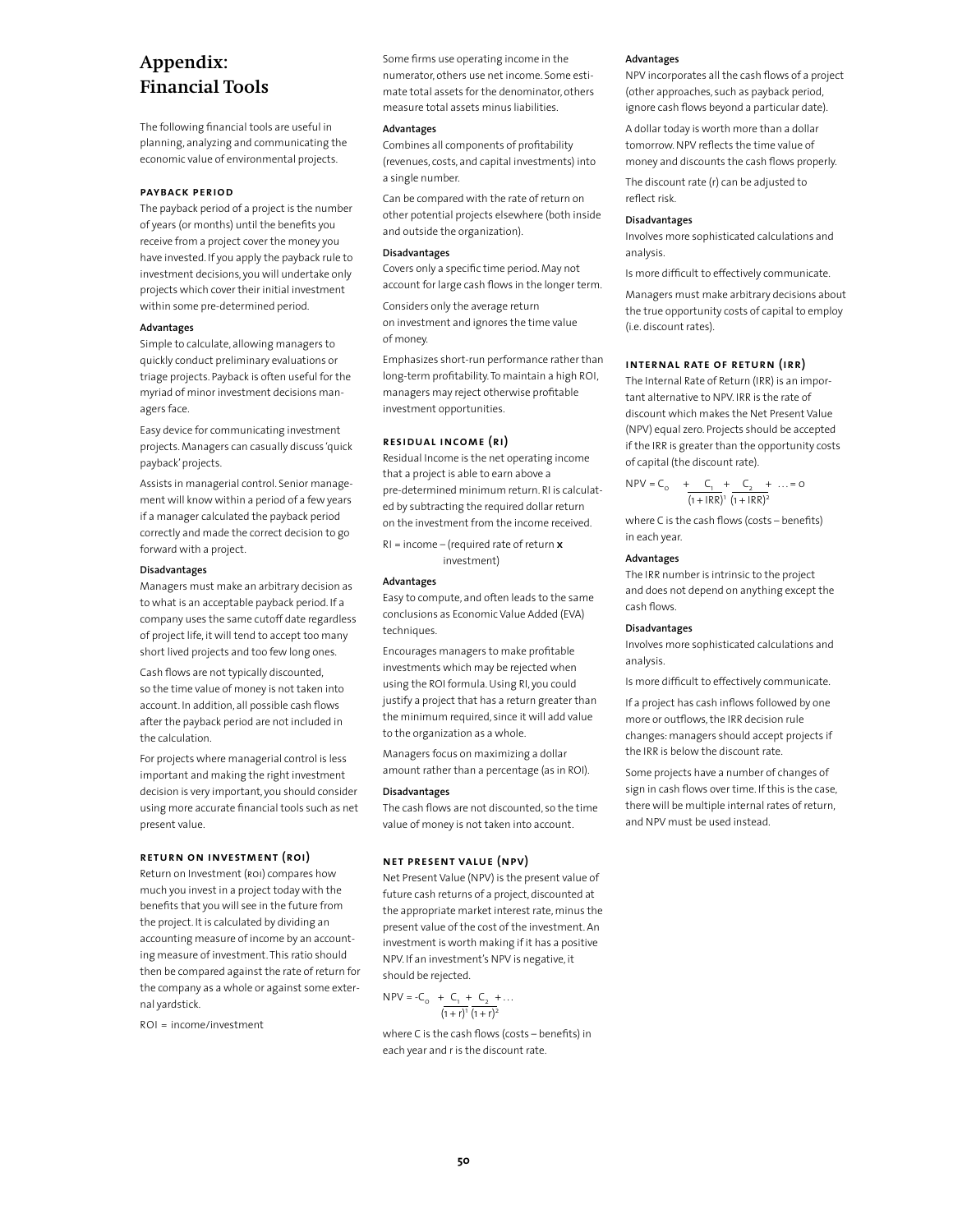# **Resources**

# **Introduction**

Global Environmental Management Initiative (GEMI). *Total Quality Environmental Management:The Primer.*Washington, DC: GEMI, 1993.

## **Chapter 1** *Planning*

Elkington, John. *Cannibals With Forks:The Triple Bottom Line of 21st Century Business.* Oxford: Capstone Publishing Limited, 1997.

Naimon, Jonathan, Karen Shastri, and Mark Sten.'Do Environmental Management Programs Improve Environmental Performance Trends?' A Study of Standard and Poors 500 Companies. *Environmental Quality Management.* Autumn 1997.

Ottman, Jacquelyn A.*Green Marketing: Opportunity for Innovation*, 2nd edition. Chicago: NTC, 1998.

Pojasek, Robert B.'Selecting P2 Opportunities.' *Pollution Prevention Review*. Spring 1998.

Pojasek, Robert B.'Understanding a Process with Process Mapping.'*Pollution Prevention Review*. Summer 1997.

Romm, Joseph J. *Lean and Clean Management: How to Boost Profits and Productivity by Reducing Pollution.* New York: Kodansha International, 1994.

# **Chapter 2** *Doing*

Brown, Howard and Timothy Larson.'Making Business Integration Work: A Survival Strategy for EHS Managers.'*Environmental Quality Management*. Spring 1998.

### **Chapter 3** *Checking*

Aldrich, James R.'Estimating the Real Rate of Return on Potential P2 Investments.'*Pollution Prevention Review*.Winter 1998.

Bailey, Paul E.'Full Cost Accounting for Life Cycle Costs.'*Environmental Finance.* Spring 1991. pps. 13–29.

Bailey, Paul E. and Joseph G. Karam.'Expressing Environmental Liabilities in Dollars and Cents: What Corporations Can Do Now.' *Environmental Finance.*Winter 1991/92.

Bailey, Paul E. and Peter A Soyka.'Environmental Accounting—Making It Work for Your Company.'*Total Quality Environmental Management*. Vol. 5, No. 4 Summer 1996. pps. 13–30.

Brealey, Richard and Stewart Myers. *Principles of Corporate Finance.* 2nd Edition. Singapore: McGraw-Hill Book Company, 1984.

Brooks, Daniel.'Risk-Based Decision Making: Integrating Risk Management into Business Planning.' Applied Decision Analysis, Inc.

Cairncross, Frances.'Cost and Benefits' and 'Making Polluters Pay,' in *Costing the Earth.* Cambridge: Harvard Business School Press, 1992. pps. 43–62 and 89–109.

Ditz, Daryl, Janet Ranganathan, and R. Darryl Banks, eds.*Green Ledgers: Case Studies in Corporate Environmental Accounting.*Washington:World Resources Institute, 1995.

Dray, Jim and James W. Heptinstall.'Justifying the Cost of EMIS: Piloting Lessons from Rhône-Poulenc.'*Environmental Quality Management.* Winter 1996. pps. 73–76.

GEMI.*Benchmarking:The Primer Benchmarking for Continuous Environmental Improvement.*Washington: GEMI, 1994.

GEMI. *Finding Cost-Effective Pollution Prevention Initiatives: Incorporating Environmental Costs into Business Decision Making*.Washington: GEMI, 1994.

Kennedy, Mitchell.'Critical Issues of Total Cost Assessment: Gathering Environmental Data for P2.'*Pollution Prevention Review.* Spring 1998.

McLaughlin, Susan and Holly Elwood. 'Environmental Accounting and EMSs.' *Pollution Prevention Review.* Spring 1996.

Schene, Michael G. and James T. Salmon. 'Applying Outcome Evaluation and Measures to Environmental Management Programs.' *Environmental Quality Management*. Summer 1997.

Spiro, Herbert T. *Finance for the Non-Financial Manager.* 4th Edition. New York: John Wiley & Sons, 1996.

U.S. Environmental Protection Agency. Office of Pollution Prevention and Toxics. *Introduction to Environmental Accounting as a Business Management Tool: Key Concepts and Terms.* Washington: U.S. Environmental Protection Agency, 1995.

### **Chapter 4** *Advancing*

Birchard, Bill.'Making Environmental Reports Relevant.'*CFO*. June 1996. pps. 79–80.

Hamilton, James T.'Pollution as News: Media and Stock Market Reactions to the Toxic Release Inventory Data.'*Journal of Environmental Economics and Management.* Vol 28, 1995. pps. 98–113.

Hunter, David.'News to Some.'*Chemical.* 25 March 1998. p. 5.

Thayer, Ann.'Green Wall on Wall Street.'*C&EN* 4 May 1998. p. 31.

United Nations Development Programme (UNDP) working paper,'Valuing the Environment: How Fortune 500 CFOs & Analysts Measure Corporate Performance.'

United Nations Environment Programme (UNEP) and SustainAbility. *Engaging Stakeholders 1998:The CEO Agenda.*1998

### **Conclusion**

Clough, R.'Impact of an Environmental Screen on Portfolio Performance: A Comparative Analysis of S&P 500 Stock Returns,' Duke University, 1997.

Cohen, Mark A., Scott A. Fenn, and Jonathan S. Naimon.'Environmental and Financial Performance: Are They Related?'Washington, DC: Investor Responsibility Research Center Environmental Information Service, 1995.

Feldman, Stanley J.'Does Improving a Firm's Environmental Management System and Environmental Performance Result in a Higher Stock Price?' ICF Kaiser International, Inc., 1996.

Hart, Stuart L. and G. Ahuja,'Does It Pay to Be Green?'*Corporate Environmental Strategy*. Troy: PRI Publishing, New York, 1996.

Hart, S.L. and G. Ahuja.'An Empirical Examination of the Relationship Between Pollution Prevention and Firm Performance,' University of Michigan, School of Business Administration, September 1994.

Kiernan, Matthew J. and Jonathan Levinson. 'Environmental Drives Financial Performance: The Jury Is In.' *Environmental Quality Review*. Winter 1997.

Klassen, Robert D. and Curtis P. McLaughlin. 'The Impact of Environmental Management on Firm Performance.'*Management Science*. Vol. 42, No. 8, August 1996. pps. 1199–1214.

Porter, Michael E. and Claas van der Linde. 'Green and Competitive: Ending the Stalemate.' *Harvard Business Review*. September-October 1996. pps. 120–134.

U.S. Environmental Protection Agency. *Environmentally Screened Index Investing*. Washington: U.S. Environmental Protection Agency, November 1996.

Walley, Noah and Bradley Whitehead.'It's Not Easy Being Green.'*Harvard Business Review*. May–June 1994. pps. 424–429.

White, M.A.'Corporate Environmental Performance and Shareholder Value,' University of Virginia, McIntire School of Commerce, November 1995.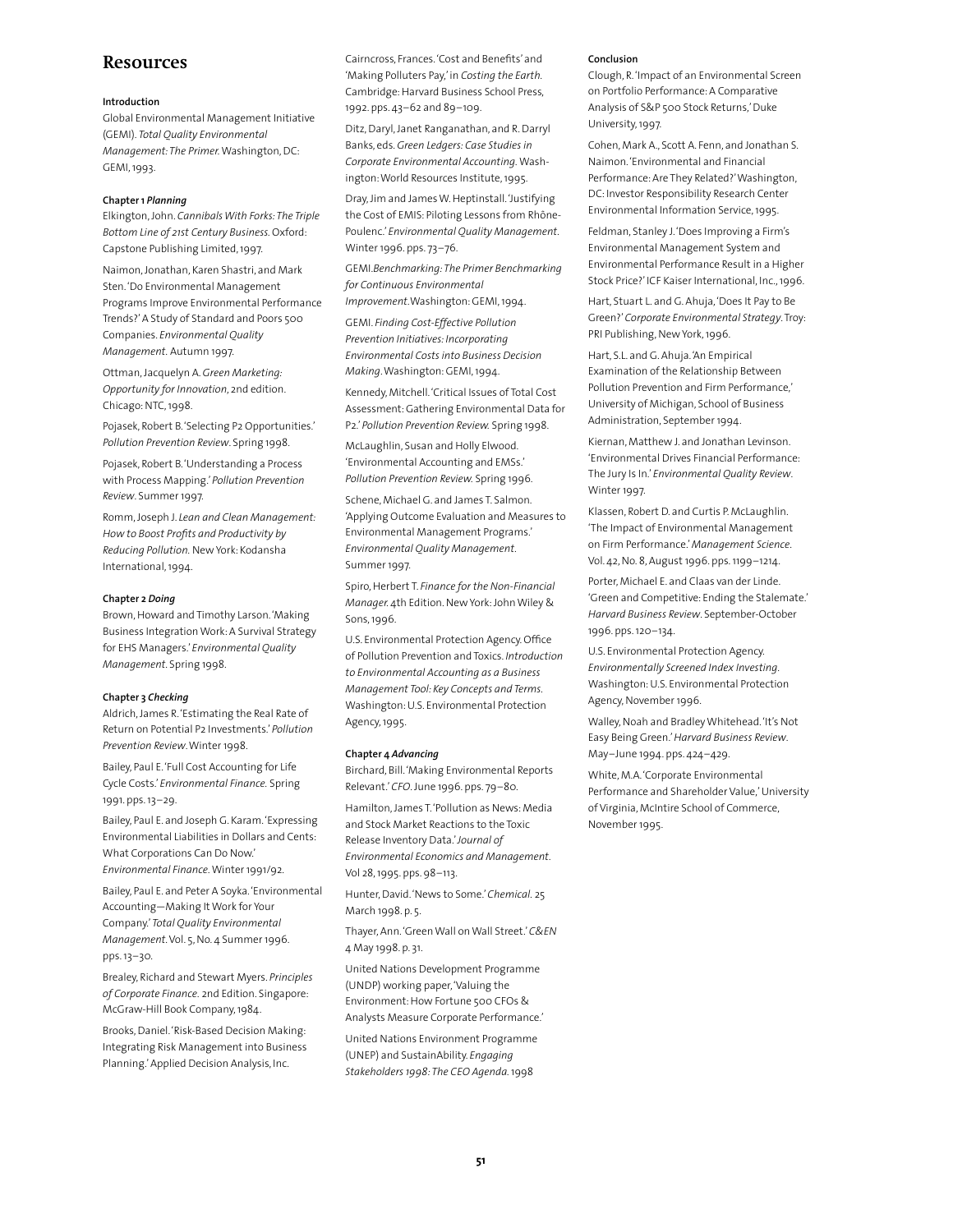# **General**

Aldrich, James. *Pollution Prevention Economics: Financial Impacts on Business and Industry.* New York: McGraw-Hill, 1996.

Allenby, B.R., and D.J. Richards, eds. *The Greening of Industrial Ecosystems.*Washington: National Academy Press, 1994.

Bowman, E.H. and M. Haire.'A Strategic Posture Toward Corporate Social Responsibility.' *California Management Review.*Vol. 18, No. 2, 1975. pps. 49–58.

Christie, Ian and Heather Rolfe. *Cleaner Production in Industry: Integrating Business Goals and Environmental Management.* London: Policy Studies Institute, 1995.

DeSimone, Livio D. and Frank Popoff. *Ecoefficiency: the Business Link to Sustainable Development.* Cambridge: MIT Press, 1997.

Esty, Daniel and Michael E. Porter.'Industrial Ecology and Competitiveness: Strategic Implications for the Firm.'*Journal of Industrial Ecology.* Vol. 2, No. 1, 1998. pps. 35–44.

Frankel, Carl. *In Earth's Company: Business, Environment, and the Challenge of Sustainability.* Vancouver: New Society Publishers, 1998.

Hawken, Paul. *The Ecology of Commerce: A Declaration of Sustainability.* New York: Harper Collins Publishers, 1993.

Knight, C. Foster.'Pollution Prevention, Technology Challenges and Competitive Advantage in the Process Industries.'*Total Quality Environmental Management.* Autumn 1995. pps. 87–92.

Lawrence, Brian.'ISO 14001—The New Environmental Management Paradigm.' *Environmental Technology*. March/April 1997.

Mannion, Richard F.'Enhancing Corporate Performance Through Quality-Driven Pollution Prevention.'*National Productivity Review*. Winter 1996. pps. 25–32.

Marcus, Phillip and John T.Willig, editors. *Moving Ahead with ISO 14001: Improving Environmental Management and Advancing Sustainable Development*. New York: John Wiley & Sons, Inc. 1997.

Marcus, Philip A.'Using EH&S Management Systems to Improve Corporate Profits.' *Environmental Quality Management*. Winter 1996.

Miller,William H.'Making Pollution Prevention Pay.'*Industry Week*. No. 10, May 20, 1996.

Polonsky, Michael Jay and Alma T. Mintu-Wimsatt, eds. *Environmental Marketing: Strategies, Practice,Theory, and Research.* New York: Haworth Press, 1995.

Porter, Michael E.'America's Green Strategy.' *Scientific American*. April 1995. p. 168.

Porter, Michael E.'Green Competitiveness.' *Scientific American.* 1991. p. 351.

Schmidheiny, Stephan, with the Business Council for Sustainable Development. *Changing Course: A Global Business Perspective on Development and the Environment*. Cambridge: MIT Press, 1992.

Schmidheiny, Stephan and Frederico Zorraquin. *Financing Change: the Financial Community, Eco-efficiency, and Sustainable Development.* Cambridge: MIT Press, 1996.

Willums, Jan-Olaf. *The Sustainable Business Challenge: A Briefing for Tomorrow's Business Leaders.* Sheffield: Greenleaf Publishing, 1998.

Young, P.J.'Environmental Influences on Company Valuations.'*Journal of the Chartered Institute of Water and Environmental Management.* Vol. 10, No. 1, February 1996. pps. 41–46.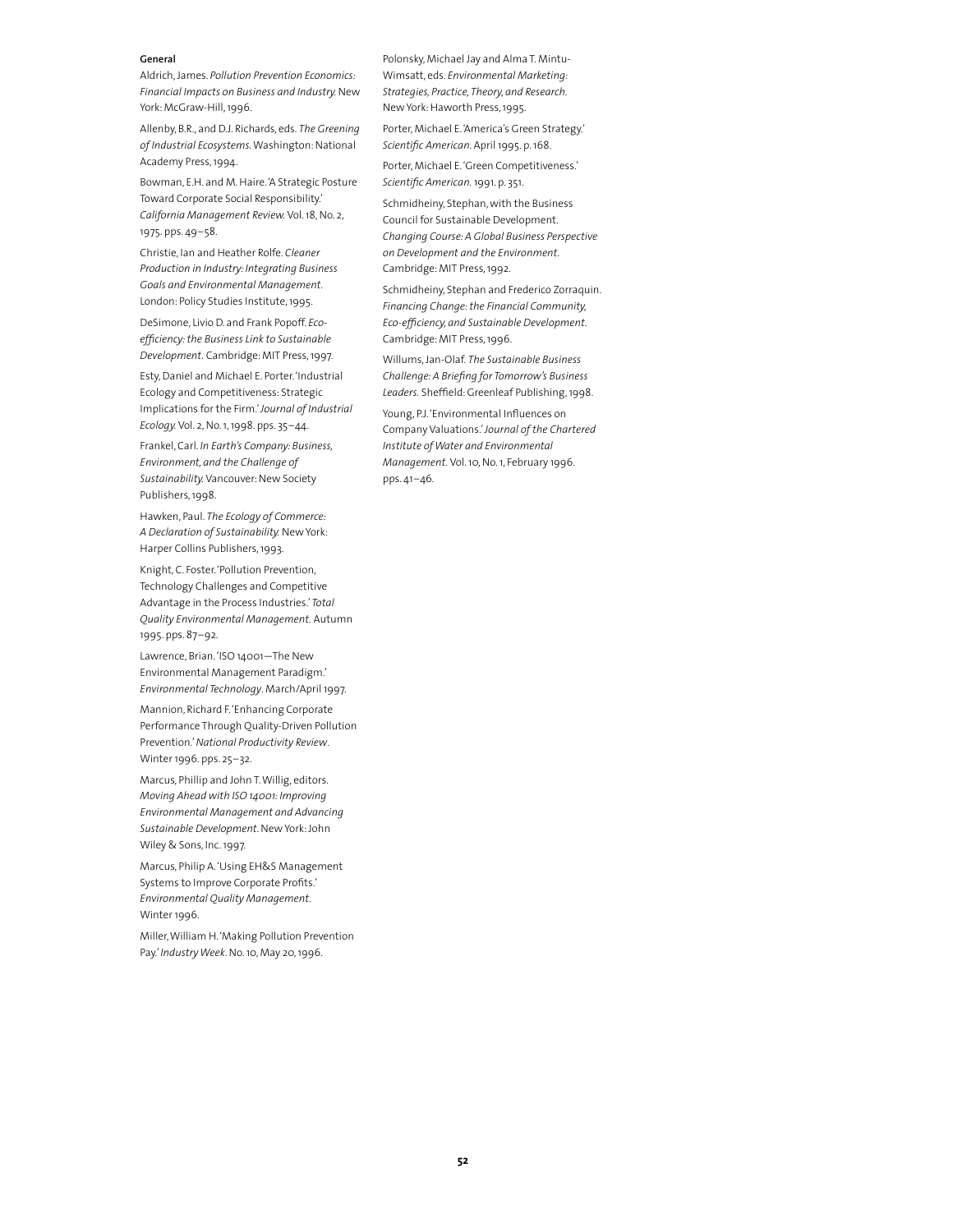